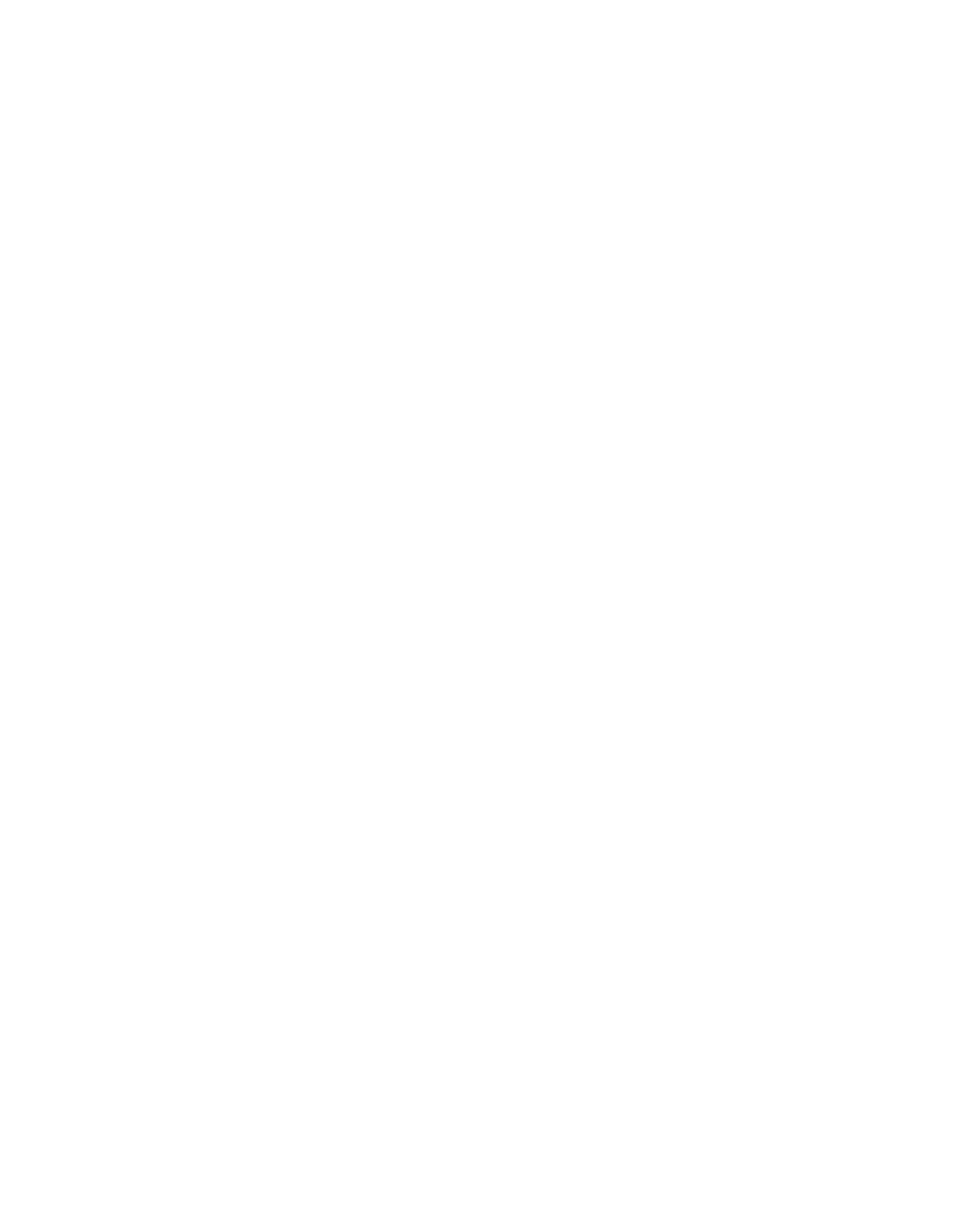## **Scoring Summary Michigan vs. Iowa (12/04/2021 at Indianapolis, Indiana)**



#### Michigan (12-1; 8-1) vs. Iowa (10-3; 7-2) Date: 12/04/2021 • Site: Indianapolis, Indiana • Stadium: Lucas Oil Stadium Attendance: 67183

| <b>Score by Quarters</b> |    |  |               | ™otaı |
|--------------------------|----|--|---------------|-------|
| Michigan                 | 14 |  | ິ<br><u>.</u> | т.    |
| lowa                     |    |  |               |       |

| Qtr | Time  | <b>Scoring Play</b>                                               | V-H      |
|-----|-------|-------------------------------------------------------------------|----------|
| 1st | 06:38 | UM - Corum, Blake 67 yd TD RUSH 4-80 01:57                        | 7-0      |
| 1st | 05:27 | UM - Wilson, Roman 75 yd TD PASS from Edwards, Donovan 1-75 00:10 | $14 - 0$ |
| 1st | 01:26 | IOW - Shudak, Caleb 22 yd FG 10-71 04:01                          | $14-3$   |
| 3rd | 08:23 | UM - Haskins, Hassan 4 yd TD RUSH 10-82 05:04                     | $21 - 3$ |
| 4th | 11:16 | UM - Haskins, Hassan 1 yd TD RUSH 4-36 01:33                      | $28-3$   |
| 4th | 05:24 | UM - All, Erick 5 yd TD PASS from McNamara, Cade 8-81 03:55       | $35-3$   |
| 4th | 01:25 | UM - Edwards, Donovan 1 yd TD RUSH 6-36 02:56                     | $42-3$   |

Kickoff time: 08:19 PM • End of Game: 11:43 PM • Total elapsed time: 03:23 Officials: Referee: Cannon,Mike; Umpire: Feaster,Ed; Linesman: Hinkamper,Ric; Line judge: Meslow,Jeff; Back judge: Latkiewicz,Jeff; Field judge: Hicks,Phil; Side judge: DeBuse,Kyle; Center judge: Blum,Greg; Temperature: • Wind: • Weather: Indoor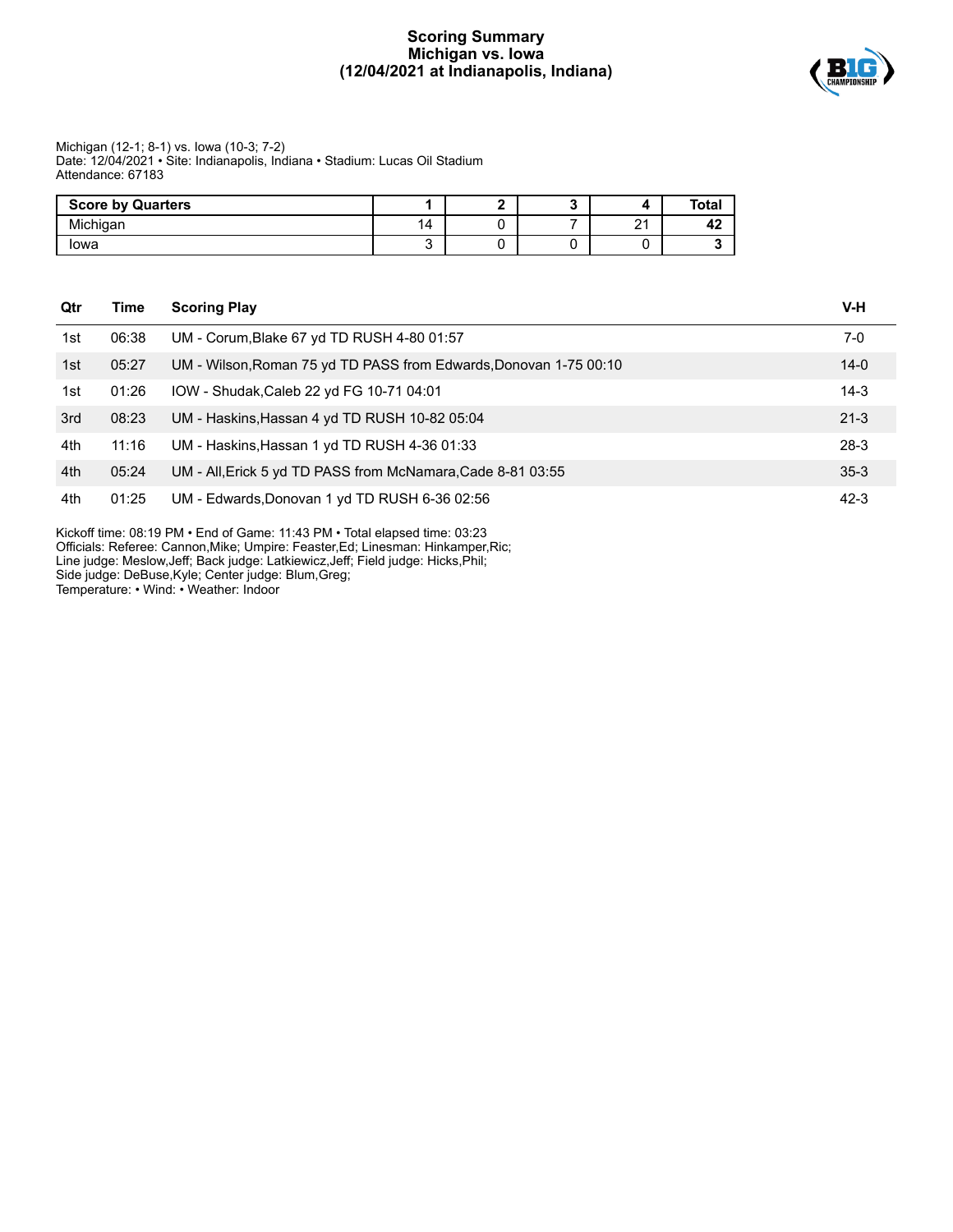## **Team Statistics Michigan vs. Iowa (12/04/2021 at Indianapolis, Indiana)**



|                                  | UM               | <b>IOW</b>     |
|----------------------------------|------------------|----------------|
| <b>FIRST DOWNS</b>               | 21               | 15             |
| Rushing                          | 9                | $\overline{2}$ |
| Passing                          | 10               | 10             |
| Penalty                          | $\boldsymbol{2}$ | $\sqrt{3}$     |
| <b>NET YARDS RUSHING</b>         | 211              | 104            |
| <b>Rushing Attempts</b>          | 34               | 33             |
| Average Per Rush                 | 6.2              | 3.2            |
| Rushing Touchdowns               | $\overline{4}$   | $\mathbf 0$    |
| <b>Yards Gained Rushing</b>      | 228              | 119            |
| Yards Lost Rushing               | 17               | 15             |
| <b>NET YARDS PASSING</b>         | 250              | 175            |
| Completions-Attempts-Int         | 18-28-2          | 19-38-1        |
| Average Per Attempt              | 8.9              | 4.6            |
| Average Per Completion           | 13.9             | 9.2            |
| Passing Touchdowns               | $\overline{2}$   | 0              |
| <b>TOTAL OFFENSIVE YARDS</b>     | 461              | 279            |
| Total offensive plays            | 62               | 71             |
| Average Gain Per Play            | 7.4              | 3.9            |
| Fumbles: Number-Lost             | $0 - 0$          | $1 - 0$        |
| Penalties: Number-Yards          | $4 - 50$         | $5 - 55$       |
| <b>PUNTS-YARDS</b>               | 5-255            | 8-331          |
| Average Yards Per Punt           | 51.0             | 41.4           |
| Net Yards Per Punt               | 48.2             | 39.3           |
| Inside 20                        | $\pmb{0}$        | $\sqrt{5}$     |
| 50+ Yards                        | 3                | 4              |
| <b>Touchbacks</b>                | $\mathbf{1}$     | $\pmb{0}$      |
| Fair catch                       | 1                | 4              |
| <b>KICKOFFS-YARDS</b>            | $7 - 454$        | $2 - 130$      |
| Average Yards Per Kickoff        | 64.9             | 65             |
| Net Yards Per Kickoff            | 64.9             | 65             |
| <b>Touchbacks</b>                | 6                | $\overline{2}$ |
| Punt returns: Number-Yards-TD    | $2 - 17 - 0$     | $2 - 6 - 0$    |
| Average Per Return               | 8.5              | -3             |
| Kickoff returns: Number-Yards-TD | $0 - 0 - 0$      | $0 - 0 - 0$    |
| Average Per Return               | 0                | 0              |
| Interceptions: Number-Yards-TD   | $1 - 1 - 0$      | $2 - 1 - 0$    |
| Fumble Returns: Number-Yards     | $0-0$            | $0-0$          |
| <b>Miscellaneous Yards</b>       | 0                | $\mathbf 0$    |
| Possession Time                  | 28:21            | 31:39          |
| 1st Quarter                      | 04:59            | 10:01          |
| 2nd Quarter                      | 07:46            | 07:14          |
| 3rd Quarter                      | 06:14            | 08:46          |
| 4th Quarter                      | 09:22            | 05:38          |
| <b>Third-Down Conversions</b>    | 4 of 10          | 5 of 19        |
| Fourth-Down Conversions          | 0 of 1           | 0 of 1         |
| Red Zone Scores-Chances          | 4 of 4           | $1$ of $3$     |
| Touchdowns                       | $\overline{4}$   | 0              |
| <b>Field Goals</b>               | $0$ of $0$       | $1$ of $2$     |
| Sacks By: Number-Yards           | $1 - 10$         | $1 - 9$        |
| <b>PAT Kicks</b>                 | $6-6$            | $0-0$          |
| <b>Field Goals</b>               | $0$ of $0$       | $1$ of $2$     |
| Points off turnovers             | 6                | 0              |
|                                  |                  |                |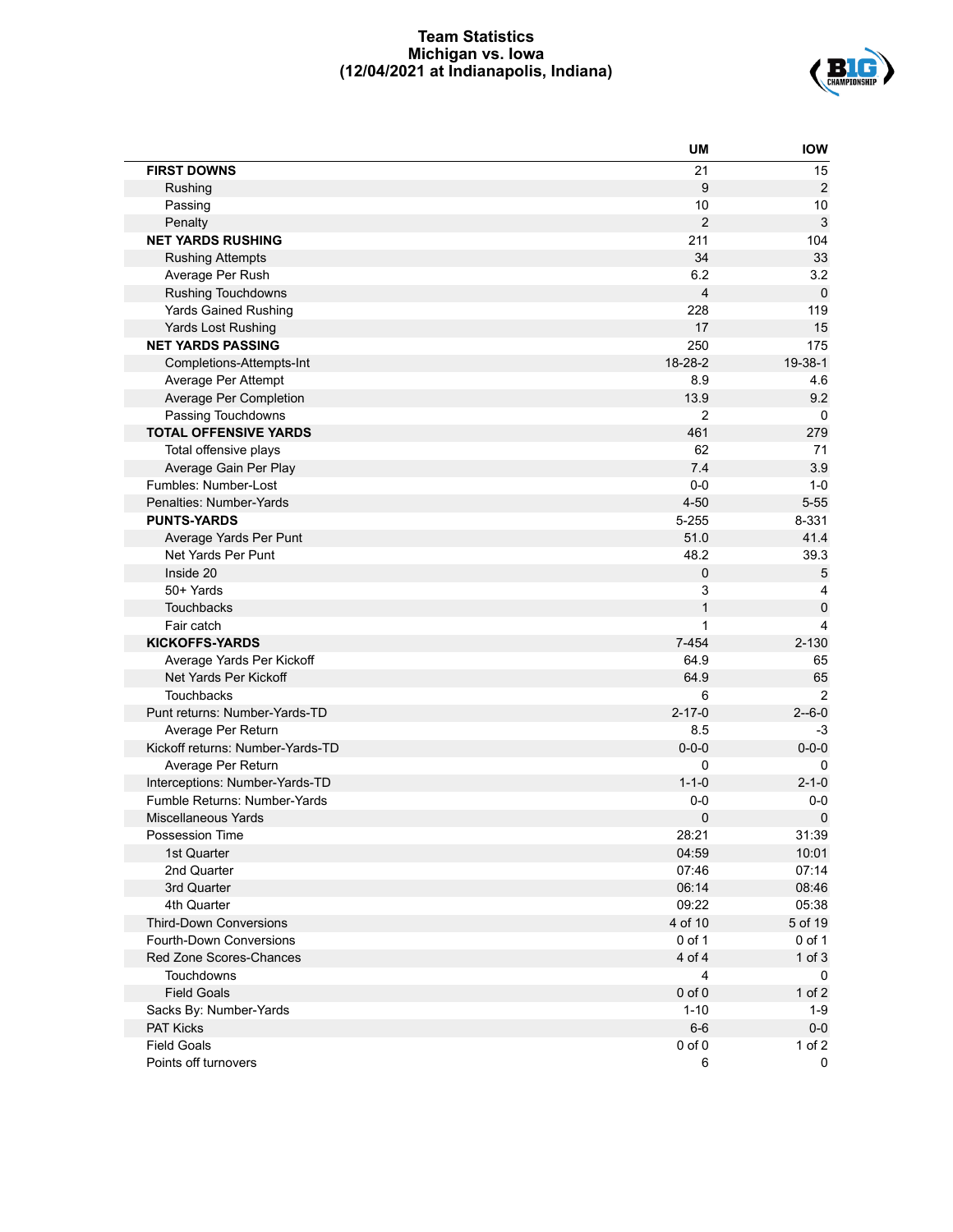## **Individual Statistics Michigan vs. Iowa (12/04/2021 at Indianapolis, Indiana)**



## **Michigan Iowa**

| <b>Rushing</b>     |                | No.                             | Gain            | Loss           |                | Net TD Lg      |               |              | Avg                     | <b>Rushing</b>     | No.                    | Gain           | Loss         |                | Net            | TD          | Lg                  |
|--------------------|----------------|---------------------------------|-----------------|----------------|----------------|----------------|---------------|--------------|-------------------------|--------------------|------------------------|----------------|--------------|----------------|----------------|-------------|---------------------|
| Corum, Blake       |                | 5                               | 80              |                | 6              | 74             | 1             | 67           | 14.8                    | Williams, Gavin    | 12                     | 56             |              | 0              | 56             | 0           | 11                  |
| Haskins, Hassan    |                | 17                              | 56              |                | 0              | 56             | 2             | 11           | 3.3                     | Goodson, Tyler     | 18                     | 55             |              | 5              | 50             | 0           | 10                  |
| Henning, A.J.      |                | 1                               | 29              |                | 0              | 29             | 0             | 29           | 29                      | Jones, Charlie     | 1                      | 6              |              | 0              | 6              | 0           | 6                   |
| McCarthy, J.J.     |                | 4                               | 23              |                | 0              | 23             | 0             | 8            | 5.8                     | Bruce IV, Arland   | 1                      | $\overline{2}$ |              | $\mathbf 0$    | $\overline{2}$ | 0           | $\overline{c}$      |
| Johnson, Cornelius |                | 1                               | 17              |                | 0              | 17             | 0             | 17           | 17                      | Petras, Spencer    | 1                      | 0              | 10           |                | $-10$          | 0           | 0                   |
| McNamara, Cade     |                | 2                               | 15              |                | 9              | 6              | 0             | 15           | 3                       | <b>Totals</b>      | 33                     | 119            | 15           |                | 104            | $\mathsf 0$ | 11                  |
| Franklin, Leon     |                | 1                               |                 | 5              | 0              | 5              | 0             | 5            | 5                       |                    |                        |                |              |                |                |             |                     |
| Edwards, Donovan   |                | 3                               |                 | 3              | $\overline{2}$ | 1              | 1             | 2            | 0.3                     |                    |                        |                |              |                |                |             |                     |
| <b>Totals</b>      |                | 34                              | 228             |                | 17             | 211            | 4             | 67           | 6.2                     |                    |                        |                |              |                |                |             |                     |
| Passing            |                |                                 | $C-A-I$         | Yds            |                | TD             | Long          |              | <b>Sack</b>             | Passing            |                        | $C-A-I$        | Yds          | TD             |                | Long        |                     |
| Edwards, Donovan   |                |                                 | $1 - 1 - 0$     | 75             |                | 1              |               | 75           | 0                       | Petras, Spencer    |                        | $9 - 22 - 0$   | 137          |                | 0              |             | 28                  |
| McCarthy, J.J.     |                |                                 | $1 - 3 - 1$     |                | 6              | 0              |               | 6            | 0                       | Padilla, Alex      |                        | $10 - 15 - 1$  | 38           |                | 0              |             | 17                  |
| McNamara, Cade     |                |                                 | $16 - 24 - 1$   | 169            |                | $\mathbf{1}$   |               | 38           | 1                       | Williams, Gavin    |                        | $0 - 1 - 0$    | 0            |                | 0              |             | $\pmb{0}$           |
| <b>Totals</b>      |                |                                 | 18-28-2         | 250            |                | $\overline{2}$ |               | 75           | $\mathbf{1}$            | <b>Totals</b>      |                        | 19-38-1        | 175          |                | 0              |             | 28                  |
| Receiving          |                |                                 | No.             | Yards          |                | TD             |               | Long         | Tgt                     | Receiving          |                        | No.            | Yards        |                | <b>TD</b>      |             | Long                |
| Haskins, Hassan    |                |                                 | 3               |                | 22             | 0              |               | 13           | 3                       | LaPorta, Sam       |                        | 6              |              | 62             | 0              |             | 2 <sup>1</sup>      |
| Edwards, Donovan   |                |                                 | 3               |                | 20             | 0              |               | 11           | 5                       | Goodson, Tyler     |                        | 6              |              | 28             | 0              |             | 17                  |
| Wilson, Roman      |                |                                 | 2               |                | 82             | 1              |               | 75           | $\overline{c}$          | Jones, Charlie     |                        | $\overline{c}$ |              | 41             | 0              |             | 26                  |
| Schoonmaker, Luke  |                |                                 | $\overline{c}$  |                | 49             | 0              |               | 27           | $\overline{\mathbf{c}}$ | Bruce IV, Arland   |                        | $\overline{c}$ |              | 10             | 0              |             | 1 <sub>0</sub>      |
| All, Erick         |                |                                 | 2               |                | 43             | 1              |               | 38           | 2                       | Lachey, Luke       |                        | 1              |              | 22             | 0              |             | 2 <sup>2</sup>      |
| Corum, Blake       |                |                                 | 2               |                | 6              | 0              |               | 6            | 2                       | Johnson, Keagan    |                        | 1              |              | 13             | 0              |             | 13                  |
| Johnson, Cornelius |                |                                 | 1               |                | 15             | 0              |               | 15           | 3                       | Williams, Gavin    |                        | 1              |              | -1             | 0              |             |                     |
| Anthony, Andrel    |                |                                 | 1               |                | 6              | 0              |               | 6            | 1                       | Pottebaum, Monte   |                        | 0              |              | 0              | 0              |             | $\mathfrak{c}$      |
| Selzer, Carter     |                |                                 | 1               |                | 6              | 0              |               | 6            | 3                       | Ragaini, Nico      |                        | 0              |              | 0              | 0              |             | (                   |
| Sainristil, Mike   |                |                                 | 1               |                | 1              | 0              |               | 1            | 2                       |                    |                        |                |              |                |                |             |                     |
| Henning, A.J.      |                |                                 | 0               |                | 0              | 0              |               | 0            | 1                       | <b>Totals</b>      |                        | 19             |              | 175            | 0              |             | $2\epsilon$         |
| Baldwin, Daylen    |                |                                 | $\mathbf{0}$    |                | 0              | 0              |               | 0            | 1                       |                    |                        |                |              |                |                |             |                     |
| <b>Totals</b>      |                |                                 | $\overline{18}$ |                | 250            | $\overline{2}$ |               | 75           | 27                      |                    |                        |                |              |                |                |             |                     |
|                    |                |                                 |                 |                |                |                |               |              |                         |                    |                        |                |              |                |                |             |                     |
| <b>Punting</b>     |                | No.                             | Yds             | Avg            |                | Long           |               | In20         | TВ                      | <b>Punting</b>     | No.                    | Yds            | Avg          |                | Long           |             | ln2(                |
| Robbins, Brad      |                | 5                               | 255             | 51             |                | 64             |               | 0            | 1                       | Taylor, Tory       | 7                      | 331            | 47.3         |                | 52             |             |                     |
| <b>Totals</b>      |                | 5                               | 255             | 51.0           |                | 64             |               | $\mathbf 0$  | $\mathbf{1}$            | <b>TEAM</b>        | 1                      | 0              | 0            |                | 0              |             |                     |
|                    |                |                                 |                 |                |                |                |               |              |                         | <b>Totals</b>      | 8                      | 331            | 41.4         |                | 52             |             |                     |
|                    |                | Punt                            |                 | <b>Kickoff</b> |                |                |               | Intercept    |                         |                    | Punt                   |                |              | <b>Kickoff</b> |                |             | Inter               |
| <b>Returns</b>     |                | No Yds                          | Lg              | No Yds         |                | Lg             |               |              | No Yds Lg               | <b>Returns</b>     | No Yds Lg              |                | No Yds       |                | Lg             |             | No<br>$\rightarrow$ |
| Henning, A.J.      | 2              | 17                              | 11              | 0              | 0              | 0              |               | 0            | 0<br>$\mathbf 0$        | Jones, Charlie     | $\overline{c}$<br>$-6$ | $\mathbf 0$    | $\mathbf 0$  | 0              | 0              |             | 0                   |
| Kolesar, Caden     | 0              | 0                               | $\mathbf{0}$    | $\Omega$       | $\Omega$       | 0              |               | 1            | 1<br>1                  | Harris, Jermari    | 0<br>0                 | $\Omega$       | $\mathbf{0}$ | 0              | $\mathbf{0}$   |             | 1                   |
| <b>Totals</b>      | $\overline{2}$ | $\overline{17}$ $\overline{11}$ |                 | 0              | $\mathsf 0$    | $\pmb{0}$      |               | $\mathbf{1}$ |                         | Campbell, Jack     | 0<br>0                 | $\pmb{0}$      | 0            | 0              | 0              |             | 1                   |
|                    |                |                                 |                 |                |                |                |               |              |                         | <b>Totals</b>      | $\overline{2}$<br>$-6$ | 0              | $\Omega$     | 0              | $\mathbf 0$    |             | 2                   |
| <b>Field goals</b> |                | Qtr                             | <b>Time</b>     |                | <b>Dist</b>    |                | <b>Result</b> |              |                         | <b>Field goals</b> |                        | Qtr Time       | <b>Dist</b>  |                |                |             | <b>Result</b>       |
|                    |                |                                 |                 |                |                |                |               |              |                         | Shudak, Caleb      | 1st                    | 08:35          | 33 yards     |                |                |             | <b>MISSE</b>        |
|                    |                |                                 |                 |                |                |                |               |              |                         | Shudak, Caleb      | 1st                    | 01:26          | 22 yards     |                |                |             | GOOD                |
| <b>Kickoffs</b>    | No.            |                                 | Yards           |                |                | Avg            | TВ            |              | <b>OB</b>               | <b>Kickoffs</b>    | No.                    | Yards          |              |                | Avg            |             | TB                  |
| Moody, Jake        | $\overline{7}$ |                                 | 454 yards       |                |                | 64.9           | 6             |              | 0                       | Shudak, Caleb      | $\overline{c}$         | 130 yards      |              |                | 65             |             | 2                   |
| All-purpose        |                |                                 | Run             | Rcv            |                | KR             | PR IR         |              | <b>Total</b>            | All-purpose        |                        | Run            | <b>Rcv</b>   | <b>KR</b>      | <b>PR</b>      |             | IR                  |
| Wilson, Roman      |                |                                 | 0               | 82             |                | 0              | 0             | 0            | 82                      | Goodson, Tyler     |                        | 50             | 28           | 0              |                | 0           | 0                   |
| Corum, Blake       |                |                                 | 74              | 6              |                | 0              | 0             | 0            | 80                      | LaPorta, Sam       |                        | 0              | 62           | 0              |                | 0           | 0                   |
| Haskins, Hassan    |                |                                 | 56              | 22             |                | 0              | 0             | 0            | 78                      | Williams, Gavin    |                        | 56             | $-1$         | 0              |                | 0           | 0                   |
| Schoonmaker, Luke  |                |                                 | 0               | 49             |                | 0              | 0             | 0            | 49                      | Jones, Charlie     |                        | 6              | 41           | 0              | $-6\,$         |             | 0                   |
|                    |                |                                 |                 |                |                |                |               |              |                         |                    |                        |                |              |                |                |             |                     |

| Rushing          | No. | Gain | Loss Net TD |     |   | - La | Avg   |
|------------------|-----|------|-------------|-----|---|------|-------|
| Williams,Gavin   | 12  | 56   | O           | 56  |   | 11   | 4.7   |
| Goodson, Tyler   | 18  | 55   | 5           | 50  | O | 10   | 2.8   |
| Jones,Charlie    | 1   | 6    | 0           | 6   | O | 6    | 6     |
| Bruce IV, Arland | 1   | 2    | 0           |     | 0 | 2    | 2     |
| Petras, Spencer  | 1   | O    | 10          | -10 | ŋ | O    | $-10$ |
| Totals           | 33  | 119  | 15          | 104 |   |      | 32    |

| Passing          | C-A-I          | Yds   | TD | Long | <b>Sack</b>    |
|------------------|----------------|-------|----|------|----------------|
| Petras, Spencer  | $9 - 22 - 0$   | 137   | 0  | 28   | 1              |
| Padilla, Alex    | $10 - 15 - 1$  | 38    | 0  | 17   | ი              |
| Williams, Gavin  | $0 - 1 - 0$    | 0     | 0  | 0    | 0              |
| Totals           | 19-38-1        | 175   | 0  | 28   | 1              |
| Receiving        | No.            | Yards | TD | Long | Tgt            |
| LaPorta,Sam      | 6              | 62    | 0  | 21   | 11             |
| Goodson, Tyler   | 6              | 28    | 0  | 17   | 7              |
| Jones, Charlie   | $\overline{2}$ | 41    | 0  | 28   | 3              |
| Bruce IV, Arland | $\overline{2}$ | 10    | 0  | 10   | 3              |
| Lachey, Luke     | 1              | 22    | 0  | 22   | $\overline{2}$ |
| Johnson, Keagan  |                | 13    | 0  | 13   | 9              |
| Williams, Gavin  |                | -1    | 0  | 0    | $\overline{2}$ |
| Pottebaum, Monte | 0              | 0     | 0  | 0    | 1              |
| Ragaini, Nico    | 0              | 0     | 0  | 0    | 1              |
| Totals           | 19             | 175   | 0  | 28   | 39             |

| <b>Punting</b> | No. | Yds | Avg  | Long | In20 | TВ |
|----------------|-----|-----|------|------|------|----|
| Taylor, Tory   |     | 331 | 47.3 | 52   |      |    |
| <b>TEAM</b>    |     |     |      |      |      |    |
| Totals         |     | 331 | 41.4 | 52   |      |    |

|                 |                | Punt |       |           | <b>Kickoff</b> |           |                | Intercept |       |
|-----------------|----------------|------|-------|-----------|----------------|-----------|----------------|-----------|-------|
| Returns         | No             | Yds  | Lg    | No        | Yds            | Lg        | No             | Yds Lg    |       |
| Jones, Charlie  | 2              | -6   | 0     | 0         | 0              | 0         | 0              | 0         | 0     |
| Harris, Jermari | 0              | 0    | 0     | 0         | 0              | 0         | 1              | 0         | 0     |
| Campbell, Jack  | 0              | 0    | 0     | 0         | 0              | 0         | 1              | 1         | 1     |
| Totals          | $\overline{2}$ | -6   | 0     | 0         | 0              | 0         | $\overline{2}$ | 1         | 1     |
| Field goals     |                | Qtr  | Time  | Dist      |                |           | <b>Result</b>  |           |       |
| Shudak, Caleb   |                | 1st  | 08:35 |           | 33 yards       |           | MISSED         |           |       |
| Shudak, Caleb   |                | 1st  | 01:26 |           | 22 yards       |           | GOOD           |           |       |
| Kickoffs        |                | No.  | Yards |           |                | Avg       | ΤВ             | OВ        |       |
| Shudak, Caleb   |                | 2    |       | 130 yards |                | 65        | 2              | 0         |       |
| All-purpose     |                |      | Run   | Rcv       | ΚR             | <b>PR</b> | IR             |           | Total |
| Goodson, Tyler  |                |      | 50    | 28        | 0              | 0         | 0              |           | 78    |
| LaPorta.Sam     |                |      | 0     | 62        | 0              | 0         | 0              |           | 62    |
| Williams, Gavin |                |      | 56    | $-1$      | 0              | 0         | 0              |           | 55    |
| Jones,Charlie   |                |      | 6     | 41        | 0              | -6        | 0              |           | 41    |

FUMBLES: Michigan- . Iowa- Jones,Charlie 1-0 .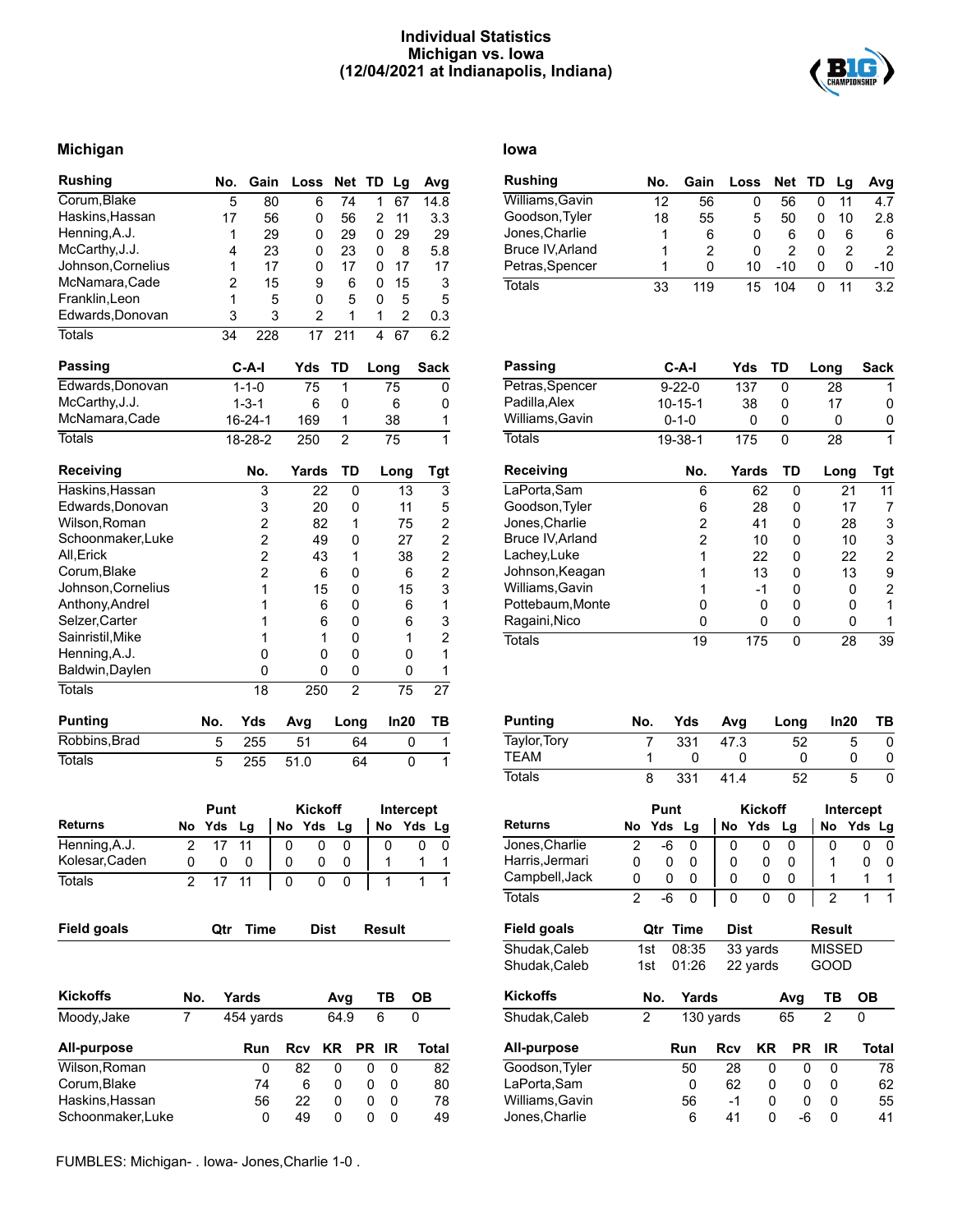## **Defensive Statistics Michigan vs. Iowa (12/04/2021 at Indianapolis, Indiana)**



| #              | Michigan                                    | Solo           | Ast                           | <b>Total</b>      | Sacks-Yds          | <b>TFL-Yds</b>          | FF               | FR-Yds         | Int-Yds          | <b>BrUp</b>       | <b>Blks</b>                                          | QBH                     |
|----------------|---------------------------------------------|----------------|-------------------------------|-------------------|--------------------|-------------------------|------------------|----------------|------------------|-------------------|------------------------------------------------------|-------------------------|
|                | 12 Ross, Josh                               | 4              | 5                             | $\boldsymbol{9}$  | $0.0 - 0$          | $0.0 - 0$               | 0                | $0-0$          | $0-0$            | 0                 |                                                      | 0                       |
| $\mathbf{2}$   | Hawkins, Brad                               | 3              | $\overline{c}$                | 5                 | $0.0 - 0$          | $0.0 - 0$               | 0                | $0-0$          | $0-0$            | 0                 | $\overline{a}$                                       | $\pmb{0}$               |
| 4              | Gray, Vincent                               | 4              | $\mathbf{1}$                  | 5                 | $0.0 - 0$          | $0.0 - 0$               | 0                | $0-0$          | $0-0$            | 1                 | $\overline{\phantom{0}}$                             | 0                       |
|                | 30 Hill, Daxton                             | $\overline{c}$ | 3                             | 5                 | $0.0 - 0$          | $1.0 - 2$               | 0                | $0-0$          | $0-0$            | 0                 |                                                      | $\mathbf{1}$            |
|                | 32 Harrell, Jaylen                          | 2              | $\overline{c}$                | 4                 | $0.0 - 0$          | $1.0 - 1$               | 0                | $0-0$          | $0-0$            | 0                 | $\overline{\phantom{0}}$                             | 1                       |
|                | 58 Smith, Mazi                              | $\mathbf 1$    | 3                             | $\overline{4}$    | $0.0 - 0$          | $0.0 - 0$               | 0                | $0-0$          | $0-0$            | 0                 | $\overline{\phantom{0}}$                             | $\pmb{0}$               |
|                | 94 Jenkins, Kris                            | 2              | $\overline{c}$                | 4                 | $0.0 - 0$          | $0.0 - 0$               | 0                | $0-0$          | $0-0$            | 0                 | $\overline{\phantom{0}}$                             | 0                       |
|                | 97 Hutchinson, Aidan                        | $\mathbf{1}$   | 3                             | $\overline{4}$    | $1.0 - 10$         | $1.0 - 10$              | 0                | $0-0$          | $0-0$            | 0                 | $\overline{\phantom{0}}$                             | $\overline{\mathbf{c}}$ |
| 6              | Moten, R.J.                                 | 2              | $\mathbf 1$                   | 3                 | $0.0 - 0$          | $0.0 - 0$               | 0                | $0-0$          | $0-0$            | 0                 | $\overline{\phantom{0}}$                             | 0                       |
|                | 19 Moore, Rod                               | 3              | 0                             | 3                 | $0.0 - 0$          | $0.0 - 0$               | 0                | $0-0$          | $0-0$            | 0                 | $\overline{\phantom{0}}$                             | $\pmb{0}$               |
|                | 25 Colson, Junior                           | 1              | $\overline{c}$                | 3                 | $0.0 - 0$          | $0.0 - 0$               | 0                | $0-0$          | $0-0$            | 1                 | $\overline{\phantom{0}}$                             | 1                       |
|                | 41 Hill-Green, Nikhai                       | $\overline{c}$ | $\mathbf{1}$                  | 3                 | $0.0 - 0$          | $0.0 - 0$               | 0                | $0-0$          | $0-0$            | 0                 | $\overline{\phantom{0}}$                             | $\pmb{0}$               |
| 5              | Turner, DJ                                  | 2              | 0                             | 2                 | $0.0 - 0$          | $0.0 - 0$               | 0                | $0-0$          | $0-0$            | 0                 | $\overline{\phantom{0}}$                             | 0                       |
|                | 15 Hinton, Christopher                      | $\mathbf{1}$   | $\mathbf{1}$                  | $\overline{c}$    | $0.0 - 0$          | $0.0 - 0$               | 0                | $0-0$          | $0-0$            | 0                 | $\overline{\phantom{0}}$                             | $\pmb{0}$               |
|                | 26 Benny, Rayshaun                          | 2              | 0                             | 2                 | $0.0 - 0$          | $0.0 - 0$               | 0                | $0-0$          | $0-0$            | 0                 | $\overline{\phantom{0}}$                             | 0                       |
|                | 55 Ojabo, David                             | $\mathbf{1}$   | $\mathbf{1}$                  | $\overline{c}$    | $0.0 - 0$          | $1.0 - 3$               | 0                | $0-0$          | $0-0$            | 0                 | $\overline{\phantom{0}}$                             | $\mathbf{1}$            |
|                | 96 Welschof, Julius                         | 0              | $\overline{2}$                | 2                 | $0.0 - 0$          | $0.0 - 0$               | 0                | $0-0$          | $0-0$            | 0                 | $\overline{\phantom{0}}$                             | 0                       |
|                | 20 Mullings, Kalel                          | 0              | $\mathbf{1}$                  | $\mathbf{1}$      | $0.0 - 0$          | $0.0 - 0$               | 0                | $0-0$          | $0-0$            | 0                 | $\overline{\phantom{0}}$                             | $\pmb{0}$               |
|                | 25 Haskins, Hassan                          | 1              | 0                             | 1                 | $0.0 - 0$          | $0.0 - 0$               | 0                | $0-0$          | $0-0$            | 0                 | $\overline{\phantom{0}}$                             | 0                       |
|                | 67 Speight, Jess                            | 0              | $\mathbf{1}$                  | $\mathbf{1}$      | $0.0 - 0$          | $0.0 - 0$               | 0                | $0-0$          | $0-0$            | 0                 | $\overline{\phantom{0}}$                             | $\pmb{0}$               |
|                | 83 All, Erick                               | 1              | 0                             | 1                 | $0.0 - 0$          | $0.0 - 0$               | 0                | $0-0$          | $0-0$            | 0                 | $\overline{\phantom{0}}$                             | 0                       |
|                | 91 Upshaw, Taylor                           | $\mathbf{1}$   | $\pmb{0}$                     | $\mathbf{1}$      | $0.0 - 0$          | $0.0 - 0$               | 0                | $0-0$          | $0-0$            | 0                 | $\overline{\phantom{0}}$                             | $\overline{\mathbf{c}}$ |
|                | 95 Jeter, Donovan                           | 0              | $\mathbf 1$                   | 1                 | $0.0 - 0$          | $0.0 - 0$               | 0                | $0-0$          | $0-0$            | 0                 | $\overline{\phantom{0}}$                             | 0                       |
| $2^{\circ}$    | Corum, Blake                                | 0              | $\pmb{0}$                     | $\pmb{0}$         | $0.0 - 0$          | $0.0 - 0$               | 0                | $0-0$          | $0-0$            | 0                 | $\overline{\phantom{0}}$                             | $\pmb{0}$               |
| 6              | Johnson, Cornelius                          | 0              | 0                             | $\pmb{0}$         | $0.0 - 0$          | $0.0 - 0$               | 0                | $0-0$          | $0-0$            | 0                 | $\overline{\phantom{0}}$                             | 0                       |
| $\overline{7}$ | Edwards, Donovan                            | 0              | $\pmb{0}$                     | $\pmb{0}$         | $0.0 - 0$          | $0.0 - 0$               | 0                | $0-0$          | $0-0$            | 0                 | $\overline{\phantom{0}}$                             | $\pmb{0}$               |
|                | 13 Moody, Jake                              | 0              | 0                             | $\pmb{0}$         | $0.0 - 0$          | $0.0 - 0$               | 0                | $0-0$          | $0-0$            | 0                 | $\overline{\phantom{0}}$                             | 0                       |
|                | 14 Wilson, Roman                            | 0              | $\pmb{0}$                     | $\pmb{0}$         | $0.0 - 0$          | $0.0 - 0$               | 0                | $0-0$          | $0-0$            | 0                 | $\overline{\phantom{0}}$                             | $\pmb{0}$               |
|                | 23 Barrett, Michael                         | 0              | 0                             | $\pmb{0}$         | $0.0 - 0$          | $0.0 - 0$               | 0                | $0-0$          | $0-0$            | 0                 | $\overline{\phantom{a}}$                             | 1                       |
|                |                                             |                | $\pmb{0}$                     | 0                 | $0.0 - 0$          | $0.0 - 0$               | 0                | $0-0$          | $1 - 1$          | $\pmb{0}$         | $\overline{\phantom{a}}$                             | $\pmb{0}$               |
|                |                                             |                |                               |                   |                    |                         |                  |                |                  |                   |                                                      |                         |
|                | 35 Kolesar, Caden                           | 0              |                               |                   |                    |                         |                  |                |                  |                   |                                                      |                         |
|                | <b>Totals</b>                               | 36             | 32                            | 68                | $1 - 10$           | $4.0 - 16$              | 0                | $0-0$          | $1 - 1$          | $\overline{2}$    | 0                                                    | 9                       |
|                | # Iowa                                      |                | Solo Ast                      | <b>Total</b>      | Sacks-Yds          | <b>TFL-Yds</b>          | FF               | FR-Yds         | Int-Yds          | <b>BrUp</b>       | <b>Blks</b>                                          | QBH                     |
|                |                                             |                |                               |                   |                    |                         | $\mathbf 0$      |                |                  | 0                 | $\qquad \qquad -$                                    |                         |
|                | 28 Koerner, Jack<br>26 Merriweather, Kaevon |                | 5<br>3                        | 8                 | $0.0 - 0$          | $0.0 - 0$               |                  | $0-0$          | $0-0$            | $\mathbf 1$       | $\overline{\phantom{a}}$                             | 0                       |
|                |                                             |                | 1<br>5<br>4                   | 6<br>6            | $0.0 - 0$          | $0.0 - 0$               | $\mathbf 0$<br>0 | $0-0$          | $0-0$            |                   | $\blacksquare$                                       | $\pmb{0}$<br>1          |
|                | 44 Benson, Seth                             |                | $\overline{c}$                |                   | $1.0 - 9$          | $1.0 - 9$               |                  | $0-0$          | $0-0$            | 0                 |                                                      |                         |
|                | 31 Campbell, Jack                           |                | 2<br>3                        | 5                 | $0.0 - 0$          | $0.0 - 0$               | 0                | $0-0$          | 1-1              | 0                 | $\overline{\phantom{a}}$<br>$\overline{\phantom{a}}$ |                         |
|                | 33 Moss, Riley<br>27 Harris, Jermari        |                | 5<br>0                        | 5                 | $0.0 - 0$          | $0.0 - 0$               | 0                | $0-0$          | $0-0$            | 0                 |                                                      | 0                       |
|                |                                             |                | 3<br>$\mathsf 0$              | 3                 | $0.0 - 0$          | $1.0 - 2$               | 0                | $0-0$          | $1 - 0$          | 0                 | $\overline{\phantom{a}}$<br>$\overline{\phantom{a}}$ | $\mathbf 0$             |
|                | 45 Craig, Deontae                           |                | 3<br>$\pmb{0}$                | 3                 | $0.0 - 0$          | $0.0 - 0$               | 0                | $0-0$          | $0-0$            | 0                 |                                                      | $\pmb{0}$               |
|                | 85 Lee, Logan                               |                | $\overline{c}$<br>$\mathbf 1$ | 3                 | $0.0 - 0$          | $0.0 - 0$               | 0                | $0-0$          | $0-0$            | 0                 | $\overline{\phantom{a}}$<br>$\overline{\phantom{a}}$ | $\mathsf{O}\xspace$     |
|                | 91 Van Ness, Lukas                          |                | $\overline{c}$<br>1           | 3                 | $0.0 - 0$          | $0.0 - 0$               | 0                | $0-0$          | $0-0$            | 0                 |                                                      | 1                       |
|                | 99 Shannon, Noah                            |                | $\mathbf 2$<br>$\mathbf{1}$   | 3                 | $0.0 - 0$          | $0.0 - 0$               | 0                | $0-0$          | $0-0$            | 0                 | $\blacksquare$                                       | $\mathsf{O}\xspace$     |
|                | 4 Belton, Dane                              |                | $\mathbf{1}$<br>1             | $\overline{c}$    | $0.0 - 0$          | $0.0 - 0$               | 0                | $0-0$          | $0-0$            | 0                 | $\overline{\phantom{a}}$                             | $\pmb{0}$               |
|                | 94 Black, Yahya                             |                | $\mathbf{1}$<br>$\mathbf 1$   | $\mathbf 2$       | $0.0 - 0$          | $0.0 - 0$               | 0                | $0-0$          | $0-0$            | 0                 | $\blacksquare$                                       | $\mathsf{O}\xspace$     |
|                | 97 VanValkenburg, Zach                      |                | $\pmb{0}$<br>$\overline{c}$   | $\overline{c}$    | $0.0 - 0$          | $1.0 - 6$               | 0                | $0-0$          | $0-0$            | 0                 | $\overline{\phantom{a}}$                             | $\pmb{0}$               |
|                | 3 DeJean, Cooper                            |                | $\mathbf{1}$<br>$\mathsf 0$   | $\mathbf{1}$      | $0.0 - 0$          | $0.0 - 0$               | 0                | $0-0$          | $0-0$            | 0                 | $\blacksquare$                                       | $\mathsf{O}\xspace$     |
|                | 5 Jacobs, Jestin                            |                | $\pmb{0}$<br>1                | 1                 | $0.0 - 0$          | $0.0 - 0$               | 0                | $0-0$          | $0-0$            | 0                 | $\overline{\phantom{a}}$                             | $\pmb{0}$               |
|                | 13 Evans, Joe                               |                | $\mathsf 0$<br>$\mathbf 1$    | $\mathbf{1}$      | $0.0 - 0$          | $0.0 - 0$               | 0                | $0-0$          | $0-0$            | 0                 | $\blacksquare$                                       | $\mathsf{O}\xspace$     |
|                | 39 Elkin, Luke                              |                | $\pmb{0}$<br>1                | 1                 | $0.0 - 0$          | $0.0 - 0$               | 0                | $0-0$          | $0-0$            | 0                 | $\overline{\phantom{a}}$                             | $\pmb{0}$               |
|                | 84 LaPorta, Sam                             |                | $\mathbf{1}$<br>0             | $\mathbf{1}$      | $0.0 - 0$          | $0.0 - 0$               | 0                | $0-0$          | $0-0$            | $\pmb{0}$         | $\blacksquare$                                       | $\mathsf{O}\xspace$     |
|                | 92 Waggoner, John                           |                | $\pmb{0}$<br>1                | $\mathbf 1$       | $0.0 - 0$          | $0.0 - 0$               | $\pmb{0}$        | $0-0$          | $0-0$            | 0                 | $\overline{\phantom{a}}$                             | 3                       |
|                | 10 Shudak, Caleb<br><b>Totals</b>           | 37             | $\pmb{0}$<br>0<br>20          | $\mathsf 0$<br>57 | $0.0 - 0$<br>$1-9$ | $0.0 - 0$<br>$3.0 - 17$ | 0<br>$\pmb{0}$   | $0-0$<br>$0-0$ | $0-0$<br>$2 - 1$ | 0<br>$\mathbf{1}$ | $\overline{\phantom{a}}$<br>$\pmb{0}$                | $\mathbf 0$<br>6        |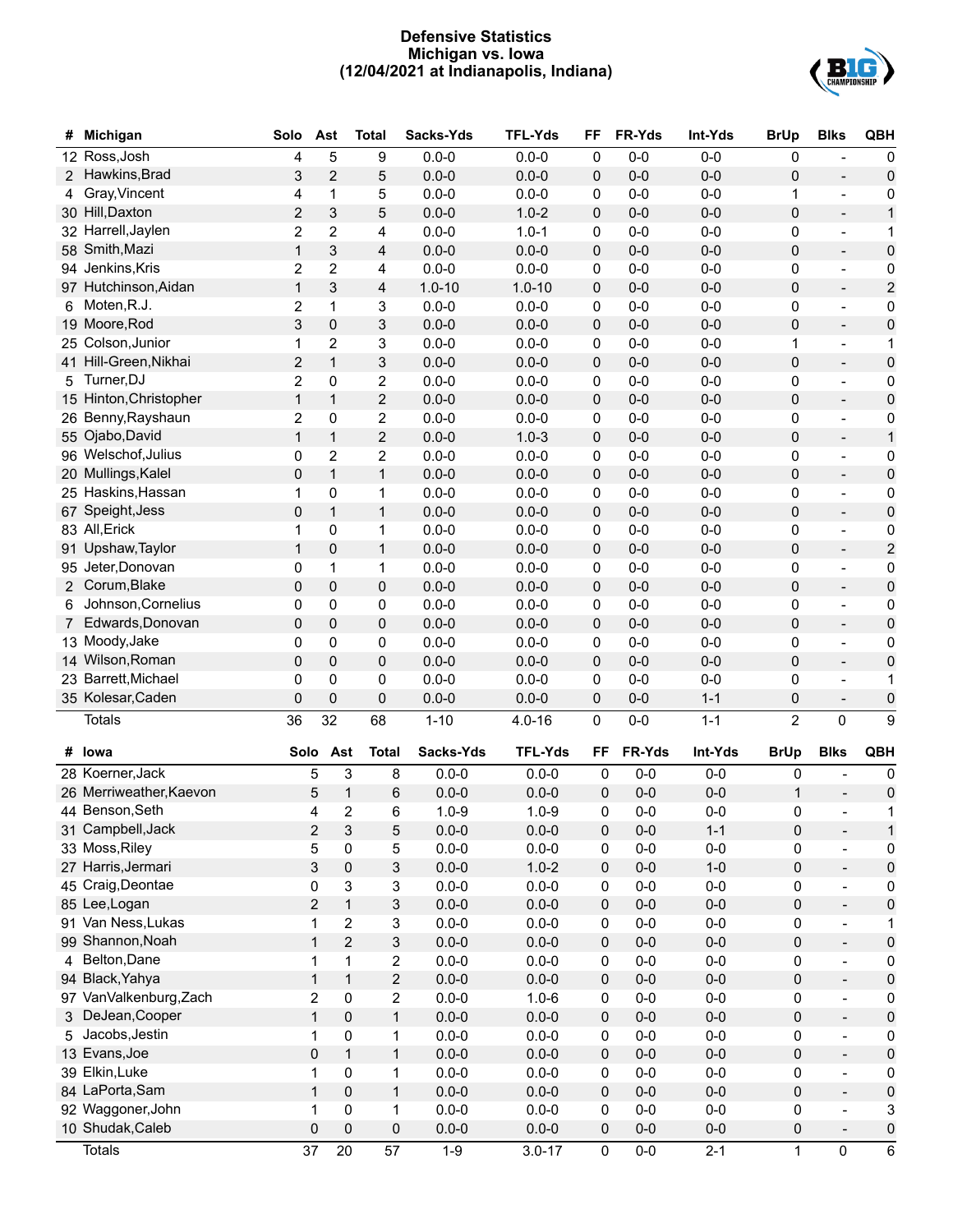## **Participation Report Michigan vs. Iowa (12/04/2021 at Indianapolis, Indiana)**



## **Michigan**

## **Iowa**

| Pos       | ##             | <b>OFFENSE</b>      | Pos       | ##             | <b>OFFENSE</b>       |
|-----------|----------------|---------------------|-----------|----------------|----------------------|
| <b>WR</b> | 1              | Anthony, Andrel     | <b>WR</b> | 3              | Tracy Jr., Tyrone    |
| <b>RB</b> | $\overline{c}$ | Corum, Blake        | <b>WR</b> | 6              | Johnson, Keagan      |
| <b>WR</b> | 3              | Henning, A.J.       | QB        | $\overline{7}$ | Petras, Spencer      |
| <b>WR</b> | 5              | Sainristil, Mike    | QB        | 8              | Padilla, Alex        |
| <b>WR</b> | 6              | Johnson, Cornelius  | <b>WR</b> | 10             | Bruce IV, Arland     |
| <b>RB</b> | $\overline{7}$ | Edwards, Donovan    | <b>RB</b> | 15             | Goodson, Tyler       |
| QB        | 9              | McCarthy, J.J.      | <b>WR</b> | 16             | Jones, Charlie       |
| QB        | 12             | McNamara, Cade      | <b>RB</b> | 21             | Kelly-Martin, Ivory  |
| <b>WR</b> | 14             | Wilson, Roman       | <b>RB</b> | 25             | Williams, Gavin      |
| <b>RB</b> | 24             | Hughes, Danny       | <b>RB</b> | 38             | Pottebaum, Monte     |
| <b>RB</b> | 25             | Haskins, Hassan     | <b>RB</b> | 40             | Pallissard, Turner   |
| <b>WR</b> | 39             | Torey, Matt         | OL        | 56             | DeJong, Nick         |
| <b>RB</b> | 40             | Franklin, Leon      | OL        | 64             | Schott, Kyler        |
| OL        | 51             | Crippen, Greg       | OL        | 65             | Linderbaum, Tyler    |
| OL        | 52             | Barnhart, Karsen    | OL        | 76             | Elsbury, Tyler       |
| OL        | 53             | Jones, Trente       | OL        | 77             | Colby, Connor        |
| OL        | 65             | Zinter, Zak         | OL        | 78             | Richman, Mason       |
| OL        | 66             | Filiaga, Chuck      | <b>OL</b> | 79             | Plumb, Jack          |
| OL        | 68             | Vastardis, Andrew   | TE        | 84             | LaPorta, Sam         |
| OL        | 71             | Stueber, Andrew     | TE        | 85             | Lachey, Luke         |
| OL        | 74             | Atteberry, Reece    | <b>WR</b> | 89             | Ragaini, Nico        |
| <b>OL</b> | 76             | Hayes, Ryan         |           |                |                      |
| OL        | 77             | Keegan, Trevor      | Pos       | ##             | <b>DEFENSE</b>       |
| OL        | 79             | Persi, Jeffrey      | DB        | 3              | DeJean, Cooper       |
| TE        | 83             | All, Erick          | DB        | $\overline{4}$ | Belton, Dane         |
| <b>TE</b> | 84             | Honigford, Joel     | LB        | 5              | Jacobs, Jestin       |
| <b>WR</b> | 85             | Baldwin, Daylen     | DE        | 13             | Evans, Joe           |
| TE        | 86             | Schoonmaker, Luke   | DB        | 13             | Marchese, Henry      |
| TE        | 88             | Hibner, Matthew     | DB        | 22             | Roberts, Terry       |
| TE        | 89             | Selzer, Carter      | DB        | 23             | Williams, Xavior     |
|           |                |                     | DB        | 26             | Merriweather, Kaevon |
| Pos       | ##             | <b>DEFENSE</b>      | DB        | 27             | Harris, Jermari      |
| DB        | $\overline{2}$ | Hawkins, Brad       | DB        | 28             | Koerner, Jack        |
| DL        | 3              | Whittley, Jordan    | DB        | 29             | Castro, Sebastian    |
| DB        | 4              | Gray, Vincent       | DB        | 30             | Schulte, Quinn       |
| DB        | 5              | Turner, DJ          | LB        | 31             | Campbell, Jack       |
| DB        | 6              | Moten, R.J.         | DB        | 33             | Moss, Riley          |
| DB        | $\overline{7}$ | Paige, Makari       | LB        | 34             | Higgins, Jay         |
| LB        | 10             | Solomon, Anthony    | LB        | 36             | Timm, Mike           |
| LB        | 12             | Ross, Josh          | DB        | 37             | Fisher, Kyler        |
| DB        | 14             | Johnson, Quinten    | LB        | 44             | Benson, Seth         |
| DL        | 15             | Hinton, Christopher | DL        | 45             | Craig, Deontae       |
| DB        | 16             | Perry, Jalen        | LB        | 46             | Klemp, Logan         |
| DB        | 18             | Harris, Keshaun     | DL        | 50             | Stec, Louie          |
| DB        | 19             | Moore, Rod          | DL        | 85             | Lee, Logan           |
| LB        | 20             | Mullings, Kalel     | DL        | 91             | Van Ness, Lukas      |
| DB        | 22             | Green, Gemon        | DL        | 92             | Waggoner, John       |
| LB        | 23             | Barrett, Michael    | DL        | 94             | Black, Yahya         |
| LB        | 25             | Colson, Junior      | DL        | 97             | VanValkenburg, Zach  |
| DL        | 26             | Benny, Rayshaun     | DL        | 99             | Shannon, Noah        |
| DB        | 30             | Hill, Daxton        |           |                |                      |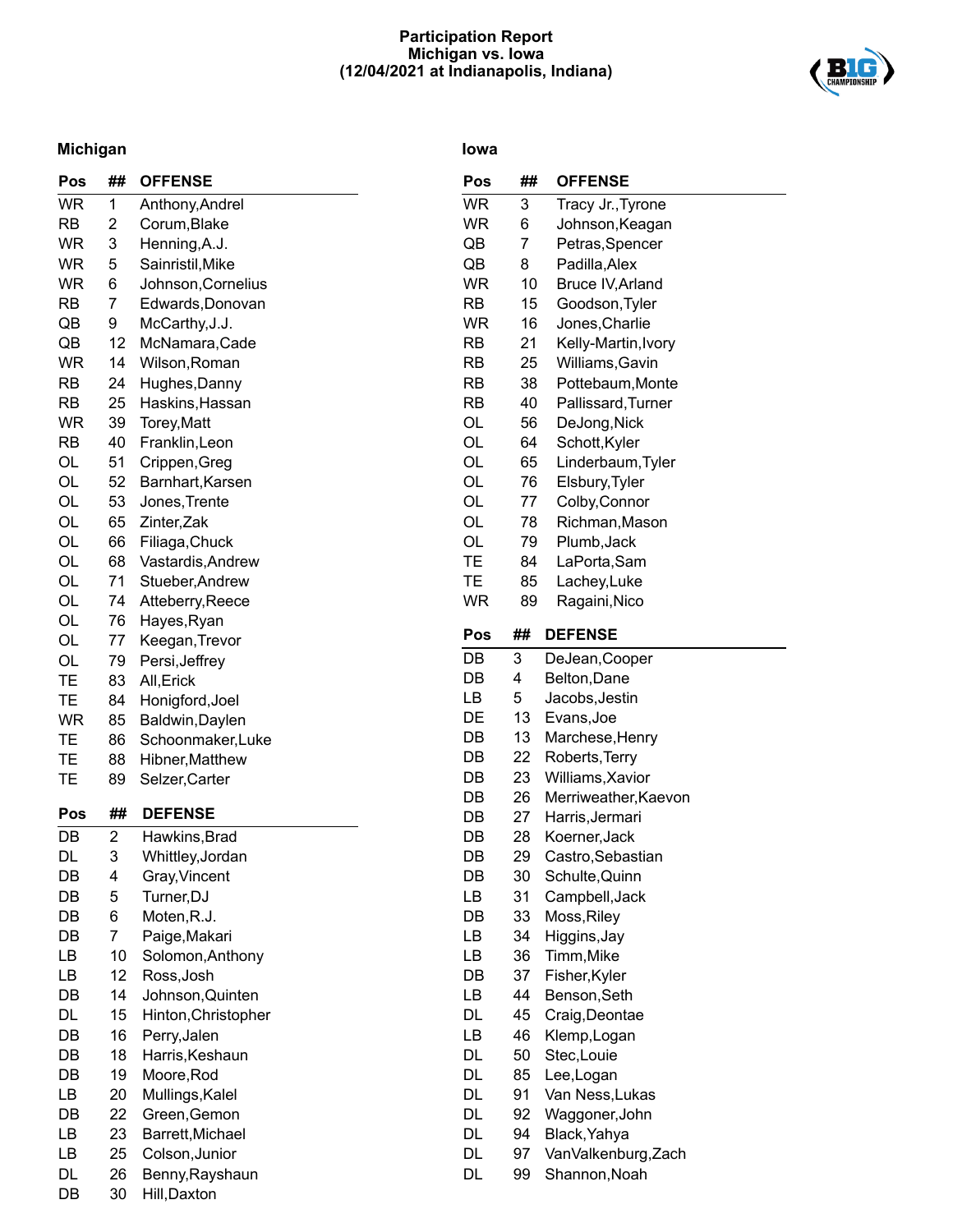| Pos | ## | <b>DEFENSE</b>     |
|-----|----|--------------------|
| DΒ  | 31 | Morant, Jordan     |
| LB  | 32 | Harrell,Jaylen     |
| DB  | 33 | Green, German      |
| DB  | 35 | Kolesar, Caden     |
| LB  | 41 | Hill-Green, Nikhai |
| DL  | 54 | Rooks, George      |
| LB  | 55 | Ojabo, David       |
| DL  | 57 | George, Joey       |
| DL  | 58 | Smith, Mazi        |
| DL  | 67 | Speight, Jess      |
| DL  | 90 | Morris, Mike       |
| DE  | 91 | Upshaw, Taylor     |
| DL  | 94 | Jenkins,Kris       |
| DL  | 95 | Jeter,Donovan      |
| DL  | 96 | Welschof, Julius   |
| DE  | 97 | Hutchinson, Aidan  |

## **Michigan:**

**Iowa:**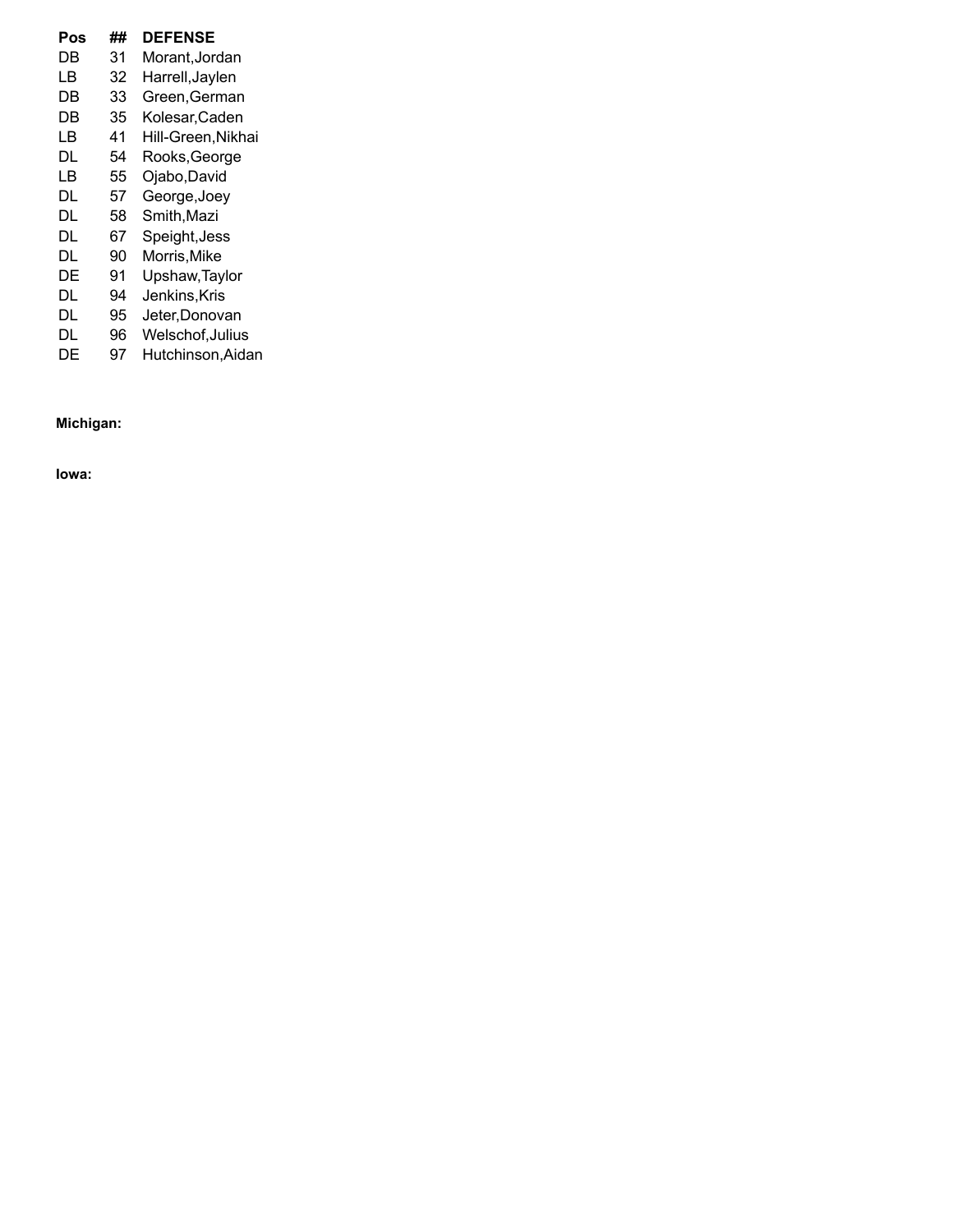## **Drive Chart (By Team) Michigan vs. Iowa (12/04/2021 at Indianapolis, Indiana)**



|           |                 |              |       | <b>Drive Started</b> |                   | <b>Drive Ended</b> | <b>Consumed</b> |               |            |
|-----------|-----------------|--------------|-------|----------------------|-------------------|--------------------|-----------------|---------------|------------|
| Team      | Qtr             | <b>Spot</b>  | Time  | <b>Obtained</b>      | Spot              | Time               | <b>How lost</b> | <b>PI-Yds</b> | <b>TOP</b> |
| UM        | 1st             | <b>UM 25</b> | 15:00 | KO                   | <b>UM33</b>       | 13:17              | <b>PUNT</b>     | $3 - 8$       | 01:43      |
| <b>UM</b> | 1st             | <b>UM 20</b> | 08:35 | <b>FGA</b>           | <b>IOWO</b>       | 06:38              | $*TD$           | $4 - 80$      | 01:57      |
| <b>UM</b> | 1st             | <b>UM 25</b> | 05:37 | <b>PUNT</b>          | <b>IOWO</b>       | 05:27              | *TD             | $1 - 75$      | 00:10      |
| <b>UM</b> | 1st             | <b>UM 25</b> | 01:26 | KO.                  | IOW <sub>43</sub> | 00:17              | <b>INT</b>      | $3 - 32$      | 01:09      |
| <b>UM</b> | 2nd             | <b>UM8</b>   | 12:31 | <b>PUNT</b>          | <b>UM 13</b>      | 10:53              | <b>PUNT</b>     | $3 - 5$       | 01:38      |
| <b>UM</b> | 2nd             | <b>UM3</b>   | 09:08 | <b>PUNT</b>          | <b>UM 5</b>       | 07:30              | <b>PUNT</b>     | $3 - 2$       | 01:38      |
| <b>UM</b> | 2nd             | <b>UM9</b>   | 05:00 | <b>PUNT</b>          | <b>UM40</b>       | 01:21              | <b>PUNT</b>     | $8 - 31$      | 03:39      |
| <b>UM</b> | 2 <sub>nd</sub> | <b>UM33</b>  | 00:51 | <b>PUNT</b>          | <b>UM48</b>       | 00:00              | <b>INT</b>      | $6 - 15$      | 00:51      |
| <b>UM</b> | 3rd             | <b>UM 18</b> | 13:27 | <b>PUNT</b>          | <b>IOWO</b>       | 08:23              | *TD             | $10 - 82$     | 05:04      |
| <b>UM</b> | 3rd             | <b>UM 15</b> | 01:10 | <b>DOWNS</b>         | <b>UM 13</b>      | 14:02              | <b>PUNT</b>     | $3 - -2$      | 02:08      |
| <b>UM</b> | 4th             | IOW36        | 12:49 | <b>PUNT</b>          | <b>IOWO</b>       | 11:16              | *TD             | 4 - 36        | 01:33      |
| <b>UM</b> | 4th             | <b>UM 19</b> | 09:19 | <b>PUNT</b>          | <b>IOWO</b>       | 05:24              | $*TD$           | $8 - 81$      | 03:55      |
| <b>UM</b> | 4th             | IOW36        | 04:21 | INT                  | <b>IOWO</b>       | 01:25              | *TD             | $6 - 36$      | 02:56      |

|                      | 1st     | 2nd     | 3rd   | 4th     | 1st     | 2nd     |          |
|----------------------|---------|---------|-------|---------|---------|---------|----------|
| <b>Michigan</b>      | Qtr     | Qtr     | Qtr   | Qtr     | Half    | Half    | Total    |
| Time of possession   | 04:59   | 07:46   | 06:14 | 09:22   | 12:45   | 15:36   | 28:21    |
| 3rd down conversions | $1 - 2$ | $1 - 5$ | 1-1   | $1 - 2$ | $2 - 7$ | $2 - 3$ | $4 - 10$ |
| 4th down conversions | 0-0     | በ-1     | 0-0   | 0-0     | በ-1     | ი-ი     | $0 - 1$  |

|            |                      |              |       | <b>Drive Started</b> |     |         |                   | <b>Drive Ended</b> |                 |         | <b>Consumed</b> |            |
|------------|----------------------|--------------|-------|----------------------|-----|---------|-------------------|--------------------|-----------------|---------|-----------------|------------|
| Team       | Qtr                  | <b>Spot</b>  | Time  | <b>Obtained</b>      |     |         | <b>Spot</b>       | Time               | <b>How lost</b> |         | PI-Yds          | <b>TOP</b> |
| <b>IOW</b> | 1st                  | IOW26        | 13:17 | <b>PUNT</b>          |     |         | <b>UM 15</b>      | 08:35              | <b>FGA</b>      |         | $10 - 59$       | 04:42      |
| <b>IOW</b> | 1st                  | <b>IOW25</b> | 06:38 | KO                   |     |         | IOW <sub>29</sub> | 05:37              | <b>PUNT</b>     |         | $3 - 4$         | 01:01      |
| <b>IOW</b> | 1st                  | IOW25        | 05:27 | KO                   |     |         | <b>UM4</b>        | 01:26              | *FG             |         | $10 - 71$       | 04:01      |
| <b>IOW</b> | 1st                  | IOW33        | 00:17 | <b>INT</b>           |     |         | IOW47             | 12:31              | <b>PUNT</b>     |         | $6 - 14$        | 02:46      |
| <b>IOW</b> | 2nd                  | IOW41        | 10:53 | <b>PUNT</b>          |     |         | <b>UM 44</b>      | 09:08              | <b>PUNT</b>     |         | 4 - 15          | 01:45      |
| <b>IOW</b> | 2 <sub>nd</sub>      | <b>IOW45</b> | 07:30 | <b>PUNT</b>          |     |         | <b>UM 49</b>      | 05:00              | <b>PUNT</b>     |         | $3 - 6$         | 02:30      |
| <b>IOW</b> | 2nd                  | IOW20        | 01:21 | <b>PUNT</b>          |     |         | IOW <sub>17</sub> | 00:51              | <b>PUNT</b>     |         | $3 - -3$        | 00:30      |
| <b>IOW</b> | 3rd                  | IOW25        | 15:00 | KO                   |     |         | <b>IOW41</b>      | 13:27              | <b>PUNT</b>     |         | $6 - 16$        | 01:33      |
| <b>IOW</b> | 3rd                  | IOW25        | 08:23 | KO                   |     |         | <b>UM 15</b>      | 01:10              | <b>DOWNS</b>    |         | $14 - 60$       | 07:13      |
| <b>IOW</b> | 4th                  | IOW23        | 14:02 | <b>PUNT</b>          |     |         | IOW36             | 12:49              | <b>PUNT</b>     |         | $4 - 13$        | 01:13      |
| <b>IOW</b> | 4th                  | IOW25        | 11:16 | KO                   |     |         | IOW30             | 09:19              | <b>PUNT</b>     |         | $3 - 5$         | 01:57      |
| <b>IOW</b> | 4th                  | IOW25        | 05:24 | KO                   |     |         | IOW31             | 04:21              | <b>INT</b>      |         | $3 - 6$         | 01:03      |
| <b>IOW</b> | 4th                  | IOW25        | 01:25 | KO                   |     |         | <b>UM 47</b>      | 00:00              | <b>HALF</b>     |         | $4 - 28$        | 01:25      |
|            |                      |              |       |                      | 1st | 2nd     | 3rd               | 4th                | 1st             | 2nd     |                 |            |
|            | lowa                 |              |       |                      | Qtr | Qtr     | Qtr               | Qtr                | Half            | Half    | Total           |            |
|            | Time of possession   |              |       |                      |     | 07:14   | 08:46             | 05:38              | 17:15           | 14:24   | 31:39           |            |
|            | 3rd down conversions |              |       |                      |     | $0 - 5$ | 4-6               | $0 - 4$            | 1-9             | 4-10    | $5 - 19$        |            |
|            | 4th down conversions |              |       |                      |     | $0-0$   | $0 - 1$           | $0-0$              | $0-0$           | $0 - 1$ | $0 - 1$         |            |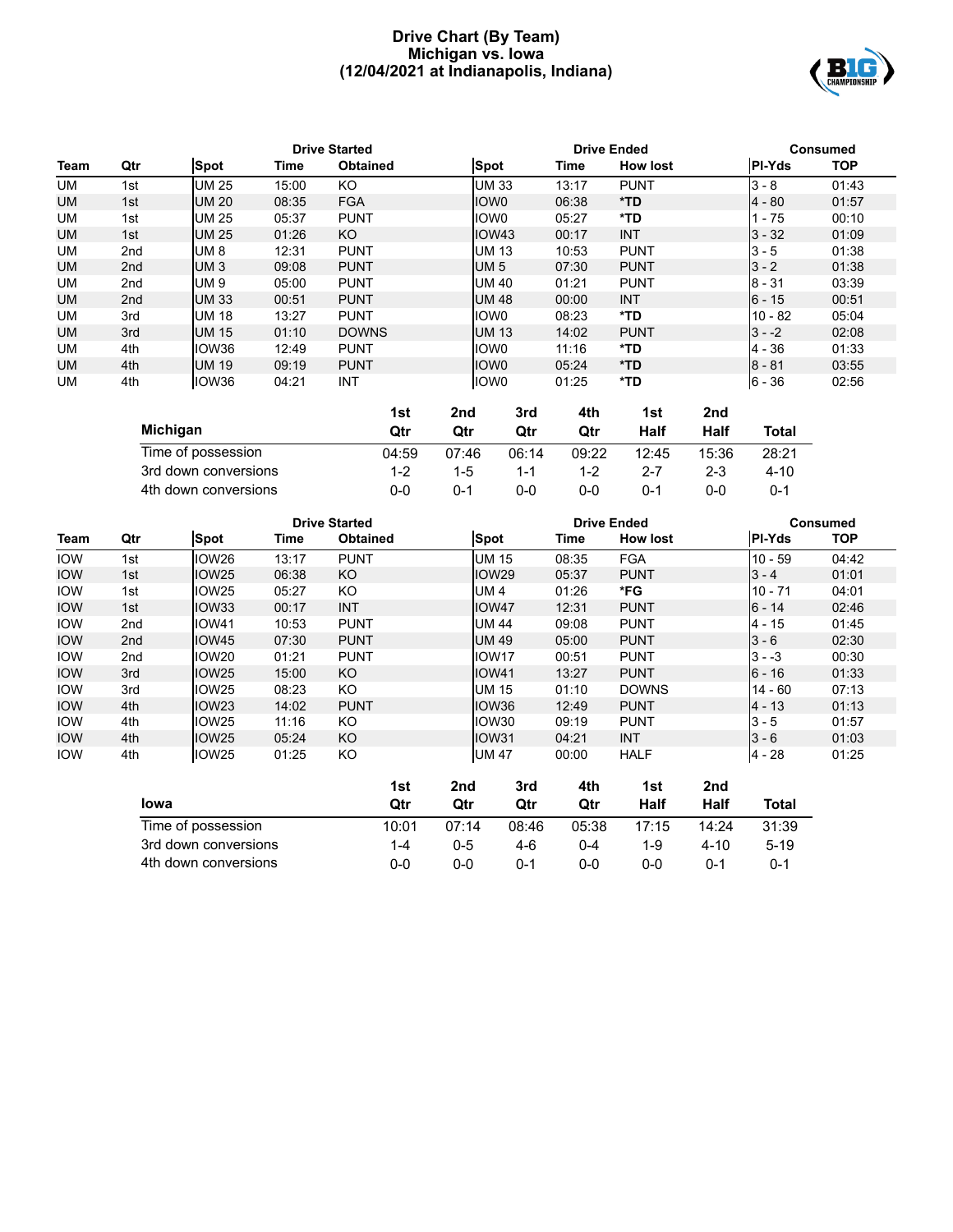## **Drive Chart (By Quarter) Michigan vs. Iowa (12/04/2021 at Indianapolis, Indiana)**



|            |                 |              |       | <b>Drive Started</b> |                   |       | <b>Drive Ended</b> |           | <b>Consumed</b> |
|------------|-----------------|--------------|-------|----------------------|-------------------|-------|--------------------|-----------|-----------------|
| Team       | Qtr             | <b>Spot</b>  | Time  | <b>Obtained</b>      | <b>Spot</b>       | Time  | <b>How lost</b>    | PI-Yds    | <b>TOP</b>      |
| UM         | 1st             | <b>UM 25</b> | 15:00 | KO                   | <b>UM33</b>       | 13:17 | <b>PUNT</b>        | $3 - 8$   | 01:43           |
| <b>IOW</b> | 1st             | <b>IOW26</b> | 13:17 | <b>PUNT</b>          | <b>UM 15</b>      | 08:35 | <b>FGA</b>         | $10 - 59$ | 04:42           |
| UM         | 1st             | <b>UM 20</b> | 08:35 | <b>FGA</b>           | IOW <sub>0</sub>  | 06:38 | *TD                | $4 - 80$  | 01:57           |
| <b>IOW</b> | 1st             | IOW25        | 06:38 | KO                   | IOW <sub>29</sub> | 05:37 | <b>PUNT</b>        | $3 - 4$   | 01:01           |
| UM         | 1st             | <b>UM 25</b> | 05:37 | <b>PUNT</b>          | IOW0              | 05:27 | *TD                | $1 - 75$  | 00:10           |
| <b>IOW</b> | 1st             | <b>IOW25</b> | 05:27 | KO                   | <b>UM4</b>        | 01:26 | *FG                | $10 - 71$ | 04:01           |
| <b>UM</b>  | 1st             | <b>UM 25</b> | 01:26 | KO                   | IOW43             | 00:17 | <b>INT</b>         | $3 - 32$  | 01:09           |
| <b>IOW</b> | 1st             | <b>IOW33</b> | 00:17 | <b>INT</b>           | IOW47             | 12:31 | <b>PUNT</b>        | $6 - 14$  | 02:46           |
| UM         | 2 <sub>nd</sub> | <b>UM8</b>   | 12:31 | <b>PUNT</b>          | <b>UM 13</b>      | 10:53 | <b>PUNT</b>        | $3 - 5$   | 01:38           |
| <b>IOW</b> | 2 <sub>nd</sub> | <b>IOW41</b> | 10:53 | <b>PUNT</b>          | <b>UM 44</b>      | 09:08 | <b>PUNT</b>        | $4 - 15$  | 01:45           |
| UM         | 2nd             | <b>UM3</b>   | 09:08 | <b>PUNT</b>          | <b>UM 5</b>       | 07:30 | <b>PUNT</b>        | $3 - 2$   | 01:38           |
| <b>IOW</b> | 2 <sub>nd</sub> | <b>IOW45</b> | 07:30 | <b>PUNT</b>          | <b>UM 49</b>      | 05:00 | <b>PUNT</b>        | $3 - 6$   | 02:30           |
| UM         | 2nd             | <b>UM9</b>   | 05:00 | <b>PUNT</b>          | <b>UM 40</b>      | 01:21 | <b>PUNT</b>        | $8 - 31$  | 03:39           |
| <b>IOW</b> | 2 <sub>nd</sub> | <b>IOW20</b> | 01:21 | <b>PUNT</b>          | IOW <sub>17</sub> | 00:51 | <b>PUNT</b>        | $3 - -3$  | 00:30           |
| UM         | 2 <sub>nd</sub> | <b>UM33</b>  | 00:51 | <b>PUNT</b>          | <b>UM 48</b>      | 00:00 | <b>INT</b>         | $6 - 15$  | 00:51           |
| <b>IOW</b> | 3rd             | IOW25        | 15:00 | KO                   | <b>IOW41</b>      | 13:27 | <b>PUNT</b>        | $6 - 16$  | 01:33           |
| UM         | 3rd             | <b>UM 18</b> | 13:27 | <b>PUNT</b>          | IOW <sub>0</sub>  | 08:23 | *TD                | $10 - 82$ | 05:04           |
| <b>IOW</b> | 3rd             | <b>IOW25</b> | 08:23 | KO.                  | <b>UM 15</b>      | 01:10 | <b>DOWNS</b>       | $14 - 60$ | 07:13           |
| UM         | 3rd             | <b>UM 15</b> | 01:10 | <b>DOWNS</b>         | <b>UM 13</b>      | 14:02 | <b>PUNT</b>        | $3 - -2$  | 02:08           |
| <b>IOW</b> | 4th             | IOW23        | 14:02 | <b>PUNT</b>          | IOW36             | 12:49 | <b>PUNT</b>        | $4 - 13$  | 01:13           |
| <b>UM</b>  | 4th             | IOW36        | 12:49 | <b>PUNT</b>          | <b>IOW0</b>       | 11:16 | *TD                | $4 - 36$  | 01:33           |
| <b>IOW</b> | 4th             | <b>IOW25</b> | 11:16 | KO                   | IOW30             | 09:19 | <b>PUNT</b>        | $3 - 5$   | 01:57           |
| <b>UM</b>  | 4th             | <b>UM 19</b> | 09:19 | <b>PUNT</b>          | IOW <sub>0</sub>  | 05:24 | *TD                | $8 - 81$  | 03:55           |
| <b>IOW</b> | 4th             | <b>IOW25</b> | 05:24 | <b>KO</b>            | <b>IOW31</b>      | 04:21 | <b>INT</b>         | $3 - 6$   | 01:03           |
| UM         | 4th             | IOW36        | 04:21 | INT                  | IOW <sub>0</sub>  | 01:25 | *TD                | 6 - 36    | 02:56           |
| <b>IOW</b> | 4th             | <b>IOW25</b> | 01:25 | <b>KO</b>            | <b>UM 47</b>      | 00:00 | <b>HALF</b>        | $4 - 28$  | 01:25           |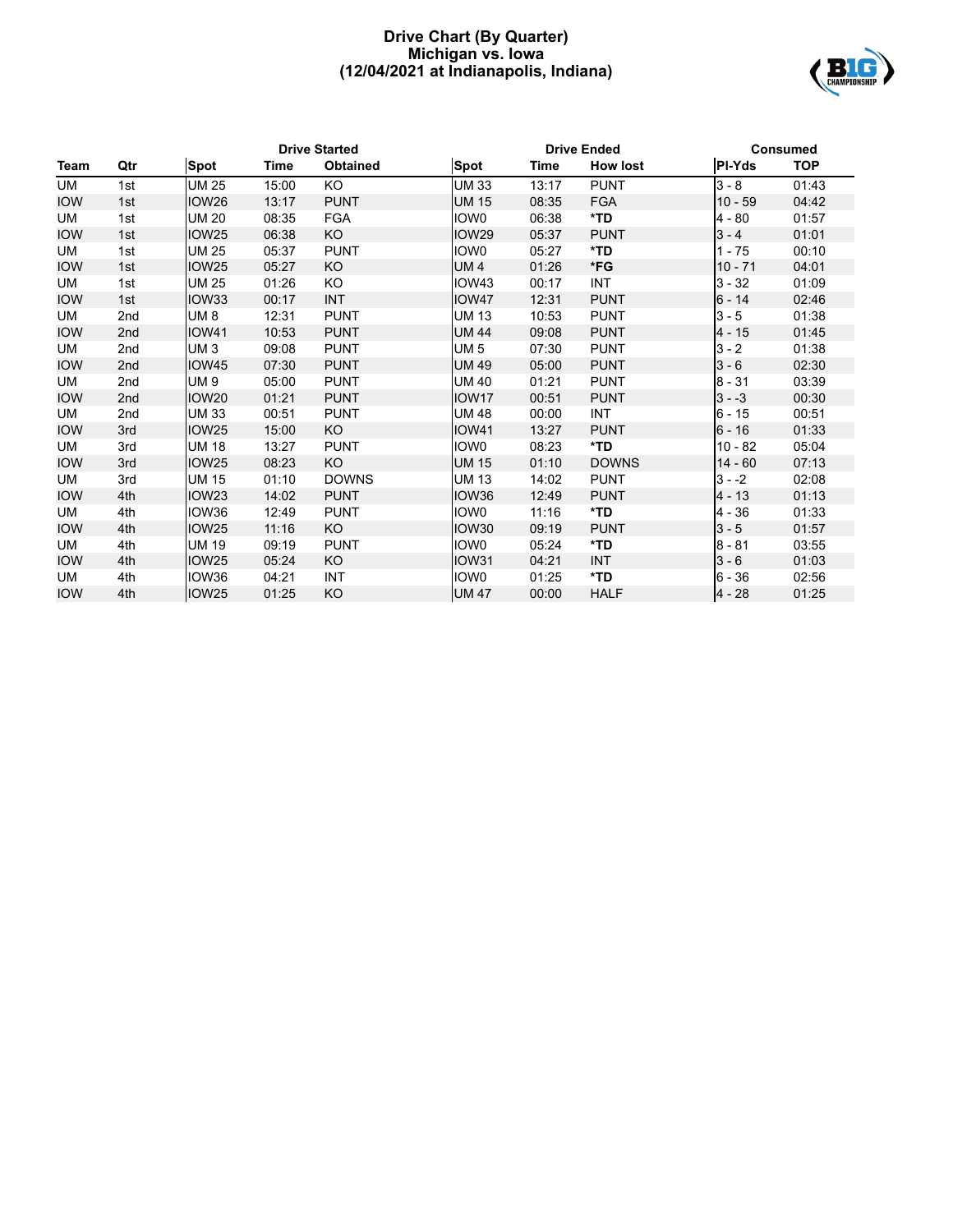

**P**

- 1-10 IOW35 Iowa wins toss and defers; UM will receive; IOW will defend North end-zone.
- 1-10 IOW35 Start of 1st quarter, clock 15:00.

Shudak,Caleb kickoff 65 yards to the UM 00, Touchback.

#### **Michigan drive start at 15:00.**

1-10 UM 25 McNamara,Cade pass complete to Wilson,Roman for 7 yards to the UM 32 (Merriweather,Kaevon), out of bounds.

- 2-3 UM 32 Haskins,Hassan rush for 0 yards to the UM 32 (Lee,Logan).
- 3-3 UM 32 McNamara,Cade pass complete to Sainristil,Mike for 1 yard to the UM 33 (Moss,Riley).
- 4-2 UM 33 Robbins,Brad punt 41 yards to the IOW26 fair catch by Jones,Charlie at IOW26. [13:17]

*Drive Summary: 3 plays, 8 yards, 01:43*

#### **Iowa drive start at 13:17.**

| $1 - 10$ | IOW26        | Goodson, Tyler rush for 0 yards to the IOW26 (Jenkins, Kris: Hutchinson, Aidan).                                                                   |   |
|----------|--------------|----------------------------------------------------------------------------------------------------------------------------------------------------|---|
| $2 - 10$ | IOW26        | Petras, Spencer pass complete to LaPorta, Sam for 15 yards to the IOW41 (Hill, Daxton; Harrell, Jaylen), 1ST<br>DOWN.                              | P |
| 1-10     | IOW41        | Goodson, Tyler rush for 2 yards gain to the IOW43 (Ross, Josh).                                                                                    |   |
| $2 - 8$  | IOW43        | Goodson, Tyler rush for 2 yards gain to the IOW45 (Colson, Junior).                                                                                |   |
| 3-6      | IOW45        | Petras, Spencer pass incomplete to Johnson, Keagan PENALTY UM Pass Interference (Hill, Daxton) 15 yards<br>from IOW45 to UM 40, 1ST DOWN. NO PLAY. | Е |
| $1 - 10$ | UM 40        | Goodson, Tyler rush for 2 yards gain to the UM 38 (Jeter, Donovan; Hutchinson, Aidan).                                                             |   |
| $2 - 8$  | UM 38        | Petras, Spencer pass complete to LaPorta, Sam for 21 yards to the UM 17 (Hawkins, Brad), out of bounds, 1ST<br>DOWN.                               | P |
| $1 - 10$ | UM 17        | Williams, Gavin pass incomplete to Pottebaum, Monte.                                                                                               |   |
| $2 - 10$ | <b>UM 17</b> | Goodson, Tyler rush for 5 yards gain to the UM 12 (Ross, Josh).                                                                                    |   |
| $3 - 5$  | UM 12        | Goodson, Tyler rush for 3 yards loss to the UM 15 (Ojabo, David).                                                                                  |   |
| 4-8      | UM 15        | Shudak, Caleb field goal attempt from 33 yards NO GOOD, clock 08:35, [08:35]                                                                       |   |
|          |              | Drive Summary: 10 plays, 59 yards, 04:42                                                                                                           |   |
|          |              |                                                                                                                                                    |   |

#### **Michigan drive start at 08:35.**

|         | 1-10 UM 20 Haskins, Hassan rush for 6 yards gain to the UM 26 (Shannon, Noah; Lee, Logan).                |   |
|---------|-----------------------------------------------------------------------------------------------------------|---|
| $2 - 4$ | UM 26 PENALTY UM False Start (Schoonmaker, Luke) 5 yards from UM 26 to UM 21. NO PLAY.                    |   |
| $2-9$   | UM 21 McNamara, Cade pass complete to Corum, Blake for 6 yards to the UM 27 (Benson, Seth).               |   |
| 3-3     | UM 27 McNamara, Cade pass complete to Edwards, Donovan for 6 yards to the UM 33 (Belton, Dane), 1ST DOWN. | P |
|         | 1-10 UM 33 Corum, Blake rush for 67 yards gain to the IOW00 TOUCHDOWN, clock 06:38, 1ST DOWN. [06:38]     | P |
|         | 1-10 IOW3 Moody, Jake kick attempt good.                                                                  |   |

## **MICHIGAN 7, IOWA 0**

*Drive Summary: 4 plays, 80 yards, 01:57*

Moody,Jake kickoff 64 yards to the IOW01 fair catch by Jones,Charlie at IOW01.

#### **Iowa drive start at 06:38.**

1-10 IOW25 Petras,Spencer pass incomplete to Jones,Charlie.

2-10 IOW25 Goodson,Tyler rush for 4 yards gain to the IOW29 (Jenkins,Kris; Smith,Mazi).

3-6 IOW29 Petras,Spencer pass incomplete to Johnson,Keagan QB hurried by Colson,Junior and Ojabo,David.

4-6 IOW29 Taylor,Tory punt 52 yards to the UM 19 Henning,A.J. return 6 yards to the UM 25 (DeJean,Cooper). [05:37]

*Drive Summary: 3 plays, 4 yards, 01:01*

#### **Michigan drive start at 05:37.**

**1-10 UM 25 Edwards,Donovan pass complete to Wilson,Roman for 75 yards to the IOW00 TOUCHDOWN, clock 05:27, 1ST DOWN. [05:27]**

**1-10 IOW3 Moody,Jake kick attempt good.**

### **MICHIGAN 14, IOWA 0**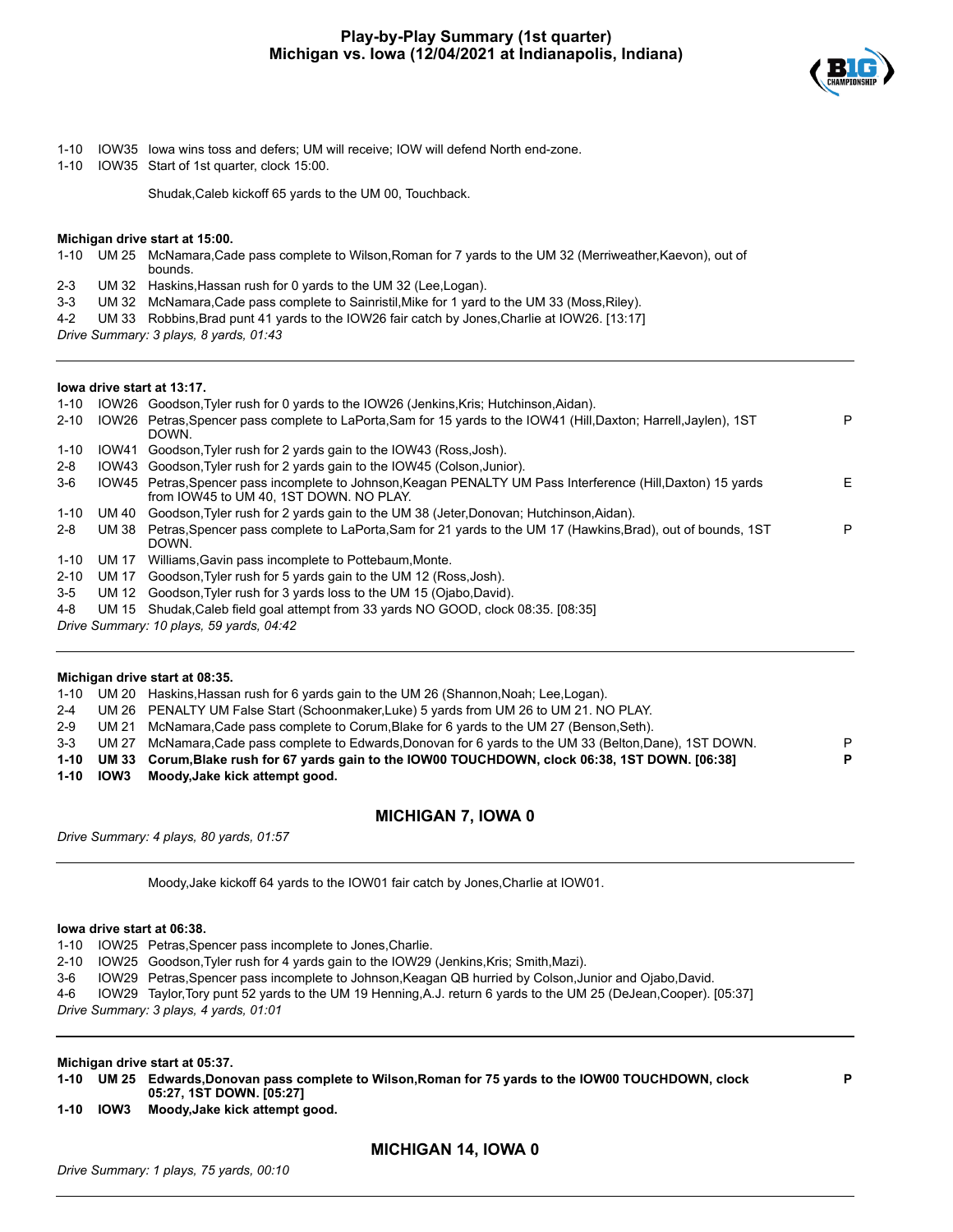#### **Iowa drive start at 05:27.**

| 1-10     |       | IOW25 Petras, Spencer pass complete to Lachey, Luke for 22 yards to the IOW47 (Turner, DJ), out of bounds, 1ST<br>DOWN. | P |
|----------|-------|-------------------------------------------------------------------------------------------------------------------------|---|
| 1-10     | IOW47 | Williams, Gavin rush for 3 yards gain to the IOW50 (Ross, Josh; Colson, Junior).                                        |   |
| $2 - 7$  | IOW50 | Petras, Spencer pass incomplete to Johnson, Keagan QB hurried by Hill, Daxton.                                          |   |
| $3 - 7$  |       | IOW50 Petras, Spencer pass complete to LaPorta, Sam for 10 yards to the UM 40 (Moore, Rod), 1ST DOWN.                   | P |
| $1 - 10$ | UM 40 | Williams, Gavin rush for 3 yards gain to the UM 37 (Colson, Junior; Ross, Josh).                                        |   |
| $2 - 7$  | UM 37 | Petras, Spencer pass complete to Jones, Charlie for 28 yards to the UM 09 (Hawkins, Brad), 1ST DOWN.                    | P |
| 1-9      | UM 9  | Goodson, Tyler rush for 2 yards gain to the UM 07 (Hutchinson, Aidan; Hill-Green, Nikhai).                              |   |
| $2 - 7$  | UM 7  | Williams, Gavin rush for 3 yards gain to the UM 04 (Hill, Daxton; Smith, Mazi).                                         |   |
| $3 - 4$  | UM 4  | Petras, Spencer pass incomplete to Johnson, Keagan.                                                                     |   |

**4-4 UM 4 Shudak,Caleb field goal attempt from 22 yards GOOD, clock 01:26. [01:26]**

## **MICHIGAN 14, IOWA 3**

*Drive Summary: 10 plays, 71 yards, 04:01*

Shudak,Caleb kickoff 65 yards to the UM 00, Touchback.

#### **Michigan drive start at 01:26.**

|  |  |  | 1-10 UM 25 Henning, A.J. rush for 29 yards gain to the IOW46 (Merriweather, Kaevon), out of bounds, 1ST DOWN. |  |  |
|--|--|--|---------------------------------------------------------------------------------------------------------------|--|--|
|--|--|--|---------------------------------------------------------------------------------------------------------------|--|--|

- 1-10 IOW46 McCarthy,J.J. rush for 3 yards gain to the IOW43 (Van Ness,Lukas).
- 2-7 IOW43 McNamara,Cade pass intercepted by Campbell,Jack at IOW32 Campbell,Jack return 1 yard to the IOW33 (All,Erick). [00:17]

*Drive Summary: 3 plays, 32 yards, 01:09*

#### **Iowa drive start at 00:17.**

1-10 IOW33 Petras,Spencer pass incomplete to LaPorta,Sam.

2-10 IOW33 Bruce IV,Arland rush for 2 yards gain to the IOW35 (Harrell,Jaylen; Ross,Josh). [00:00]

# **FINAL SCORE - : MICHIGAN 14, IOWA 3**

|                        |                        | Time              |  | 1st Downs | <b>Conversions</b> |         |           |                  |                  |
|------------------------|------------------------|-------------------|--|-----------|--------------------|---------|-----------|------------------|------------------|
| <b>Quarter Summary</b> | Score Poss R P X T 3rd |                   |  |           |                    | 4th     | Rushina   | Passing          | <b>Penalties</b> |
| Michigan               |                        | 04:59 2 2 0 4 1-2 |  |           |                    | $0 - 0$ | 5-105     | $5 - 6 - 1 - 95$ | $2 - 20$         |
| lowa                   |                        | 10:01 0 5 1 6     |  |           | $1 - 4$            | $0 - 0$ | $12 - 25$ | 5-11-0-96        | $0 - 0$          |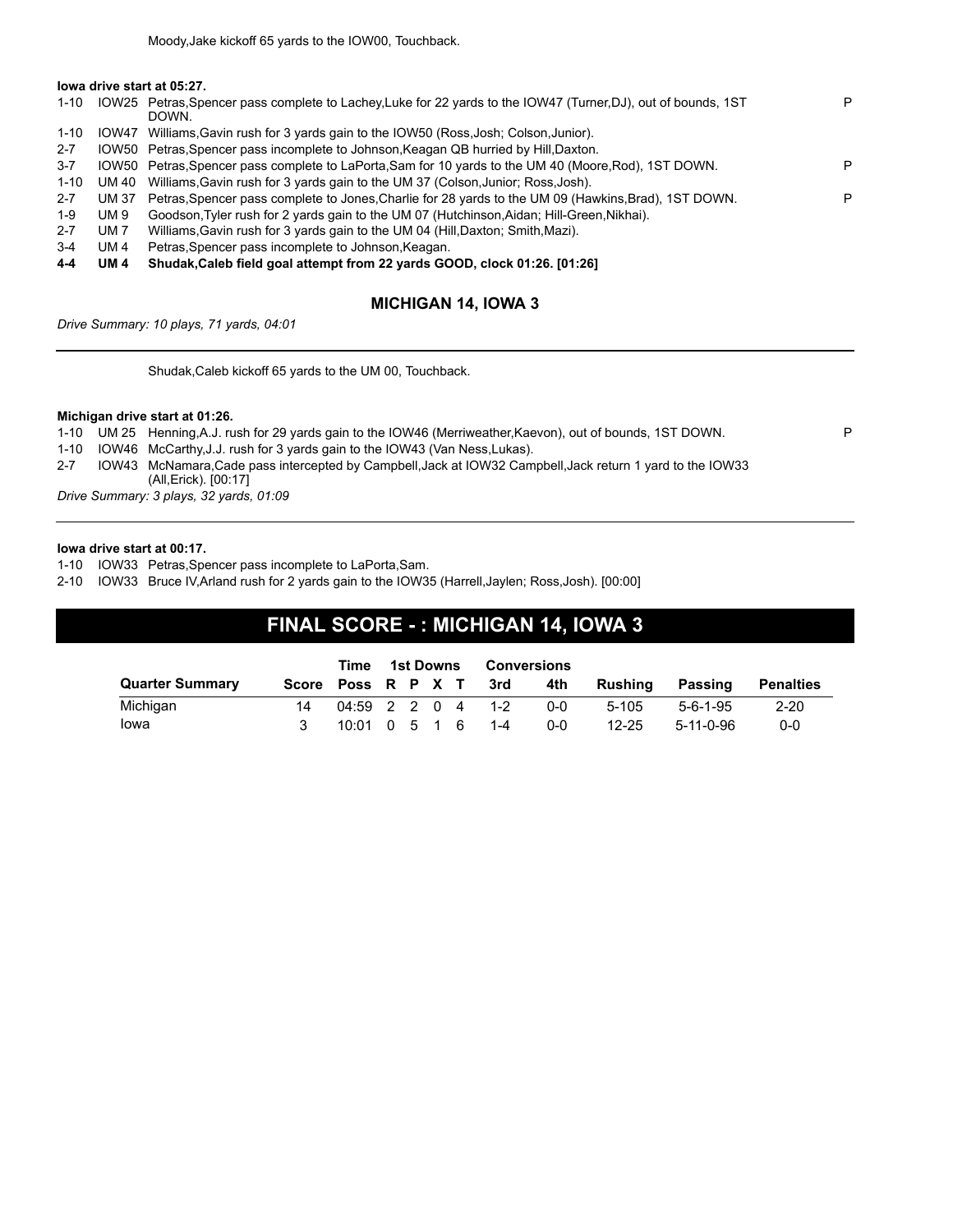## **Quickie Statistics (1st Quarter only) Michigan vs. Iowa (12/04/2021 at Indianapolis, Indiana)**



|                                 |                                                                         |                                | <b>UM</b><br><b>IOW</b>        |                      |                               |                       |
|---------------------------------|-------------------------------------------------------------------------|--------------------------------|--------------------------------|----------------------|-------------------------------|-----------------------|
|                                 | Score                                                                   |                                | 14                             | $\overline{3}$       |                               |                       |
|                                 | <b>FIRST DOWNS</b>                                                      |                                | $\overline{\mathbf{4}}$        | 6                    |                               |                       |
|                                 | <b>RUSHES-YARDS (NET)</b>                                               | $5 - 105$                      | 12-25                          |                      |                               |                       |
|                                 | <b>PASSING-YARDS (NET)</b>                                              |                                | 95<br>96                       |                      |                               |                       |
|                                 | Passes Att-Comp-Int                                                     | $6 - 5 - 1$                    | $11 - 5 - 0$                   |                      |                               |                       |
|                                 | TOTAL OFFENSE PLAYS-YARDS                                               | 11-200                         | 23-121                         |                      |                               |                       |
|                                 | Fumble Returns-Yards                                                    |                                | $0-0$<br>$0-0$                 |                      |                               |                       |
|                                 | <b>Punt Returns-Yards</b>                                               |                                | $0 - 0$<br>$1 - 6$<br>$0-0$    |                      |                               |                       |
|                                 | Kickoff Returns-Yards                                                   |                                | $0-0$<br>$0-0$<br>$1 - 1$      |                      |                               |                       |
|                                 | <b>Interception Returns-Yards</b><br>Punts (Number-Avg)                 | $1 - 41.0$                     | $1 - 52.0$                     |                      |                               |                       |
|                                 | Fumbles-Lost                                                            |                                | $0-0$<br>$0-0$                 |                      |                               |                       |
|                                 | Penalties-Yards                                                         |                                | $2 - 20$<br>$0-0$              |                      |                               |                       |
|                                 | <b>Possession Time</b>                                                  | 04:59                          | 10:01                          |                      |                               |                       |
|                                 | Third-Down Conversions                                                  |                                | $1 - 2$<br>$1 - 4$             |                      |                               |                       |
|                                 | Fourth-Down Conversions                                                 |                                | $0 - 0$<br>$0-0$               |                      |                               |                       |
|                                 |                                                                         |                                |                                |                      |                               |                       |
| Michigan                        |                                                                         | lowa                           |                                |                      |                               |                       |
| Rushing                         | No.<br>Gain<br>Loss<br>Net TD<br>Avg<br><u>Lg</u>                       | Rushing                        | No.<br>Gain                    | Loss<br>Net TD       | Avg<br>Lg                     |                       |
| Corum,Blake                     | 67<br>67<br>67<br>1<br>0<br>$\mathbf 1$<br>67                           | Williams, Gavin                | 9<br>3                         | 0<br>9               | 0<br>3                        | 3                     |
| Haskins,Hassan                  | $\boldsymbol{2}$<br>0<br>0<br>3<br>6<br>6<br>6                          | Goodson, Tyler                 | 8<br>17                        | $-3$<br>14           | 0<br>1.8                      | 5                     |
| Henning,A.J.                    | $\frac{29}{3}$<br>0<br>$\frac{29}{3}$<br>0<br>$\frac{29}{3}$<br>29<br>1 | Bruce IV, Arland               | $\overline{2}$<br>$\mathbf{1}$ | 0<br>$\overline{2}$  | $\mathbf 0$<br>$\overline{2}$ | $\overline{2}$        |
| McCarthy,J.J.                   | 0<br>0<br>3<br>$\mathbf{1}$                                             |                                |                                |                      |                               |                       |
|                                 |                                                                         |                                |                                |                      |                               |                       |
| Passing                         | C-A-I<br>Yds<br>TD<br>Sack<br>Lg                                        | Passing                        | C-A-I                          | Yds<br>TD            | <b>Sack</b><br>Lg             |                       |
| McNamara,Cade                   | $4 - 5 - 1$<br>20<br>0<br>7<br>0                                        | Petras, Spencer                | $5 - 11 - 0$                   | $\overline{0}$<br>96 | $\overline{28}$               | 0                     |
| Edwards,Donovan                 | $\mathbf{1}$<br>75<br>$1 - 1 - 0$<br>75<br>$\Omega$                     | Williams, Gavin                | $0 - 1 - 0$                    | 0<br>0               |                               | $\mathbf 0$           |
|                                 | No.<br>TD                                                               |                                |                                | TD                   |                               |                       |
| Receiving                       | Yards<br>Tgt<br>Lg<br>0                                                 | Receiving                      | No.                            | Yards<br>0           | Tgt<br>4                      | Lg<br>$2\overline{1}$ |
| Edwards, Donovan<br>Corum,Blake | 6<br>6<br>1<br>6<br>6<br>$\mathbf{1}$<br>0<br>1                         | LaPorta, Sam<br>Jones, Charlie | 3<br>1                         | 46<br>28<br>0        | $\overline{c}$                | 28                    |
| Wilson, Roman                   | 82<br>$\overline{c}$<br>$\overline{2}$<br>$\mathbf{1}$<br>75            |                                |                                |                      |                               |                       |
|                                 |                                                                         |                                |                                |                      |                               |                       |
| Punting                         | In20<br>No.<br>Yds<br>Avg<br>Lng<br>TВ                                  | <b>Punting</b><br>No.          | Yds                            | Avg<br>Lng           | In20<br>TB                    |                       |
| Robbins,Brad                    | 41<br>41.0<br>41<br>$\Omega$<br>0                                       | Taylor, Tory                   | 52                             | 52.0<br>52           | $\Omega$                      | $\overline{0}$        |
|                                 |                                                                         |                                |                                |                      |                               |                       |
| Punt Returns                    | No.<br>Yards<br>TD<br><u>Lg</u>                                         | <b>Punt Returns</b>            | No.                            | Yards                | TD                            | Lg                    |
| Henning, A.J.                   | $\Omega$<br>6                                                           |                                |                                |                      |                               |                       |
|                                 |                                                                         |                                |                                |                      |                               |                       |
| <b>Kick Returns</b>             | No.<br>TD<br>Yards<br>Lg                                                | <b>Kick Returns</b>            | No.                            | Yards                | TD                            | Lg                    |
| Tackles                         | UA-A<br><b>Total</b><br><b>TFL</b><br><b>Sacks</b>                      | <b>Tackles</b>                 | UA-A                           | Total                | <b>Sacks</b><br><b>TFL</b>    |                       |
| Ross, Josh                      | $\overline{3.5}$<br>0.0<br>$2 - 3$<br>0.0                               | Merriweather, Kaevon           |                                | $2 - 0$<br>2.0       | 0.0<br>0.0                    |                       |
| Hawkins, Brad                   | $2 - 0$<br>2.0<br>0.0<br>0.0                                            | Lee, Logan                     |                                | 1.5<br>$1 - 1$       | 0.0<br>0.0                    |                       |
| Colson,Junior                   | $1 - 2$<br>2.0<br>0.0<br>0.0                                            | DeJean, Cooper                 |                                | $1 - 0$<br>1.0       | 0.0<br>0.0                    |                       |
| Hutchinson, Aidan               | $0 - 3$<br>1.5<br>0.0<br>0.0                                            | Belton, Dane                   |                                | 1.0<br>$1 - 0$       | 0.0<br>0.0                    |                       |
| Turner,DJ                       | $1 - 0$<br>1.0<br>0.0<br>0.0                                            | Moss, Riley                    |                                | $1 - 0$<br>1.0       | 0.0<br>0.0                    |                       |
| Moore,Rod                       | $1 - 0$<br>1.0<br>0.0<br>0.0                                            | Benson, Seth                   |                                | $1 - 0$<br>1.0       | 0.0<br>0.0                    |                       |
| Hill,Daxton                     | $0 - 2$<br>0.0<br>1.0<br>0.0                                            | Van Ness, Lukas                |                                | $1 - 0$<br>1.0       | 0.0<br>0.0                    |                       |
| Harrell, Jaylen                 | $0 - 2$<br>1.0<br>0.0<br>0.0                                            | Shannon, Noah                  |                                | $0 - 1$<br>0.5       | 0.0<br>0.0                    |                       |
|                                 |                                                                         |                                |                                |                      |                               |                       |
|                                 |                                                                         |                                |                                |                      |                               |                       |

| Qtr | Time  | <b>Scoring Play</b>                                             | V-H      |
|-----|-------|-----------------------------------------------------------------|----------|
| 1st | 06:38 | - Corum Blake 67 vd TD RUSH 4-80 01:57<br>JM - (                |          |
| 1st | 05:27 | UM - Wilson Roman 75 vd TD PASS from Edwards Donovan 1-75 00:10 | $14 - 6$ |
| 1st | 01:26 | IOW - Shudak, Caleb 22 yd FG 10-71 04:01                        | 14∹.     |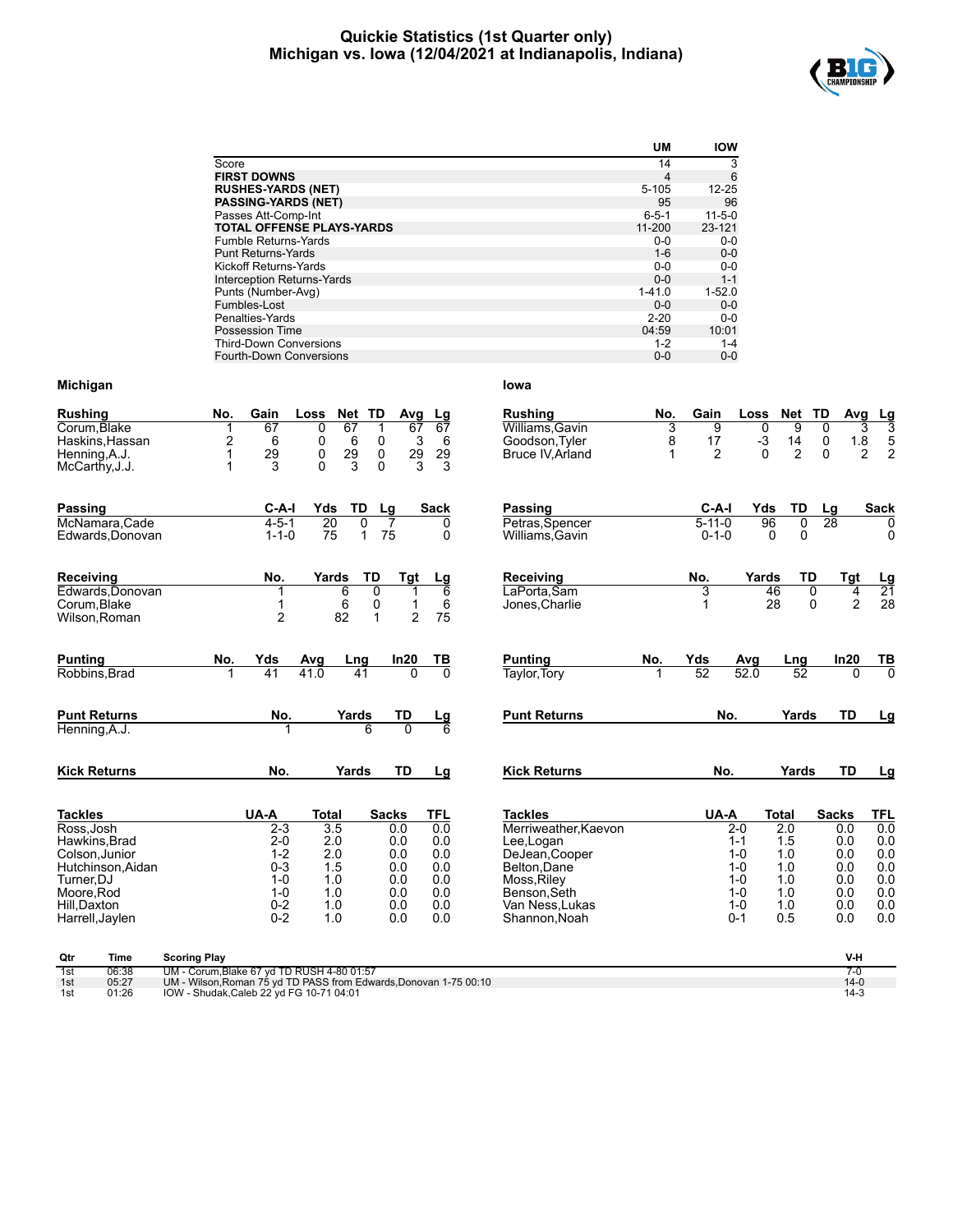

E

| 3-8      |                                         | IOW35 Start of 2nd quarter, clock 15:00.                                                                                                                                                   |  |  |  |
|----------|-----------------------------------------|--------------------------------------------------------------------------------------------------------------------------------------------------------------------------------------------|--|--|--|
| 3-8      |                                         | IOW35 Petras. Spencer pass incomplete to LaPorta. Sam QB hurried by Upshaw. Taylor PENALTY UM UNS:<br>Unsportsmanlike Conduct (Upshaw, Taylor) 15 yards from IOW35 to IOW50, 1ST DOWN.     |  |  |  |
| 1-10     |                                         | IOW50 Goodson, Tyler rush for 2 yards gain to the UM 48 (Jenkins, Kris).                                                                                                                   |  |  |  |
| 2-8      |                                         | UM 48 Petras, Spencer pass complete to LaPorta, Sam for 1 yard to the UM 47 (Hawkins, Brad), out of bounds<br>PENALTY IOW Tripping (Richman, Mason) 15 yards from UM 48 to IOW37, NO PLAY. |  |  |  |
| $2 - 23$ |                                         | IOW37 Williams, Gavin rush for 3 yards gain to the IOW40 (Hinton, Christopher; Hawkins, Brad).                                                                                             |  |  |  |
| $3-20$   |                                         | IOW40 Williams, Gavin rush for 7 yards gain to the IOW47 (Gray, Vincent; Ojabo, David).                                                                                                    |  |  |  |
| 4-13     |                                         | IOW47 Taylor, Tory punt 45 yards to the UM 08 fair catch by Henning A.J. at UM 08. [12:31]                                                                                                 |  |  |  |
|          | Drive Summary: 6 plays, 14 yards, 02:46 |                                                                                                                                                                                            |  |  |  |

## **Michigan drive start at 12:31.**

| 1-10    | UM 8 | Haskins, Hassan rush for 4 yards gain to the UM 12 (Shannon, Noah).                                                              |
|---------|------|----------------------------------------------------------------------------------------------------------------------------------|
| $2-6$   |      | UM 12 Haskins, Hassan rush for 1 yard gain to the UM 13 (Koerner, Jack; Campbell, Jack).                                         |
| $3 - 5$ |      | UM 13 McNamara. Cade pass incomplete to Sainristil, Mike broken up by Merriweather, Kaevon QB hurried by<br>Waggoner.John.       |
| 4-5     |      | UM 13 Robbins, Brad punt 40 yards to the IOW47 Jones, Charlie return for 6 yards loss to the IOW41<br>(Haskins, Hassan). [10:53] |
|         |      | Drive Summary: 3 plays, 5 yards, 01:38                                                                                           |

## **Iowa drive start at 10:53.**

| 1-10 | IOW41 Petras, Spencer pass complete to Jones, Charlie for 13 yards to the UM 46 (Gray, Vincent), out of bounds, 1ST<br>DOWN. | P |
|------|------------------------------------------------------------------------------------------------------------------------------|---|
| 1-10 | UM 46 Goodson, Tyler rush for 2 yards loss to the UM 48 (Hill, Daxton).                                                      |   |
| 2-12 | UM 48 Petras, Spencer pass complete to Goodson, Tyler for 4 yards to the UM 44 (Turner, DJ), out of bounds.                  |   |
| 3-8  | UM 44 Petras, Spencer pass incomplete to Johnson, Keagan broken up by Colson, Junior.                                        |   |
| 4-8  | UM 44 Taylor, Tory punt 41 yards to the UM 03 fair catch by Henning A.J. at UM 03. [09:08]                                   |   |
|      | Drive Summary: 4 plays, 15 yards, 01:45                                                                                      |   |
|      |                                                                                                                              |   |

## **Michigan drive start at 09:08.**

| $1 - 10$ | UM 3 | Haskins, Hassan rush for 2 yards gain to the UM 05 (Lee, Logan).                                                                                 |
|----------|------|--------------------------------------------------------------------------------------------------------------------------------------------------|
| $2 - 8$  | UM 5 | McNamara, Cade pass complete to Corum, Blake for 0 yards to the UM 05 (Benson, Seth).                                                            |
| $3 - 8$  | UM 5 | McNamara, Cade pass incomplete to Edwards, Donovan QB hurried by Campbell, Jack.                                                                 |
| 4-8      | UM 5 | Timeout Michigan, clock 07:41. [07:41]                                                                                                           |
| $4 - 8$  | UM 5 | Robbins, Brad punt 50 yards to the IOW45 Jones, Charlie return 0 yards to the IOW45 fumbled by<br>Jones Charlie at IOW45, out of bounds. [07:30] |
|          |      | $Dirichlet$ Cummany 2 plays 2 varde $04.29$                                                                                                      |

*Drive Summary: 3 plays, 2 yards, 01:38*

#### **Iowa drive start at 07:30.**

| $1 - 10$ |              | IOW45 Goodson, Tyler rush for 3 yards gain to the IOW48 (Jenkins, Kris).                                                                                                                                                                  |   |
|----------|--------------|-------------------------------------------------------------------------------------------------------------------------------------------------------------------------------------------------------------------------------------------|---|
| $2 - 7$  |              | IOW48 Petras, Spencer pass incomplete to LaPorta, Sam QB hurried by Upshaw, Taylor.                                                                                                                                                       |   |
| $3 - 7$  | IOW48        | Petras, Spencer rush for 10 yards gain to the UM 42 (Hawkins, Brad; Moore, Rod) PENALTY IOW Holding<br>(Colby, Connor) 10 yards from IOW48 to IOW38. NO PLAY. The previous play is under review. The ruling on<br>the field is confirmed. |   |
| $3 - 17$ | IOW38        | Petras, Spencer pass complete to Johnson, Keagan for 13 yards to the UM 49 (Gray, Vincent).                                                                                                                                               |   |
| $4 - 4$  |              | UM 49 Taylor, Tory punt 40 yards to the UM 09 fair catch by Henning, A.J. at UM 09. [05:00]                                                                                                                                               |   |
|          |              | Drive Summary: 3 plays, 6 yards, 02:30                                                                                                                                                                                                    |   |
|          |              | Michigan drive start at 05:00.                                                                                                                                                                                                            |   |
|          | 1-10 UM 9    | McNamara, Cade pass complete to Edwards, Donovan for 11 yards to the UM 20 (Harris, Jermari), out of<br>bounds, 1ST DOWN.                                                                                                                 | P |
| $1 - 10$ | UM 20        | Edwards, Donovan rush for 2 yards loss to the UM 18 (Harris, Jermari).                                                                                                                                                                    |   |
| $2 - 12$ | UM 18        | McNamara, Cade pass incomplete to Johnson, Cornelius.                                                                                                                                                                                     |   |
| $3 - 12$ | <b>UM 18</b> | McNamara, Cade rush for 15 yards gain to the UM 33 (Koerner, Jack), 1ST DOWN.                                                                                                                                                             | P |
| $1 - 10$ | UM 33        | McNamara, Cade pass complete to Haskins, Hassan for 13 yards to the UM 46 (Merriweather, Kaevon), 1ST<br>DOWN.                                                                                                                            | P |
| $1 - 10$ | UM 46        | McNamara, Cade pass incomplete to Edwards, Donovan QB hurried by Benson, Seth.                                                                                                                                                            |   |
| $2 - 10$ | UM 46        | McNamara, Cade pass complete to Edwards, Donovan for 3 yards to the UM 49 (Moss, Riley), out of bounds.                                                                                                                                   |   |
| $3 - 7$  | UM 49        | McNamara, Cade sacked for loss of 9 yards to the UM 40 (Benson, Seth).                                                                                                                                                                    |   |
| 4-16     | UM 40        | Robbins, Brad punt 60 yards to the IOW00, Touchback. [01:21]                                                                                                                                                                              |   |
|          |              |                                                                                                                                                                                                                                           |   |
|          |              |                                                                                                                                                                                                                                           |   |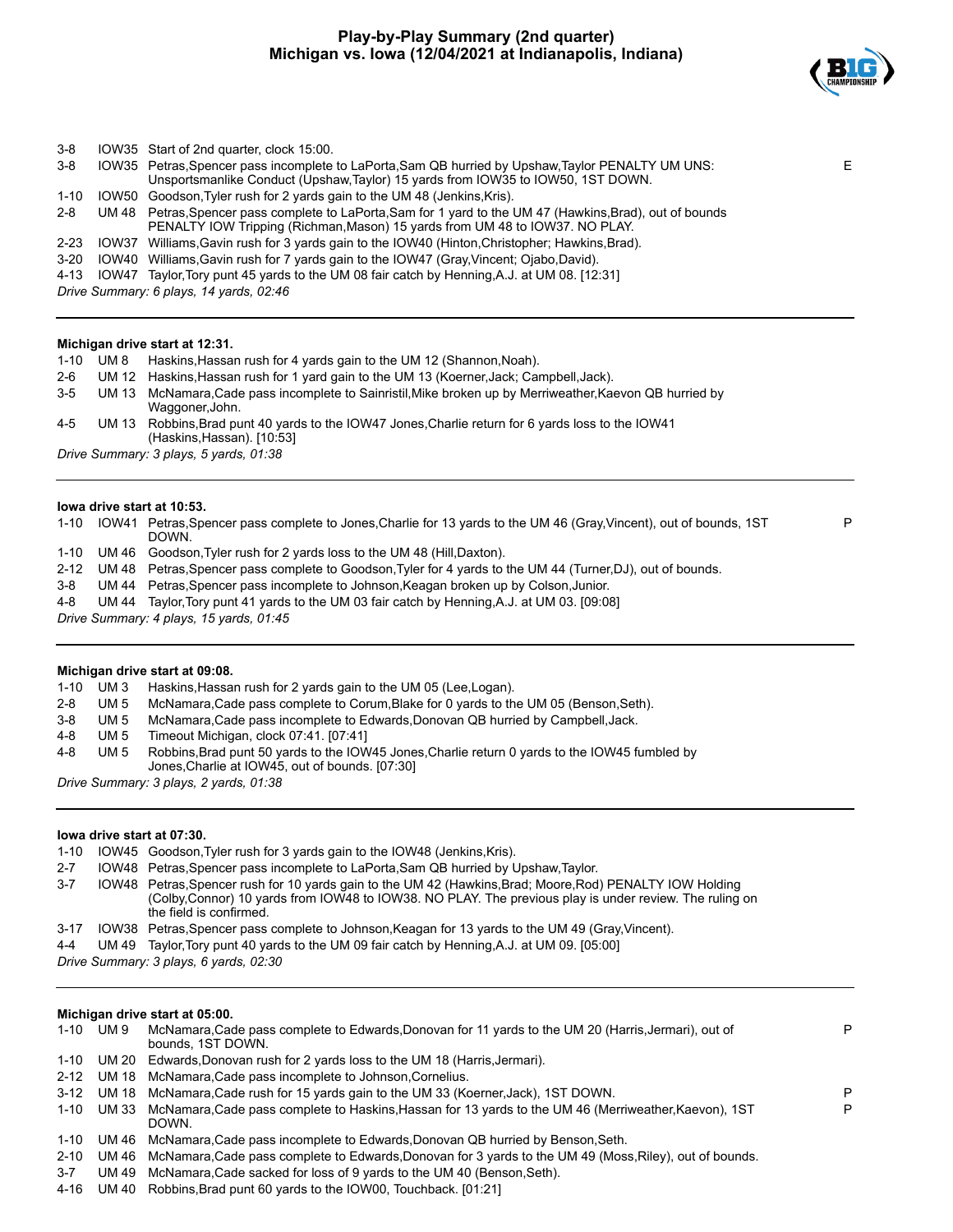## **Iowa drive start at 01:21.**

|  | 1-10 IOW20 Petras, Spencer pass incomplete to Johnson, Keagan broken up by Gray, Vincent. |
|--|-------------------------------------------------------------------------------------------|
|  | 2-10 IOW20 Petras, Spencer sacked for loss of 10 yards to the IOW10 (Hutchinson, Aidan).  |
|  | 3-20 IOW10 Timeout Michigan, clock 01:11. [01:11]                                         |
|  | 3-20 IOW10 Goodson, Tyler rush for 7 yards gain to the IOW17, End Of Play.                |
|  | 4-13 IOW17 Timeout Michigan, clock 01:05. [01:05]                                         |
|  | 4-13 IOW17 Taylor, Tory punt 50 yards to the UM 33. [00:51]                               |
|  | Drive Summary: 3 plays, -3 yards, 00:30                                                   |
|  |                                                                                           |

#### **Michigan drive start at 00:51.**

1-10 UM 33 McNamara,Cade pass complete to Anthony,Andrel for 6 yards to the UM 39 (Moss,Riley).

- 2-4 UM 39 McNamara,Cade pass complete to Haskins,Hassan for 6 yards to the UM 45 (Campbell,Jack), 1ST DOWN. P
- 1-10 UM 45 McNamara,Cade pass complete to Haskins,Hassan for 3 yards to the UM 48 (Moss,Riley).
- 2-7 UM 48 McNamara,Cade pass incomplete to Johnson,Cornelius QB hurried by Waggoner,John.
- 3-7 UM 48 McNamara,Cade pass incomplete to Henning,A.J. QB hurried by Waggoner,John and Van Ness,Lukas.
- 4-7 UM 48 McCarthy,J.J. pass intercepted by Harris,Jermari at IOW01, End Of Play. [00:00]

#### **Michigan drive start at 00:00.**

1-10 IOW1 End of game, clock 00:00. [00:00] *Drive Summary: 6 plays, 15 yards, 00:51*

# **FINAL SCORE - : MICHIGAN 14, IOWA 3**

|                        | Time              |  | 1st Downs | Conversions            |       |          |                  |           |
|------------------------|-------------------|--|-----------|------------------------|-------|----------|------------------|-----------|
| <b>Quarter Summary</b> |                   |  |           | Score Poss R P X T 3rd | 4th - | Rushina  | Passing          | Penalties |
| Michigan               |                   |  |           | 07:46 1 3 0 4 1-5      | በ-1   | $6 - 11$ | 7-14-1-42        | $1 - 15$  |
| lowa                   | 07:14 0 1 1 2 0-5 |  |           |                        | 0-0   | 7-10     | $3 - 7 - 0 - 30$ | $2 - 25$  |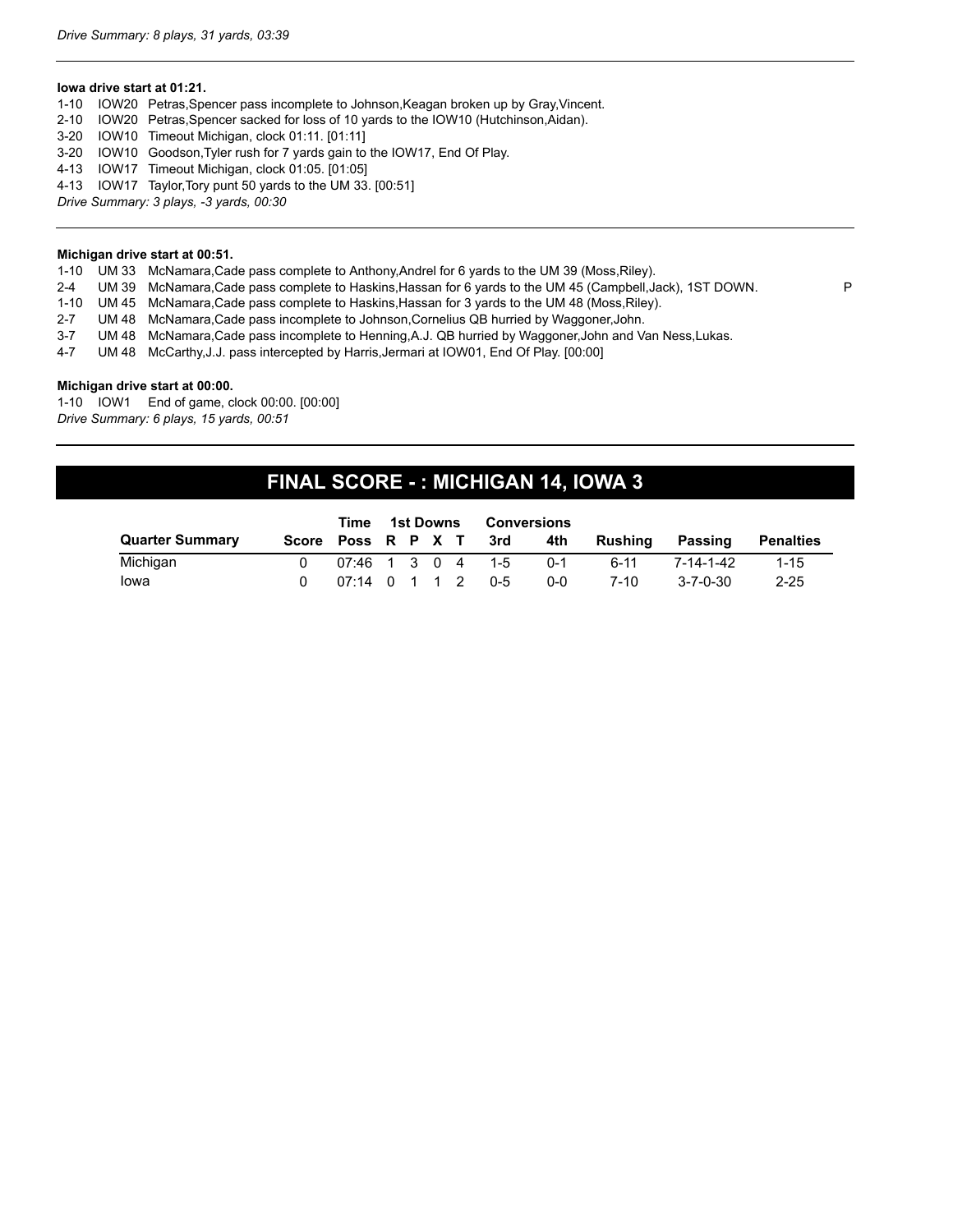## **Quickie Statistics (Halftime Cumulative) Michigan vs. Iowa (12/04/2021 at Indianapolis, Indiana)**



|                                |                                                          |                         |                    |            |                                 | UM                 | <b>IOW</b>          |             |            |                            |                       |
|--------------------------------|----------------------------------------------------------|-------------------------|--------------------|------------|---------------------------------|--------------------|---------------------|-------------|------------|----------------------------|-----------------------|
|                                | Score                                                    |                         |                    |            |                                 | 14                 | 3                   |             |            |                            |                       |
|                                | <b>FIRST DOWNS</b>                                       |                         |                    |            |                                 | 8                  | 8                   |             |            |                            |                       |
|                                | <b>RUSHES-YARDS (NET)</b>                                |                         |                    |            |                                 | 11-116             | 19-35               |             |            |                            |                       |
|                                | <b>PASSING-YARDS (NET)</b>                               |                         |                    |            |                                 | 137<br>20-12-2     | 126<br>$18 - 8 - 0$ |             |            |                            |                       |
|                                | Passes Att-Comp-Int<br><b>TOTAL OFFENSE PLAYS-YARDS</b>  |                         |                    |            |                                 | 31-253             | 37-161              |             |            |                            |                       |
|                                | <b>Fumble Returns-Yards</b>                              |                         |                    |            |                                 | $0-0$              | $0-0$               |             |            |                            |                       |
|                                | <b>Punt Returns-Yards</b>                                |                         |                    |            |                                 | $1 - 6$            | $2 - 6$             |             |            |                            |                       |
|                                | Kickoff Returns-Yards                                    |                         |                    |            |                                 | $0-0$              | $0-0$               |             |            |                            |                       |
|                                | Interception Returns-Yards                               |                         |                    |            |                                 | $0-0$              | $2 - 1$             |             |            |                            |                       |
|                                | Punts (Number-Avg)                                       |                         |                    |            |                                 | $1 - 41.0$         | $1 - 52.0$          |             |            |                            |                       |
|                                | Fumbles-Lost                                             |                         |                    |            |                                 | $0-0$              | $1 - 0$             |             |            |                            |                       |
|                                | Penalties-Yards                                          |                         |                    |            |                                 | $3 - 35$           | $2 - 25$            |             |            |                            |                       |
|                                | Possession Time                                          |                         |                    |            |                                 | 12:45              | 17:15               |             |            |                            |                       |
|                                | <b>Third-Down Conversions</b><br>Fourth-Down Conversions |                         |                    |            |                                 | $2 - 7$<br>$0 - 1$ | $1 - 9$<br>$0-0$    |             |            |                            |                       |
| Michigan                       |                                                          |                         |                    |            | lowa                            |                    |                     |             |            |                            |                       |
|                                |                                                          |                         |                    |            |                                 |                    |                     |             |            |                            |                       |
| Rushing                        | No.<br>Gain                                              | Loss                    | Net TD Lg          | Avg        | Rushing                         | No.                | Gain                | Loss        | Net TD     | Lg                         | Avg                   |
| Corum,Blake                    | 67<br>1                                                  | 67<br>0                 | 67<br>1            | 67         | Williams, Gavin                 | 5                  | 19                  | 0           | 19         | 0                          | 3.8                   |
| Haskins,Hassan                 | 5<br>13                                                  | 0<br>13                 | 0<br>6             | 2.6        | Goodson, Tyler                  | 12                 | 29                  | -5          | 24         | $\overline{7}$<br>0        | 2                     |
| Henning,A.J.                   | 29<br>1                                                  | 29<br>0                 | 29<br>0            | 29         | Bruce IV, Arland                | -1                 | $\overline{2}$      | $\Omega$    | 2          | $\overline{2}$<br>$\Omega$ | 2                     |
| McCarthy,J.J.                  | 3<br>1                                                   | 3<br>0                  | 3<br>0             | 3          |                                 |                    |                     |             |            |                            |                       |
| Passing                        | C-A-I                                                    | Yds                     | TD<br>Lg           | Sack       | Passing                         |                    | C-A-I               | Yds         | TD         | Lg                         | <b>Sack</b>           |
| McNamara,Cade                  | $11 - 18 - 1$                                            | 53                      | 0<br>13            | 1          | Petras, Spencer                 |                    | $9 - 19 - 0$        | 117         | 0          | 28                         | -1                    |
| Edwards,Donovan                | $1 - 1 - 0$                                              | 75                      | 1<br>75            | 0          | Williams, Gavin                 |                    | $0 - 1 - 0$         | 0           | 0          |                            | 0                     |
| McCarthy,J.J.                  | $0 - 1 - 1$                                              | $\Omega$                | 0                  | 0          |                                 |                    |                     |             |            |                            |                       |
|                                |                                                          |                         |                    |            |                                 |                    |                     |             |            |                            |                       |
| Receiving                      | No.                                                      | Yds                     | TD<br>Tgt          | Lg         | <b>Receiving</b>                |                    | No.                 | Yds         | TD         | Tgt                        |                       |
| Edwards,Donovan                | 3                                                        | $\overline{20}$         | 5<br>0             | 11         | Goodson, Tyler                  |                    | 1                   | 4           | 0          | 1                          | $\frac{\text{Lg}}{4}$ |
| Haskins,Hassan                 | 3                                                        | 22                      | 0                  | 13         | LaPorta, Sam                    |                    | 4                   | 47          | 0          | $\overline{7}$             | 21                    |
| Corum,Blake                    | $\overline{\mathbf{c}}$                                  | 6                       | $\frac{3}{2}$<br>0 | 6          | Jones, Charlie                  |                    | $\overline{c}$      | 41          | 0          | 3                          | 28                    |
| Wilson,Roman                   | $\overline{2}$                                           | 82                      | $\mathbf{1}$       | 75         |                                 |                    |                     |             |            |                            |                       |
|                                |                                                          |                         |                    |            |                                 |                    |                     |             |            |                            |                       |
| Punting                        | No.<br>Yds<br>4<br>191                                   | Avg<br>Lg<br>47.8<br>60 | ln20               | TВ         | <b>Punting</b>                  | No.<br>5           | Yds<br>228          | Avg<br>45.6 | Lg<br>52   | In20                       | TВ<br>$\Omega$        |
| Robbins,Brad                   |                                                          |                         |                    |            | Taylor, Tory                    |                    |                     |             |            |                            |                       |
| Punt Returns                   | No.                                                      | Yards                   | TD                 | <u>Lg</u>  | <b>Punt Returns</b>             |                    | No.                 |             | Yards      | TD                         | <u>Lg</u>             |
| Henning, A.J.                  |                                                          |                         | $\Omega$           |            | Jones, Charlie                  |                    | $\overline{2}$      |             | -6         | $\Omega$                   |                       |
|                                |                                                          |                         |                    |            |                                 |                    |                     |             |            |                            |                       |
| <b>Kick Returns</b>            | No.                                                      | Yards                   | TD                 | Lg         | <b>Kick Returns</b>             |                    | No.                 |             | Yards      | TD                         | <u>Lg</u>             |
|                                |                                                          |                         |                    |            |                                 |                    |                     |             |            |                            |                       |
| Tackles                        | UA-A                                                     | <b>Total</b>            | <b>Sacks</b>       | <b>TFL</b> | <b>Tackles</b>                  |                    | UA-A                | Total       |            | <b>Sacks</b>               | TFL                   |
| Hawkins, Brad                  | $3-2$                                                    | 4.0                     | 0.0                | 0.0        | Moss, Riley                     |                    | $4 - 0$             |             | 4.0        | 0.0                        | 0.0                   |
| Ross, Josh                     | $2 - 3$                                                  | 3.5                     | 0.0                | 0.0        | Merriweather, Kaevon            |                    | $3-0$               |             | 3.0        | 0.0                        | 0.0                   |
| Jenkins,Kris                   | $2 - 2$                                                  | 3.0                     | 0.0                | $0.0\,$    | Benson, Seth                    |                    | $3-0$               |             | 3.0        | 1.0                        | 1.0                   |
| Gray, Vincent                  | $2 - 1$                                                  | 2.5                     | 0.0                | 0.0        | Lee, Logan                      |                    | $2 - 1$             |             | 2.5        | 0.0                        | 0.0                   |
| Hutchinson, Aidan              | $1 - 3$                                                  | 2.5                     | 1.0                | 1.0        | Harris, Jermari                 |                    | $2 - 0$             |             | 2.0        | 0.0                        | 1.0                   |
| Turner,DJ                      | $2 - 0$                                                  | 2.0                     | 0.0                | 0.0        | Koerner, Jack                   |                    | $1 - 1$             |             | 1.5        | 0.0                        | 0.0                   |
| Colson, Junior<br>Hill, Daxton | $1 - 2$<br>$1 - 2$                                       | 2.0<br>2.0              | 0.0<br>0.0         | 0.0<br>1.0 | Campbell, Jack<br>Shannon, Noah |                    | $1 - 1$<br>$1 - 1$  |             | 1.5<br>1.5 | 0.0<br>0.0                 | 0.0<br>0.0            |
|                                |                                                          |                         |                    |            |                                 |                    |                     |             |            |                            |                       |
|                                |                                                          |                         |                    |            |                                 |                    |                     |             |            |                            |                       |

| Qtr              | Time  | <b>Scoring Play</b>                                               | V-H    |
|------------------|-------|-------------------------------------------------------------------|--------|
| $\overline{1st}$ | 06:38 | UM - Corum Blake 67 vd TD RUSH 4-80 01:57                         |        |
| 1st              | 05:27 | UM - Wilson, Roman 75 yd TD PASS from Edwards, Donovan 1-75 00:10 | $14-0$ |
| 1st              | 01:26 | IOW - Shudak, Caleb 22 yd FG 10-71 04:01                          | $14-3$ |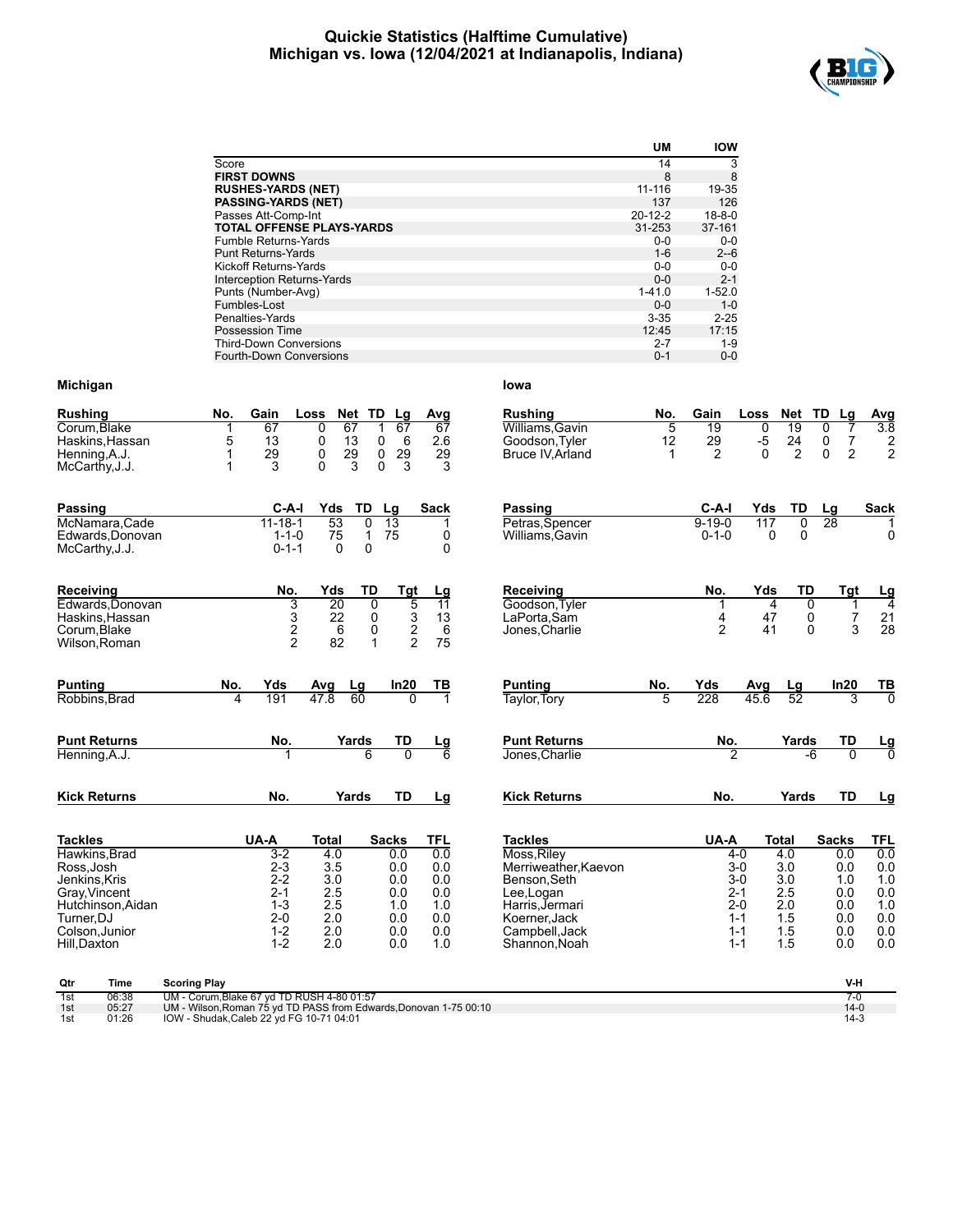## **Quickie Statistics (2nd Quarter only) Michigan vs. Iowa (12/04/2021 at Indianapolis, Indiana)**



|                     |                                                   |                                    |                    |                      | UM                  | <b>IOW</b>     |           |                   |                     |                     |
|---------------------|---------------------------------------------------|------------------------------------|--------------------|----------------------|---------------------|----------------|-----------|-------------------|---------------------|---------------------|
|                     | Score                                             |                                    |                    |                      | $\Omega$            | $\mathbf 0$    |           |                   |                     |                     |
|                     | <b>FIRST DOWNS</b>                                |                                    |                    |                      | $\overline{4}$      | $\overline{2}$ |           |                   |                     |                     |
|                     | <b>RUSHES-YARDS (NET)</b>                         |                                    |                    |                      | $6 - 11$<br>42      | $7 - 10$<br>30 |           |                   |                     |                     |
|                     | <b>PASSING-YARDS (NET)</b><br>Passes Att-Comp-Int |                                    |                    |                      | $14 - 7 - 1$        | $7 - 3 - 0$    |           |                   |                     |                     |
|                     | <b>TOTAL OFFENSE PLAYS-YARDS</b>                  |                                    |                    |                      | 20-53               | $14 - 40$      |           |                   |                     |                     |
|                     | Fumble Returns-Yards                              |                                    |                    |                      | $0-0$               | $0-0$          |           |                   |                     |                     |
|                     | <b>Punt Returns-Yards</b>                         |                                    |                    |                      | $0 - 0$             | $2 - 6$        |           |                   |                     |                     |
|                     | <b>Kickoff Returns-Yards</b>                      |                                    |                    |                      | $0 - 0$             | $0-0$          |           |                   |                     |                     |
|                     | <b>Interception Returns-Yards</b>                 |                                    |                    |                      | $0-0$               | $1 - 0$        |           |                   |                     |                     |
|                     | Punts (Number-Avg)                                |                                    |                    |                      | $3 - 50.0$          | $4 - 44.0$     |           |                   |                     |                     |
|                     | Fumbles-Lost                                      |                                    |                    |                      | $0-0$               | $1 - 0$        |           |                   |                     |                     |
|                     | Penalties-Yards                                   |                                    |                    |                      | $1 - 15$            | $2 - 25$       |           |                   |                     |                     |
|                     | Possession Time                                   |                                    |                    |                      | 07:46               | 07:14          |           |                   |                     |                     |
|                     | <b>Third-Down Conversions</b>                     |                                    |                    |                      | $1 - 5$             | $0-5$          |           |                   |                     |                     |
|                     | Fourth-Down Conversions                           |                                    |                    |                      | $0 - 1$             | $0-0$          |           |                   |                     |                     |
| <b>Michigan</b>     |                                                   |                                    |                    | lowa                 |                     |                |           |                   |                     |                     |
|                     |                                                   |                                    |                    | <b>Rushing</b>       |                     |                |           |                   |                     |                     |
| <b>Rushing</b>      | No.<br>Gain<br>3                                  | Loss Net TD<br>$\overline{0}$<br>0 | Avg<br>Lg          | Williams, Gavin      | No.                 | Gain<br>10     | Loss<br>0 | Net TD<br>10      | $\Omega$            | Avg Lg              |
| Haskins, Hassan     |                                                   |                                    |                    | Goodson, Tyler       | $\overline{2}$<br>4 | 12             | $-2$      | 10                | 2.5<br>$\Omega$     | 5<br>$\overline{7}$ |
| Passing             | C-A-I                                             | Yds<br>TD<br>Lg                    | Sack               | Passing              |                     | C-A-I          | Yds       | TD                | Lq                  | Sack                |
| McNamara, Cade      | 7-13-0                                            | 33<br>$\Omega$<br>13               |                    | Petras, Spencer      |                     | $4 - 8 - 0$    | 21        | $\overline{0}$    | 13                  |                     |
| McCarthy, J.J.      | $0 - 1 - 1$                                       | 0<br>0                             | 0                  |                      |                     |                |           |                   |                     |                     |
| Receiving           | No.                                               | Yards<br>TD                        | Tgt<br>Lg          | <b>Receiving</b>     |                     | No.            | Yards     | TD                | Tgt                 | Lg                  |
| Edwards.Donovan     | 2                                                 | 14<br>0                            | 11<br>4            | Goodson, Tyler       |                     | 1              |           | 0<br>4            | 1                   | 4                   |
| Haskins, Hassan     | 3                                                 | 22<br>0                            | 3<br>13            | LaPorta, Sam         |                     | 1              |           | $\mathbf{1}$<br>0 | 3                   | $\mathbf 1$         |
| Corum, Blake        | $\mathbf{1}$                                      | $\mathbf 0$<br>0                   | 1<br>0             | Jones, Charlie       |                     | 1              |           | 13<br>0           | $\mathbf{1}$        | 13                  |
| <b>Punting</b>      | No.<br>Yds                                        | Avg<br>Lng                         | In20<br>ТВ         | <b>Punting</b>       | No.                 | Yds            | Avg       | Lng               | In20                | TВ                  |
| Robbins, Brad       | 150<br>3                                          | 50.0<br>60                         | <sup>0</sup><br>-1 | Taylor, Tory         | 4                   | 176            | 44.0      | 50                | 3                   | $\overline{0}$      |
|                     |                                                   |                                    |                    |                      |                     |                |           |                   |                     |                     |
| <b>Punt Returns</b> | No.                                               | Yards                              | TD<br>Lg           | <b>Punt Returns</b>  |                     | No.            |           | Yards             | TD                  | $\frac{Lg}{0}$      |
|                     |                                                   |                                    |                    | Jones, Charlie       |                     | 2              |           | -6                | $\Omega$            |                     |
| <b>Kick Returns</b> | No.                                               | Yards                              | TD<br>Lg           | <b>Kick Returns</b>  |                     | No.            |           | Yards             | TD                  | Lg                  |
| <b>Tackles</b>      | UA-A                                              | Total<br><b>Sacks</b>              | TFL                | <b>Tackles</b>       |                     | UA-A           |           | <b>Total</b>      |                     |                     |
| Gray, Vincent       | $2 - 1$                                           | 2.5<br>0.0                         | 0.0                | Moss, Riley          |                     | $3-0$          |           | 3.0               | <b>Sacks</b><br>0.0 | <b>TFL</b><br>0.0   |
| Hawkins, Brad       | $1 - 2$                                           | 2.0<br>0.0                         | 0.0                | Harris, Jermari      |                     | $2 - 0$        |           | 2.0               | 0.0                 | 1.0                 |
| Jenkins, Kris       | $2 - 0$                                           | 2.0<br>0.0                         | 0.0                | Benson, Seth         |                     | $2 - 0$        |           | 2.0               | 1.0                 | 1.0                 |
| Turner, DJ          | $1 - 0$                                           | 1.0<br>0.0                         | 0.0                | Koerner, Jack        |                     | $1 - 1$        |           | 1.5               | 0.0                 | 0.0                 |
| Haskins.Hassan      | $1 - 0$                                           | 1.0<br>0.0                         | 0.0                | Campbell, Jack       |                     | $1 - 1$        |           | 1.5               | 0.0                 | 0.0                 |
| Hill, Daxton        | $1 - 0$                                           | 1.0<br>0.0                         | 1.0                | Merriweather, Kaevon |                     | $1 - 0$        |           | 1.0               | 0.0                 | 0.0                 |
| Hutchinson, Aidan   | $1 - 0$                                           | 1.0<br>1.0                         | 1.0                | Lee, Logan           |                     | $1 - 0$        |           | 1.0               | 0.0                 | 0.0                 |
| Hinton, Christopher | $0 - 1$                                           | 0.5<br>0.0                         | 0.0                | Shannon, Noah        |                     | $1 - 0$        |           | 1.0               | 0.0                 | 0.0                 |
|                     |                                                   |                                    |                    |                      |                     |                |           |                   |                     |                     |
| Qtr                 | Time                                              | <b>Scoring Play</b>                |                    |                      |                     |                |           |                   | V-H                 |                     |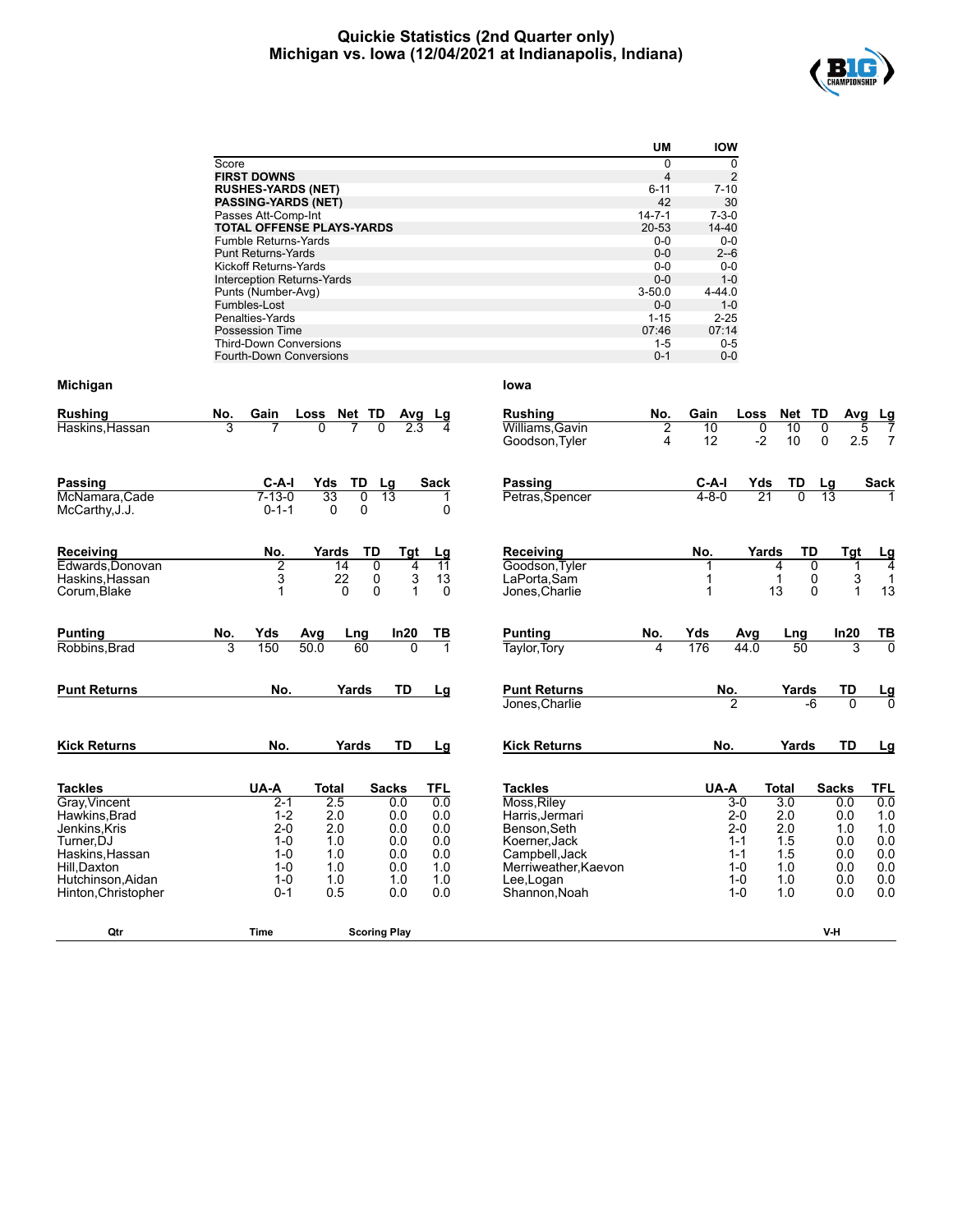

P

- 1-10 UM 35 IOW will receive; UM will defend South end-zone.
- 1-10 UM 35 Start of 3rd quarter, clock 15:00.

Moody,Jake kickoff 65 yards to the IOW00, Touchback.

#### **Iowa drive start at 15:00.**

- 1-10 IOW25 Petras,Spencer pass incomplete to Johnson,Keagan.
- 2-10 IOW25 Petras,Spencer pass incomplete to Johnson,Keagan QB hurried by Hutchinson,Aidan.
- 3-10 IOW25 Petras,Spencer pass complete to LaPorta,Sam for 11 yards to the IOW36 (Moore,Rod), out of bounds, 1ST DOWN.
- 1-10 IOW36 Goodson,Tyler rush for 5 yards gain to the IOW41 (Hawkins,Brad; Speight,Jess).
- 2-5 IOW41 Petras,Spencer pass incomplete to Lachey,Luke QB hurried by Harrell,Jaylen.
- 3-5 IOW41 Petras,Spencer pass incomplete to Ragaini,Nico.
- 4-5 IOW41 Taylor,Tory punt 52 yards to the UM 07 Henning,A.J. return 11 yards to the UM 18 (Elkin,Luke). [13:27]

*Drive Summary: 6 plays, 16 yards, 01:33*

#### **Michigan drive start at 13:27.**

| $1 - 10$ |             | UM 18 Haskins, Hassan rush for 2 yards gain to the UM 20 (Campbell, Jack; Koerner, Jack).                                                                               |   |
|----------|-------------|-------------------------------------------------------------------------------------------------------------------------------------------------------------------------|---|
| $2 - 8$  | UM 20       | McNamara, Cade pass complete to Johnson, Cornelius for 15 yards to the UM 35, End Of Play, 1ST DOWN.                                                                    | P |
| $1 - 10$ | UM 35       | Haskins, Hassan rush for 8 yards gain to the UM 43 (Benson, Seth; Merriweather, Kaevon).                                                                                |   |
| $2 - 2$  | UM 43       | Haskins, Hassan rush for 2 yards gain to the UM 45 (Shannon, Noah; Benson, Seth), 1ST DOWN, PENALTY<br>IOW Holding (Lee, Logan) 10 yards from UM 45 to IOW45, 1ST DOWN. | O |
| 1-10     |             | IOW45 Corum, Blake rush for 2 yards gain to the IOW43 (Merriweather, Kaevon).                                                                                           |   |
| $2 - 8$  |             | IOW43 Corum, Blake rush for 6 yards gain to the IOW37, End Of Play.                                                                                                     |   |
| $3 - 2$  | IOW37       | Haskins, Hassan rush for 5 yards gain to the IOW32 (Jacobs, Jestin), 1ST DOWN.                                                                                          | P |
| $1 - 10$ |             | IOW32 Haskins, Hassan rush for 1 yard gain to the IOW31 (VanValkenburg, Zach).                                                                                          |   |
| $2-9$    | IOW31       | McNamara Cade pass complete to Schoonmaker Luke for 27 yards to the IOW04 (Harris Jermari), 1ST<br>DOWN.                                                                | P |
| $1 - 4$  | IOW4        | Haskins, Hassan rush for 4 yards gain to the IOW00 TOUCHDOWN, clock 08:23. [08:23]                                                                                      |   |
| $1 - 10$ | <b>IOW3</b> | Moody, Jake kick attempt good.                                                                                                                                          |   |

## **MICHIGAN 21, IOWA 3**

*Drive Summary: 10 plays, 82 yards, 05:04*

Moody,Jake kickoff 65 yards to the IOW00, Touchback.

#### **Iowa drive start at 08:23.**

| $1 - 10$ | IOW25             | Goodson, Tyler rush for 2 yards gain to the IOW27 (Smith, Mazi).                                                       |   |
|----------|-------------------|------------------------------------------------------------------------------------------------------------------------|---|
| $2 - 8$  | IOW <sub>27</sub> | Padilla, Alex pass incomplete to LaPorta, Sam QB hurried by Barrett, Michael.                                          |   |
| 3-8      | IOW <sub>27</sub> | Padilla, Alex pass complete to Goodson, Tyler for 17 yards to the IOW44 (Moore, Rod), out of bounds, 1ST<br>DOWN.      | P |
| $1 - 10$ | IOW44             | Goodson, Tyler rush for 3 yards gain to the IOW47 (Hawkins, Brad), out of bounds.                                      |   |
| $2 - 7$  | IOW47             | Jones, Charlie rush for 6 yards gain to the UM 47 (Ross, Josh; Hill, Daxton).                                          |   |
| $3 - 1$  | <b>UM 47</b>      | Goodson, Tyler rush for 10 yards gain to the UM 37 (Gray, Vincent), out of bounds, 1ST DOWN.                           | P |
| $1 - 10$ | UM 37             | Williams, Gavin rush for 4 yards gain to the UM 33 (Smith, Mazi: Ross, Josh).                                          |   |
| $2-6$    | UM 33             | Padilla, Alex pass complete to Bruce IV, Arland for 0 yards to the UM 33 (Harrell, Jaylen).                            |   |
| 3-6      | UM 33             | Padilla, Alex pass complete to Goodson, Tyler for 8 yards to the UM 25 (Hill-Green, Nikhai), 1ST DOWN.                 | P |
| $1 - 10$ | UM 25             | Padilla, Alex pass complete to Bruce IV, Arland for 10 yards to the UM 15 (Gray, Vincent), out of bounds, 1ST<br>DOWN. | P |
| $1 - 10$ | UM 15             | Goodson, Tyler rush for 5 yards gain to the UM 10 (Hinton, Christopher).                                               |   |
| $2 - 5$  | <b>UM 10</b>      | Goodson, Tyler rush for 1 yard gain to the UM 09 (Ross, Josh).                                                         |   |
| $3 - 4$  | UM 9              | Padilla, Alex pass complete to LaPorta, Sam for 1 yard to the UM 08 (Hill, Daxton).                                    |   |
| $4 - 3$  | UM 8              | Padilla Alex pass complete to Goodson Tyler for 7 yards loss to the UM 15, End Of Play [01:10]                         |   |

*Drive Summary: 14 plays, 60 yards, 07:13*

#### **Michigan drive start at 01:10.**

1-10 UM 15 Corum,Blake rush for 6 yards loss to the UM 09 (VanValkenburg,Zach).

2-16 UM 9 Haskins,Hassan rush for 1 yard gain to the UM 10 (Moss,Riley). [00:00]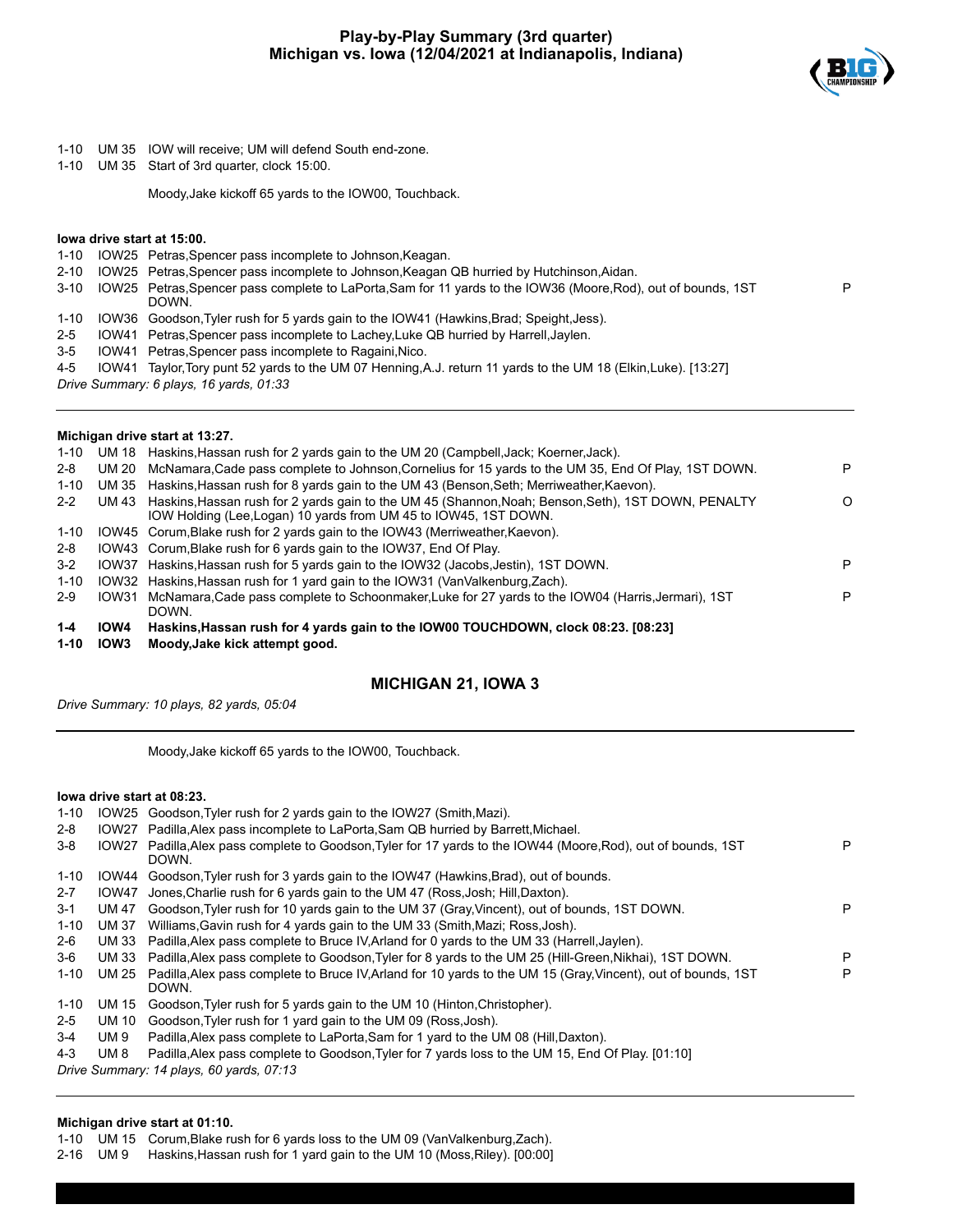# **FINAL SCORE - : MICHIGAN 21, IOWA 3**

|                        |                    | Time              | 1st Downs |  | Conversions |         |           |           |           |
|------------------------|--------------------|-------------------|-----------|--|-------------|---------|-----------|-----------|-----------|
| <b>Quarter Summary</b> | Score Poss R P X T |                   |           |  | 3rd         | 4th     | Rushina   | Passing   | Penalties |
| Michigan               |                    | 06:14 2 2 1 5 1-1 |           |  |             | ი-ი     | $10 - 25$ | 2-2-0-42  | $0 - 0$   |
| lowa                   |                    | 08:46 1 4 0 5 4-6 |           |  |             | $0 - 1$ | 8-36      | 7-12-0-40 | $1 - 10$  |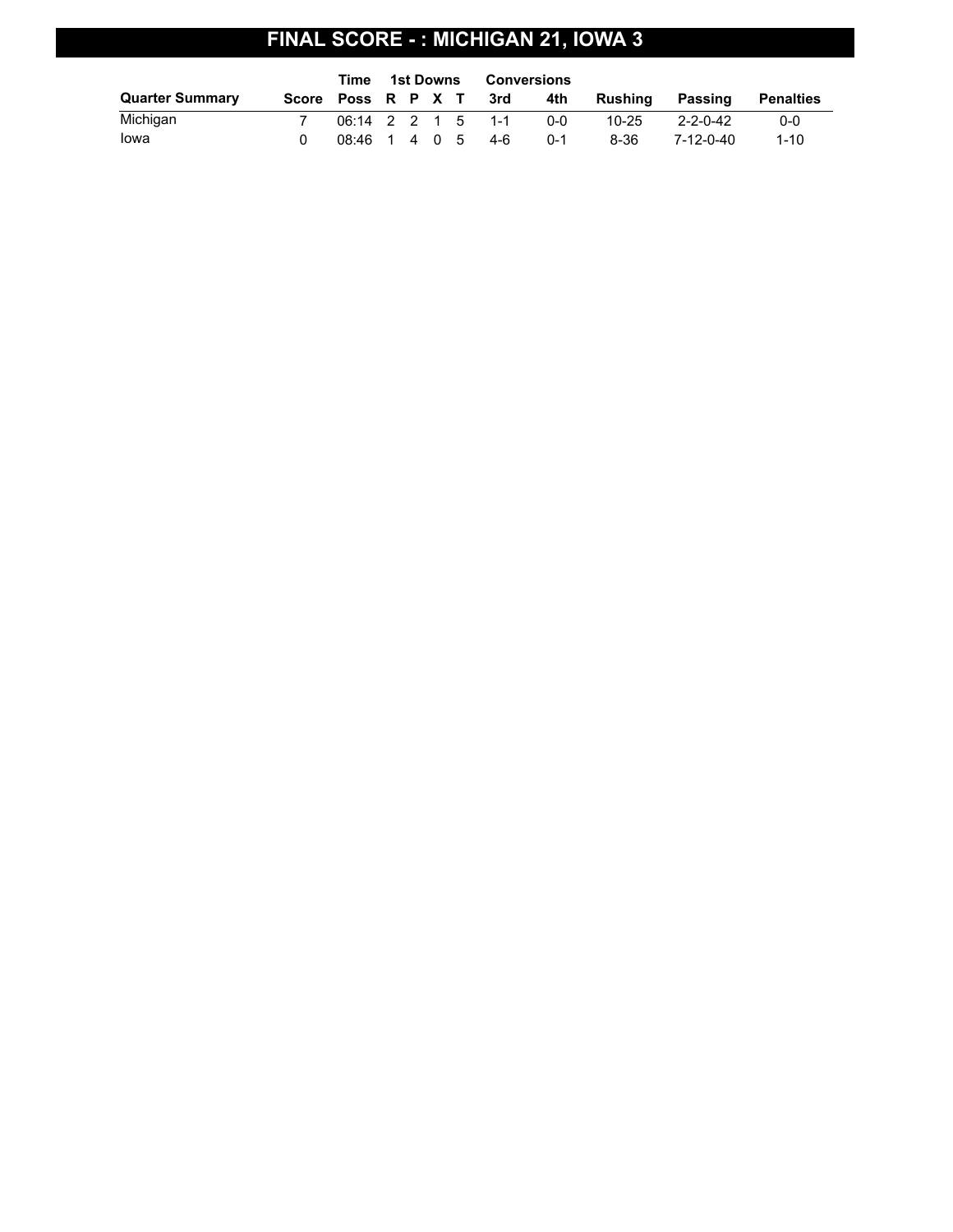## **Quickie Statistics (3rd Quarter Cumulative) Michigan vs. Iowa (12/04/2021 at Indianapolis, Indiana)**



|                                  | UМ            | <b>IOW</b>    |
|----------------------------------|---------------|---------------|
| Score                            | 21            | 3             |
| <b>FIRST DOWNS</b>               | 13            | 13            |
| <b>RUSHES-YARDS (NET)</b>        | $21 - 141$    | 27-71         |
| <b>PASSING-YARDS (NET)</b>       | 179           | 166           |
| Passes Att-Comp-Int              | $22 - 14 - 2$ | $30 - 15 - 0$ |
| <b>TOTAL OFFENSE PLAYS-YARDS</b> | 43-320        | 57-237        |
| Fumble Returns-Yards             | $0 - 0$       | $0 - 0$       |
| <b>Punt Returns-Yards</b>        | $2 - 17$      | $2 - 6$       |
| Kickoff Returns-Yards            | $0 - 0$       | $0 - 0$       |
| Interception Returns-Yards       | $0 - 0$       | $2 - 1$       |
| Punts (Number-Avg)               | $1 - 41.0$    | $1 - 52.0$    |
| Fumbles-Lost                     | $0 - 0$       | $1 - 0$       |
| Penalties-Yards                  | $3 - 35$      | $3 - 35$      |
| Possession Time                  | 18:59         | 26:01         |
| <b>Third-Down Conversions</b>    | $3 - 8$       | $5 - 15$      |
| Fourth-Down Conversions          | $0 - 1$       | $0 - 1$       |

## **Michigan Iowa**

| Corum, Blake<br>Haskins, Hassan<br>Henning, A.J.<br>McCarthy, J.J.                                                              | 4<br>12<br>1<br>1 | 75<br>36<br>29<br>3                                                                | -6<br>0<br>0<br>0                                    | 69<br>1<br>36<br>1<br>29<br>0<br>3<br>0 | 67<br>8<br>29<br>3                                   | 17.3<br>3<br>29<br>3                                 |  |
|---------------------------------------------------------------------------------------------------------------------------------|-------------------|------------------------------------------------------------------------------------|------------------------------------------------------|-----------------------------------------|------------------------------------------------------|------------------------------------------------------|--|
| <b>Passing</b>                                                                                                                  |                   | C-A-I                                                                              | Yds                                                  | TD                                      | Lg                                                   | <b>Sack</b>                                          |  |
| McNamara, Cade<br>Edwards, Donovan<br>McCarthy, J.J.                                                                            |                   | $13 - 20 - 1$<br>$1 - 1 - 0$<br>$0 - 1 - 1$                                        | $\overline{95}$<br>75<br>0                           | 0<br>1<br>0                             | 27<br>75                                             | 1<br>0<br>$\mathbf 0$                                |  |
| Receiving                                                                                                                       |                   | No.                                                                                | Yds                                                  | TD                                      | Tat                                                  | Lg                                                   |  |
| Edwards, Donovan<br>Haskins, Hassan<br>Corum, Blake<br>Wilson, Roman                                                            |                   | $\frac{3}{2}$                                                                      | 20<br>22<br>6<br>82                                  | 0<br>0<br>0<br>1                        | 5<br>$\frac{3}{2}$                                   | 11<br>13<br>6<br>75                                  |  |
| <b>Punting</b>                                                                                                                  | No.               | Yds                                                                                | Avg                                                  | Lg                                      | In20                                                 | ΤВ                                                   |  |
| Robbins, Brad                                                                                                                   | $\overline{4}$    | 191                                                                                | 47.8                                                 | 60                                      | $\Omega$                                             |                                                      |  |
| <b>Punt Returns</b>                                                                                                             |                   | $rac{No.}{2}$                                                                      |                                                      | Yards                                   | TD                                                   | <u>Lg</u><br>11                                      |  |
| Henning, A.J.                                                                                                                   |                   |                                                                                    |                                                      | $\overline{17}$                         |                                                      |                                                      |  |
| <b>Kick Returns</b>                                                                                                             |                   | No.                                                                                |                                                      | Yards                                   | <b>TD</b>                                            | Lg                                                   |  |
| <b>Tackles</b>                                                                                                                  |                   | UA-A                                                                               | Total                                                |                                         | <b>Sacks</b>                                         | <b>TFL</b>                                           |  |
| Hawkins, Brad<br>Ross, Josh<br>Gray, Vincent<br>Moore, Rod<br>Hill, Daxton<br>Jenkins, Kris<br>Smith, Mazi<br>Hutchinson, Aidan |                   | $4 - 3$<br>$3-5$<br>$4 - 1$<br>$3 - 1$<br>$2 - 3$<br>$2 - 2$<br>$1 - 3$<br>$1 - 3$ | 5.5<br>5.5<br>4.5<br>3.5<br>3.5<br>3.0<br>2.5<br>2.5 |                                         | 0.0<br>0.0<br>0.0<br>0.0<br>0.0<br>0.0<br>0.0<br>1.0 | 0.0<br>0.0<br>0.0<br>0.0<br>1.0<br>0.0<br>0.0<br>1.0 |  |

**Rushing No. Gain Loss Net TD Lg Avg**

| Rushina          | No. | Gain | Loss | Net TD | La | Ava |
|------------------|-----|------|------|--------|----|-----|
| Williams.Gavin   |     | 23   |      | 23     |    | 3.8 |
| Goodson, Tyler   | 18  | 55   | -5   | 50     | 10 | 2.8 |
| Jones.Charlie    |     | 6    |      |        |    | 6   |
| Bruce IV, Arland |     | ◠    |      |        |    | 2   |

| Passing          | C-A-I         | Yds | TD | Lg  | <b>Sack</b> |
|------------------|---------------|-----|----|-----|-------------|
| Petras, Spencer  | $10 - 24 - 0$ | 128 |    | 28  |             |
| Padilla, Alex    | $6 - 7 - 0$   | 29  | 0  | 17  |             |
| Williams, Gavin  | $0 - 1 - 0$   |     | 0  |     |             |
|                  |               |     |    |     |             |
| Receiving        | No.           | Yds | TD | Tgt | ∟g          |
| Goodson, Tyler   | 4             | 22  | O  | 4   | 17          |
| LaPorta,Sam      | 6             | 59  | 0  | 10  | 21          |
| Bruce IV, Arland | 2             | 10  | 0  | 2   | 10          |
| Jones,Charlie    | 2             | 41  | 0  | 3   | 28          |
|                  |               |     |    |     |             |

| <b>Punting</b>      | No. | Yds | Ava  | La    | In20 |  |
|---------------------|-----|-----|------|-------|------|--|
| Taylor, Tory        |     | 280 | 46.7 | 52    |      |  |
| <b>Punt Returns</b> |     | No. |      | Yards | TD   |  |

|                     | .   | .     | . . | -- |
|---------------------|-----|-------|-----|----|
| Jones, Charlie      |     | -6    |     |    |
| <b>Kick Returns</b> | No. | Yards | TD  |    |

| <b>Tackles</b>       | UA-A    | Total | <b>Sacks</b> | TFL |
|----------------------|---------|-------|--------------|-----|
| Moss, Riley          | $5-0$   | 5.0   | 0.0          | 0.0 |
| Merriweather, Kaevon | 4-1     | 4.5   | 0.0          | 0.0 |
| Benson, Seth         | $3-2$   | 4.0   | 1.0          | 1.0 |
| Harris, Jermari      | $3-0$   | 3.0   | 0.0          | 1.0 |
| Lee, Logan           | $2 - 1$ | 2.5   | 0.0          | 0.0 |
| Koerner, Jack        | $1 - 2$ | 2.0   | 0.0          | 0.0 |
| Campbell, Jack       | $1 - 2$ | 2.0   | 0.0          | 0.0 |
| VanValkenburg, Zach  | $2 - 0$ | 2.0   | 0.0          | 1.0 |

| Qtr | Time  | <b>Scoring Play</b>                                               | V-H      |
|-----|-------|-------------------------------------------------------------------|----------|
| 1st | 06:38 | UM - Corum. Blake 67 vd TD RUSH 4-80 01:57                        |          |
| 1st | 05:27 | UM - Wilson, Roman 75 yd TD PASS from Edwards, Donovan 1-75 00:10 | $14-0$   |
| 1st | 01:26 | IOW - Shudak.Caleb 22 vd FG 10-71 04:01                           | $14-3$   |
| 3rd | 08:23 | UM - Haskins, Hassan 4 yd TD RUSH 10-82 05:04                     | $21 - 3$ |
|     |       |                                                                   |          |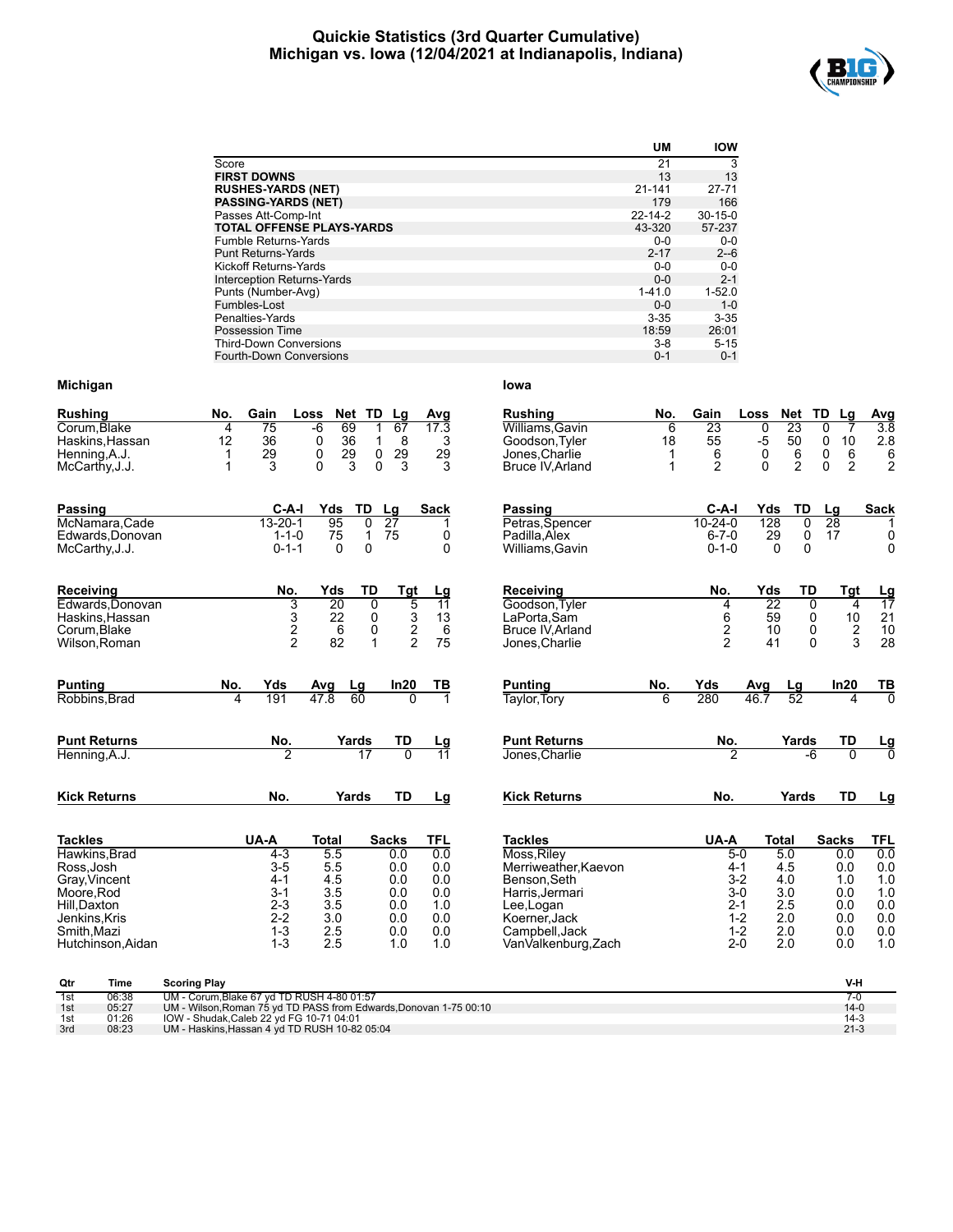## **Quickie Statistics (3rd Quarter only) Michigan vs. Iowa (12/04/2021 at Indianapolis, Indiana)**



|                                    |                                                                 | UM                               | <b>IOW</b>           |                             |                                 |
|------------------------------------|-----------------------------------------------------------------|----------------------------------|----------------------|-----------------------------|---------------------------------|
|                                    | Score                                                           | $\overline{7}$                   | 0                    |                             |                                 |
|                                    | <b>FIRST DOWNS</b>                                              | 5                                | 5                    |                             |                                 |
|                                    | <b>RUSHES-YARDS (NET)</b><br><b>PASSING-YARDS (NET)</b>         | $10 - 25$<br>42                  | 8-36<br>40           |                             |                                 |
|                                    | Passes Att-Comp-Int                                             | $2 - 2 - 0$                      | 12-7-0               |                             |                                 |
|                                    | <b>TOTAL OFFENSE PLAYS-YARDS</b>                                | 12-67                            | 20-76                |                             |                                 |
|                                    | Fumble Returns-Yards                                            | $0-0$                            | 0-0                  |                             |                                 |
|                                    | <b>Punt Returns-Yards</b>                                       | $1 - 11$                         | $0 - 0$              |                             |                                 |
|                                    | Kickoff Returns-Yards                                           | $0-0$                            | $0-0$                |                             |                                 |
|                                    | Interception Returns-Yards                                      | $0 - 0$                          | $0-0$                |                             |                                 |
|                                    | Punts (Number-Avg)                                              | $0-0$                            | $1 - 52.0$           |                             |                                 |
|                                    | Fumbles-Lost                                                    | $0-0$                            | $0-0$                |                             |                                 |
|                                    | Penalties-Yards                                                 | $0-0$                            | $1 - 10$             |                             |                                 |
|                                    | <b>Possession Time</b>                                          | 06:14                            | 08:46                |                             |                                 |
|                                    | <b>Third-Down Conversions</b><br><b>Fourth-Down Conversions</b> | $1 - 1$<br>$0-0$                 | 4-6<br>$0 - 1$       |                             |                                 |
| Michigan                           |                                                                 | lowa                             |                      |                             |                                 |
| <b>Rushing</b>                     | No.<br>Gain<br>Loss Net TD<br>Avg<br><u>Lg</u>                  | <b>Rushing</b><br>No.            | Gain                 | Net TD<br>Loss              | Avg                             |
| Corum, Blake                       | $-6$<br>2<br>3<br>8<br>0<br>6<br>0.7                            | Williams, Gavin<br>1             | 4                    | 0<br>4                      | $\frac{\text{Lg}}{4}$<br>0<br>4 |
| Haskins, Hassan                    | $\overline{7}$<br>23<br>23<br>0<br>3.3<br>$\mathbf 1$<br>8      | Goodson, Tyler<br>6              | 26                   | 0<br>26                     | 0<br>4.3<br>10                  |
|                                    |                                                                 | Jones, Charlie<br>$\mathbf 1$    | 6                    | 0<br>6                      | 0<br>6<br>6                     |
|                                    |                                                                 |                                  |                      |                             |                                 |
| Passing                            | C-A-I<br>Yds<br>TD<br>Lg<br>Sack                                | Passing                          | C-A-I                | Yds<br>TD                   | Sack<br>Lg                      |
| McNamara, Cade                     | $2 - 2 - 0$<br>42<br>$\Omega$<br>27                             | Petras, Spencer<br>Padilla, Alex | $1 - 5 - 0$<br>6-7-0 | 11<br>0<br>29<br>0          | 11<br>0<br>17<br>0              |
|                                    |                                                                 |                                  |                      |                             |                                 |
| Receiving                          | Yards<br>TD<br>No.<br>Tgt<br>Lg                                 | Receiving                        | No.                  | Yards<br>TD                 | <u>Tgt</u><br><u>Lg</u>         |
|                                    |                                                                 | Goodson, Tyler                   | 3                    | $\overline{18}$<br>$\Omega$ | 3<br>$\overline{17}$            |
|                                    |                                                                 | LaPorta.Sam                      | 2                    | 12<br>0                     | $\frac{3}{2}$<br>11             |
|                                    |                                                                 | Bruce IV, Arland                 | $\overline{c}$       | $\Omega$<br>10              | 10                              |
| No.<br><b>Punting</b>              | Yds<br>ln20<br>Avg<br>TВ<br>Lng                                 | <b>Punting</b><br>No.            | Yds                  | Avg<br>Lng                  | In20<br>TВ                      |
|                                    |                                                                 | Taylor, Tory                     | 52                   | 52.0<br>52                  |                                 |
| <b>Punt Returns</b>                | No.<br>Yards<br>TD                                              | <b>Punt Returns</b>              | No.                  | Yards                       | TD                              |
| Henning, A.J.                      | Lg<br>11<br>11<br>$\Omega$                                      |                                  |                      |                             | <u>Lg</u>                       |
| <b>Kick Returns</b>                | No.<br>TD<br>Yards<br>Lg                                        | <b>Kick Returns</b>              | No.                  | Yards                       | TD                              |
|                                    |                                                                 |                                  |                      |                             | <u>Lg</u>                       |
| <b>Tackles</b>                     | UA-A<br>Total<br><b>Sacks</b><br>TFL                            | <b>Tackles</b>                   | UA-A                 | <b>Total</b>                | <b>Sacks</b><br><b>TFL</b>      |
| Gray, Vincent                      | 2.0<br>0.0<br>0.0<br>$2 - 0$                                    | VanValkenburg, Zach              | 2-0                  | 2.0                         | $\overline{1.0}$<br>0.0         |
| Ross, Josh                         | $1 - 2$<br>2.0<br>0.0<br>0.0                                    | Merriweather, Kaevon             | $1 - 1$              | 1.5                         | 0.0<br>0.0                      |
| Moore, Rod                         | $2 - 0$<br>2.0<br>0.0<br>0.0                                    | Jacobs, Jestin                   | $1-0$                | 1.0                         | 0.0<br>0.0                      |
| Hawkins, Brad                      | $1 - 1$<br>1.5<br>0.0<br>0.0                                    | Harris, Jermari                  | $1 - 0$              | 1.0                         | 0.0<br>0.0                      |
| Hill, Daxton                       | $1 - 1$<br>1.5<br>0.0<br>0.0                                    | Moss, Riley                      | $1 - 0$              | 1.0                         | 0.0<br>0.0                      |
| Smith, Mazi                        | $1 - 1$<br>1.5<br>0.0<br>0.0                                    | Elkin, Luke                      | $1 - 0$              | 1.0                         | 0.0<br>0.0                      |
| Hinton, Christopher                | $1 - 0$<br>1.0<br>0.0<br>0.0                                    | Benson, Seth                     | $0 - 2$              | 1.0                         | 0.0<br>0.0                      |
| Harrell, Jaylen                    | 0.0<br>$1 - 0$<br>1.0<br>0.0                                    | Koerner, Jack                    | 0-1                  | 0.5                         | 0.0<br>0.0                      |
| Time<br><b>Scoring Play</b><br>Qtr |                                                                 |                                  |                      |                             | V-H                             |
| 3rd<br>08:23                       | UM - Haskins, Hassan 4 yd TD RUSH 10-82 05:04                   |                                  |                      |                             | $21 - 3$                        |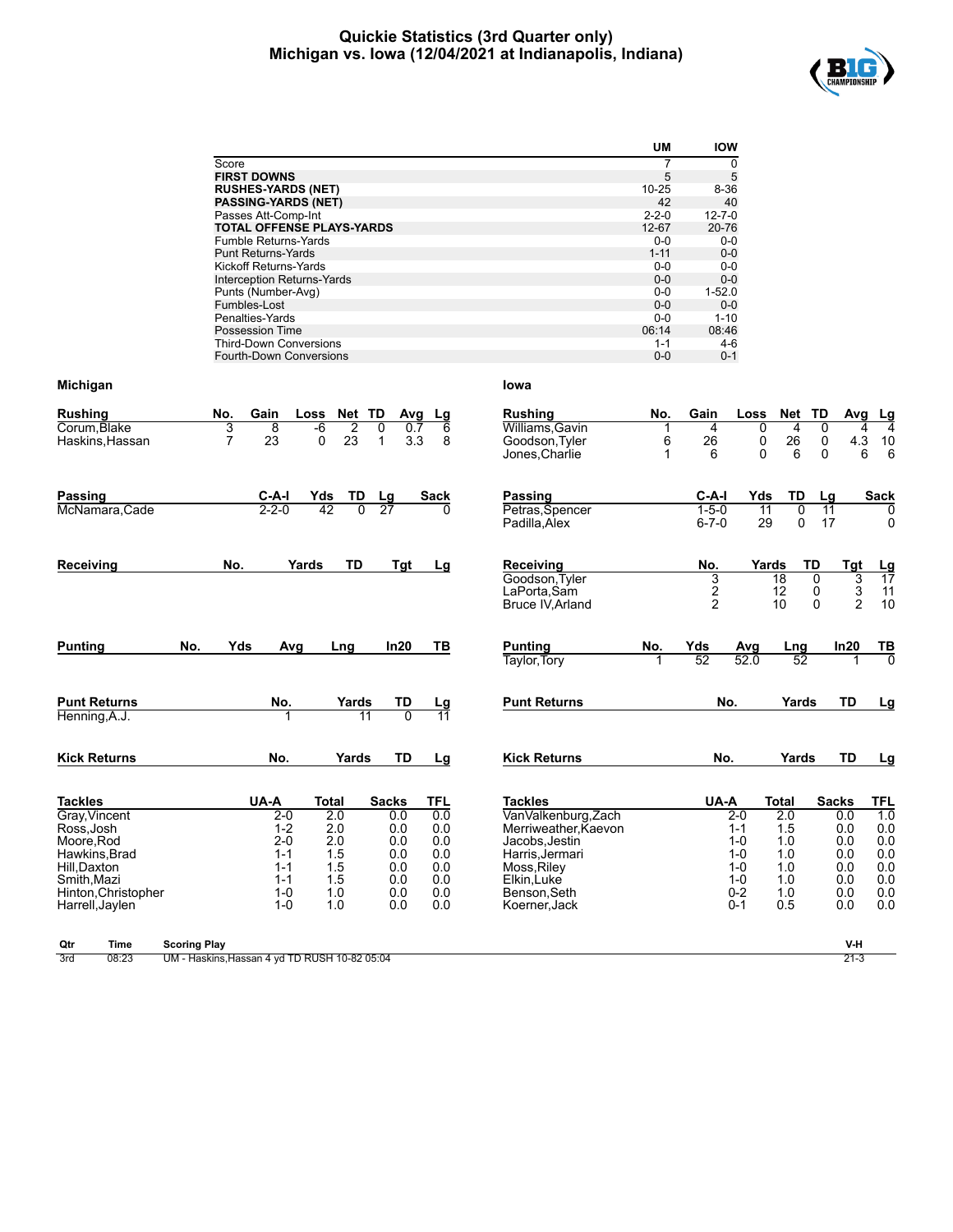

3-15 UM 10 Start of 4th quarter, clock 15:00.

3-15 UM 10 Haskins,Hassan rush for 3 yards gain to the UM 13 (Black,Yahya).

4-12 UM 13 Robbins,Brad punt 64 yards to the IOW23. [14:02]

*Drive Summary: 3 plays, -2 yards, 02:08*

| $1 - 10$<br>$2 - 2$<br>$1 - 10$<br>$1 - 1$ | IOW28<br>IOW <sub>23</sub><br>IOW <sub>1</sub> | Michigan drive start at 12:49.<br>IOW36 McCarthy, J.J. rush for 8 yards gain to the IOW28 (Koerner, Jack).<br>McCarthy, J.J. rush for 5 yards gain to the IOW23 (Campbell, Jack), out of bounds, 1ST DOWN.<br>McNamara.Cade pass complete to Schoonmaker.Luke for 22 yards to the IOW01 (Koerner, Jack), out of<br>bounds. 1ST DOWN.<br>Haskins, Hassan rush for 1 yard gain to the IOW00 TOUCHDOWN, clock 11:16. [11:16] | Р |
|--------------------------------------------|------------------------------------------------|---------------------------------------------------------------------------------------------------------------------------------------------------------------------------------------------------------------------------------------------------------------------------------------------------------------------------------------------------------------------------------------------------------------------------|---|
|                                            |                                                |                                                                                                                                                                                                                                                                                                                                                                                                                           | P |
|                                            |                                                |                                                                                                                                                                                                                                                                                                                                                                                                                           |   |
|                                            |                                                |                                                                                                                                                                                                                                                                                                                                                                                                                           |   |
|                                            |                                                |                                                                                                                                                                                                                                                                                                                                                                                                                           |   |
|                                            |                                                |                                                                                                                                                                                                                                                                                                                                                                                                                           |   |
|                                            |                                                |                                                                                                                                                                                                                                                                                                                                                                                                                           |   |
|                                            |                                                |                                                                                                                                                                                                                                                                                                                                                                                                                           |   |
|                                            |                                                | Drive Summary: 4 plays, 13 yards, 01:13                                                                                                                                                                                                                                                                                                                                                                                   |   |
|                                            |                                                | IOW36, End Of Play. [12:49]                                                                                                                                                                                                                                                                                                                                                                                               |   |
| 4-8                                        |                                                | IOW36 Taylor, Tory punt 0 yards to the IOW36 blocked by Johnson, Cornelius recovered by IOW Timm, Mike at                                                                                                                                                                                                                                                                                                                 |   |
| $3 - 8$                                    |                                                | IOW36 Padilla, Alex pass incomplete to Goodson, Tyler.                                                                                                                                                                                                                                                                                                                                                                    |   |
| $2 - 8$                                    | IOW36                                          | Padilla, Alex pass incomplete to Williams, Gavin QB hurried by Hutchinson, Aidan.                                                                                                                                                                                                                                                                                                                                         |   |
| $1 - 10$                                   | IOW34                                          | Williams Gavin rush for 2 yards gain to the IOW36 (Hill-Green Nikhai).                                                                                                                                                                                                                                                                                                                                                    |   |
| $1 - 10$                                   |                                                | IOW23 Williams, Gavin rush for 11 yards gain to the IOW34 (Welschof, Julius; Moten, R.J.), 1ST DOWN.                                                                                                                                                                                                                                                                                                                      | P |
|                                            |                                                |                                                                                                                                                                                                                                                                                                                                                                                                                           |   |
|                                            |                                                |                                                                                                                                                                                                                                                                                                                                                                                                                           |   |
|                                            |                                                | lowa drive start at 14:02.                                                                                                                                                                                                                                                                                                                                                                                                |   |

**10W3** Moody,Jake kick attempt good.

## **MICHIGAN 28, IOWA 3**

*Drive Summary: 4 plays, 36 yards, 01:33*

Moody,Jake kickoff 65 yards to the IOW00, Touchback.

#### **Iowa drive start at 11:16.**

1-10 IOW25 Padilla,Alex pass complete to LaPorta,Sam for 4 yards to the IOW29 (Ross,Josh).

2-6 IOW29 Padilla,Alex pass complete to Goodson,Tyler for 1 yard to the IOW30 (Moten,R.J.).

- 3-5 IOW30 PENALTY IOW False Start (Richman,Mason) 5 yards from IOW30 to IOW25. NO PLAY.
- 3-10 IOW25 Padilla,Alex pass complete to Goodson,Tyler for 5 yards to the IOW30 (Moten,R.J.).
- 4-5 IOW30 Taylor,Tory punt 51 yards to the UM 19 fair catch by Henning,A.J. at UM 19. [09:19]

*Drive Summary: 3 plays, 5 yards, 01:57*

#### **Michigan drive start at 09:19.**

| $1 - 10$ |                  | UM 19 Haskins, Hassan rush for 1 yard gain to the UM 20 (Van Ness, Lukas; Evans, Joe).                                  |   |
|----------|------------------|-------------------------------------------------------------------------------------------------------------------------|---|
| $2-9$    | UM 20            | McNamara.Cade pass complete to All, Erick for 38 yards to the IOW42 (Koerner, Jack), out of bounds, 1ST<br>DOWN.        | P |
| 1-10     |                  | IOW42 Haskins, Hassan rush for 11 yards gain to the IOW31 (Koerner, Jack; Campbell, Jack), 1ST DOWN.                    | P |
| 1-10     |                  | IOW31 Haskins, Hassan rush for 4 yards gain to the IOW27 (Craig, Deontae; Black, Yahya).                                |   |
| $2-6$    | IOW27            | Johnson, Cornelius rush for 17 yards gain to the IOW10 (Koerner, Jack), out of bounds, 1ST DOWN.                        | P |
| $1 - 10$ |                  | IOW10 Corum, Blake rush for 5 yards gain to the IOW05 (Waggoner, John).                                                 |   |
| $2 - 5$  | IOW <sub>5</sub> | McNamara, Cade pass incomplete to Baldwin, Daylen.                                                                      |   |
| $3 - 5$  | IOW <sub>5</sub> | McNamara, Cade pass complete to All, Erick for 5 yards to the IOW00 TOUCHDOWN, clock 05:24, 1ST<br><b>DOWN. [05:24]</b> | P |
| $1 - 10$ | <b>IOW3</b>      | Moody, Jake kick attempt good.                                                                                          |   |

## **MICHIGAN 35, IOWA 3**

*Drive Summary: 8 plays, 81 yards, 03:55*

Moody,Jake kickoff 65 yards to the IOW00, Touchback.

#### **Iowa drive start at 05:24.**

1-10 IOW25 Williams,Gavin rush for 7 yards gain to the IOW32 (Welschof,Julius; Mullings,Kalel).

2-3 IOW32 Padilla,Alex pass complete to Williams,Gavin for 1 yard loss to the IOW31 (Harrell,Jaylen), out of bounds. *Colby,Connor injured on the play*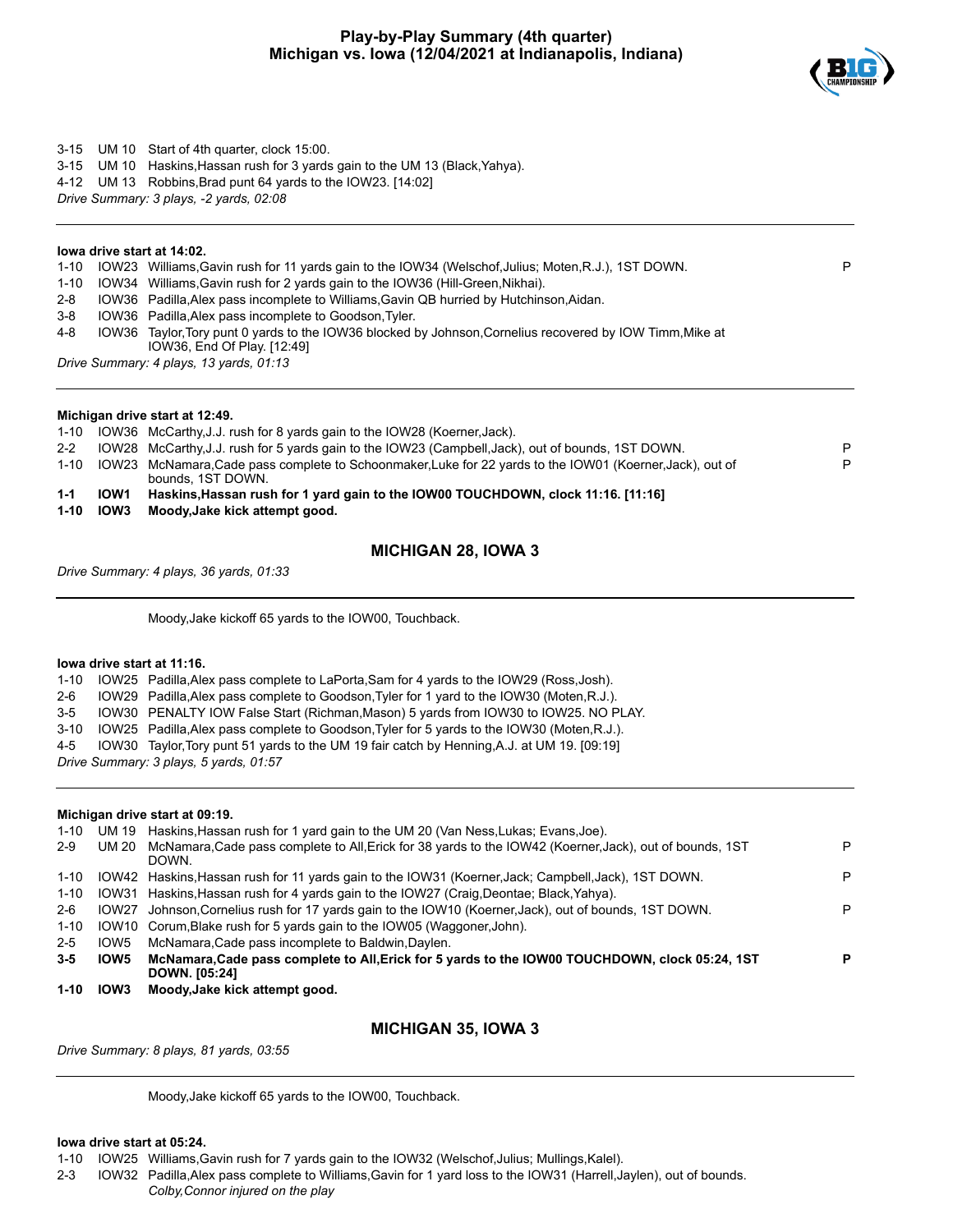## 3-4 IOW31 Padilla,Alex pass intercepted by Kolesar,Caden at IOW37 Kolesar,Caden return 1 yard to the IOW36 (LaPorta,Sam). [04:21]

*Drive Summary: 3 plays, 6 yards, 01:03*

#### **Michigan drive start at 04:21.**

|         | $\overline{1}$ $\overline{1}$ $\overline{1}$ $\overline{1}$ $\overline{1}$ $\overline{1}$ $\overline{1}$ $\overline{1}$ $\overline{1}$ | Marcello della della catterna di controlla                                                                                                                          |   |
|---------|----------------------------------------------------------------------------------------------------------------------------------------|---------------------------------------------------------------------------------------------------------------------------------------------------------------------|---|
| $2 - 1$ | <b>IOW1</b>                                                                                                                            | Edwards, Donovan rush for 1 yard gain to the IOW00 TOUCHDOWN, clock 01:25. [01:25]                                                                                  |   |
| 1-3     | IOW3                                                                                                                                   | Edwards, Donovan rush for 2 yards gain to the IOW01 (Van Ness, Lukas: Craig, Deontae).                                                                              |   |
| $3-4$   |                                                                                                                                        | IOW18 McCarthy, J.J. pass incomplete to Selzer, Carter, 1ST DOWN, PENALTY IOW Pass Interference<br>(Koerner, Jack) 15 yards from IOW18 to IOW03, 1ST DOWN. NO PLAY. | O |
|         |                                                                                                                                        | 2-10 IOW24 McCarthy, J.J. pass complete to Selzer, Carter for 6 yards to the IOW18 (Benson, Seth), out of bounds.                                                   |   |
|         |                                                                                                                                        | 1-10 IOW24 McCarthy, J.J. pass incomplete to Selzer, Carter.                                                                                                        |   |
| $2 - 5$ |                                                                                                                                        | IOW31 McCarthy, J.J. rush for 7 yards gain to the IOW24 (Merriweather, Kaevon), out of bounds, 1ST DOWN.                                                            | P |
|         |                                                                                                                                        | 1-10 IOW36 Franklin, Leon rush for 5 yards gain to the IOW31 (Belton, Dane; Craig, Deontae).                                                                        |   |
|         |                                                                                                                                        |                                                                                                                                                                     |   |

**1-10 IOW3 Moody,Jake kick attempt good.**

## **MICHIGAN 42, IOWA 3**

E

*Drive Summary: 6 plays, 36 yards, 02:56*

Moody,Jake kickoff 65 yards to the IOW00, Touchback.

#### **Iowa drive start at 01:25.**

1-10 IOW25 Williams,Gavin rush for 8 yards gain to the IOW33 (Benny,Rayshaun) PENALTY UM Personal Foul (George,Joey) 15 yards from IOW33 to IOW48, 1ST DOWN.

1-10 IOW48 Williams,Gavin rush for 1 yard gain to the IOW49 (Benny,Rayshaun).

2-9 IOW49 Padilla,Alex pass incomplete to Bruce IV,Arland.

3-9 IOW49 Williams,Gavin rush for 4 yards gain to the UM 47 (Upshaw,Taylor). [00:00]

4-5 UM 47 End of game, clock 00:00. [00:00]

*Drive Summary: 4 plays, 28 yards, 01:25*

# **FINAL SCORE - : MICHIGAN 42, IOWA 3**

|                        | Time                 | 1st Downs |  | <b>Conversions</b> |         |         |           |                 |                  |
|------------------------|----------------------|-----------|--|--------------------|---------|---------|-----------|-----------------|------------------|
| <b>Quarter Summary</b> | Score Poss R P X T   |           |  |                    | 3rd     | 4th     | Rushina   | Passing         | <b>Penalties</b> |
| Michigan               | $09:22$ 4 3 1 8 1 -2 |           |  |                    |         | $0 - 0$ | $13 - 70$ | 4-6-0-71        | $1 - 15$         |
| lowa                   | 05:38 1 0 1 2        |           |  |                    | $0 - 4$ | 0-0     | 6-33      | $4 - 8 - 1 - 9$ | $2 - 20$         |